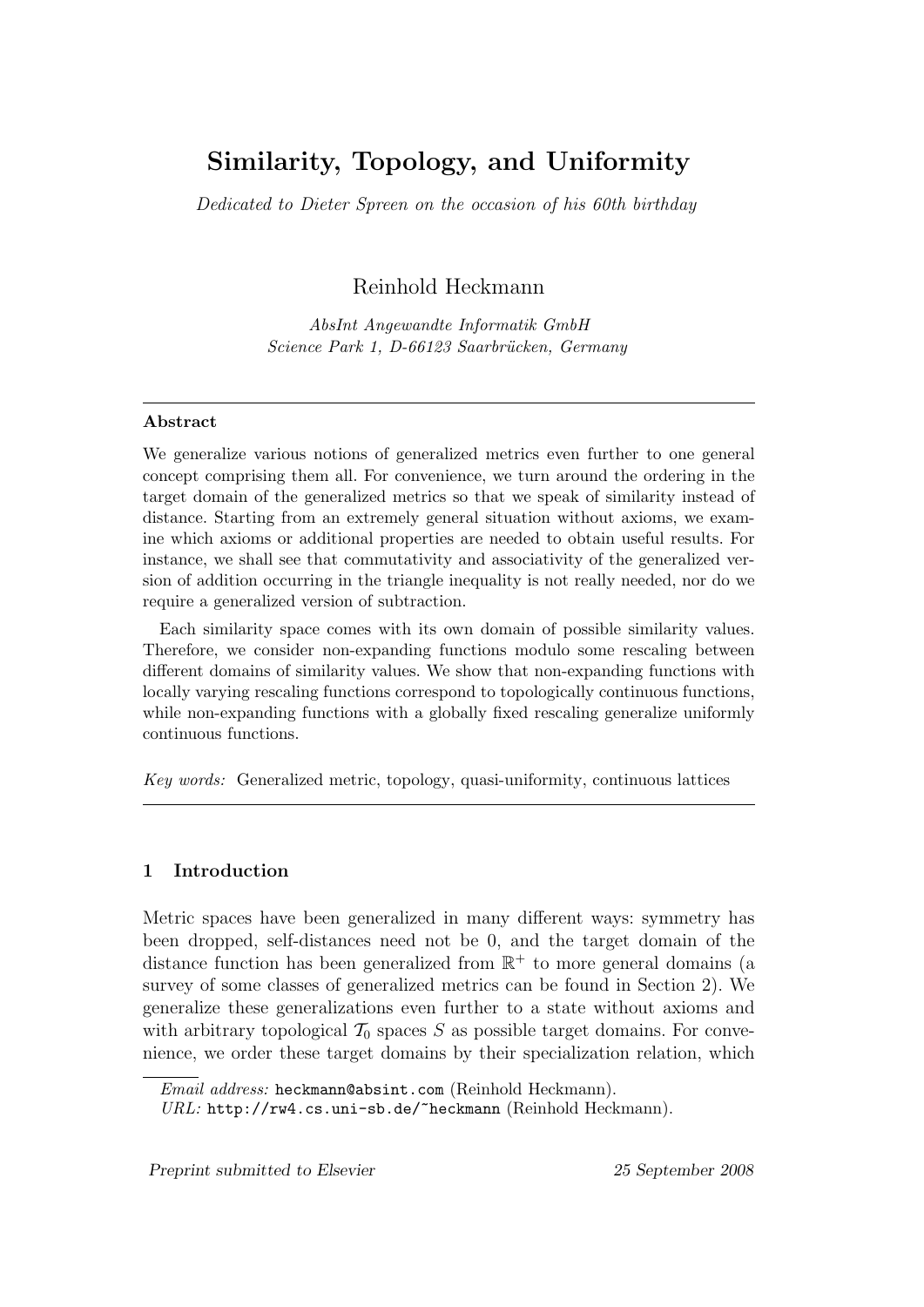corresponds to the opposite of the usual ordering in case of  $\mathbb{R}^+$  (see Section 2.5). Therefore, we speak of similarity instead of distance (if a point x moves toward a point y, the distance between x and y shrinks, but their similarity increases). We then pursue the two following main goals:

- We study the properties of a single similarity space to find out which hypotheses are needed to prove results known from more familiar classes of generalized metrics. For instance, to show that the so-called open balls are really open, a weak form of triangle inequality is sufficient in which the binary operation that takes over the role of addition is not required to be commutative or associative and may even vary dependent on the "middle point" of the triangle (see Section 6). Moreover, we never need an analogue of subtraction in this paper (an inverse, partial inverse, or adjoint of addition).
- We study categories of similarity spaces in which each space can have its own target domain of possible similarity values. The morphisms are some analogues of non-expanding functions, but modulo some rescaling that is needed to compare the similarity values of different spaces (see Section 5). We call such morphisms globally continuous if a globally fixed rescaling is used, and locally continuous if there may be different rescalings at different points of the space. In Section 10 and Section 11 we show how to characterize these functions differently without using rescalings: locally continuous functions correspond to topologically continuous functions, while globally continuous functions generalize uniformly continuous functions.

Section 2 presents some known classes of generalized metrics and the motivation for switching from distance to similarity. Section 3 contains some background material: a brief introduction to topological spaces and the more general and less familiar neighborhood spaces. Section 4 introduces generalized similarity systems and their possible properties such as being symmetric or self-uniform (having a uniform value for self-similarities). We also define left and right pre-open balls and the neighborhood structures derived from them. Preopen balls generalize the usual open balls, but are not necessarily open without further axioms.

Globally and locally continuous functions are defined in Section 5 as generalizations of non-expanding functions modulo some global or local rescaling of the similarity values. Section 6 then studies generalizations of the triangle inequality that are motivated by the wish to stay as general as possible, but to be able to conclude that pre-open balls are open, and hence their induced neighborhood structures are topologies. This leads to the notions of locally and globally transitive similarity systems; a globally transitive system has a single operation playing the role of addition in the triangle inequality, while a locally transitive system has a possibly different operation for each "middle point" of the triangle. Section 7 shows how the familiar notions of generalized metrics induce similarity systems, and how rescalings act in these familiar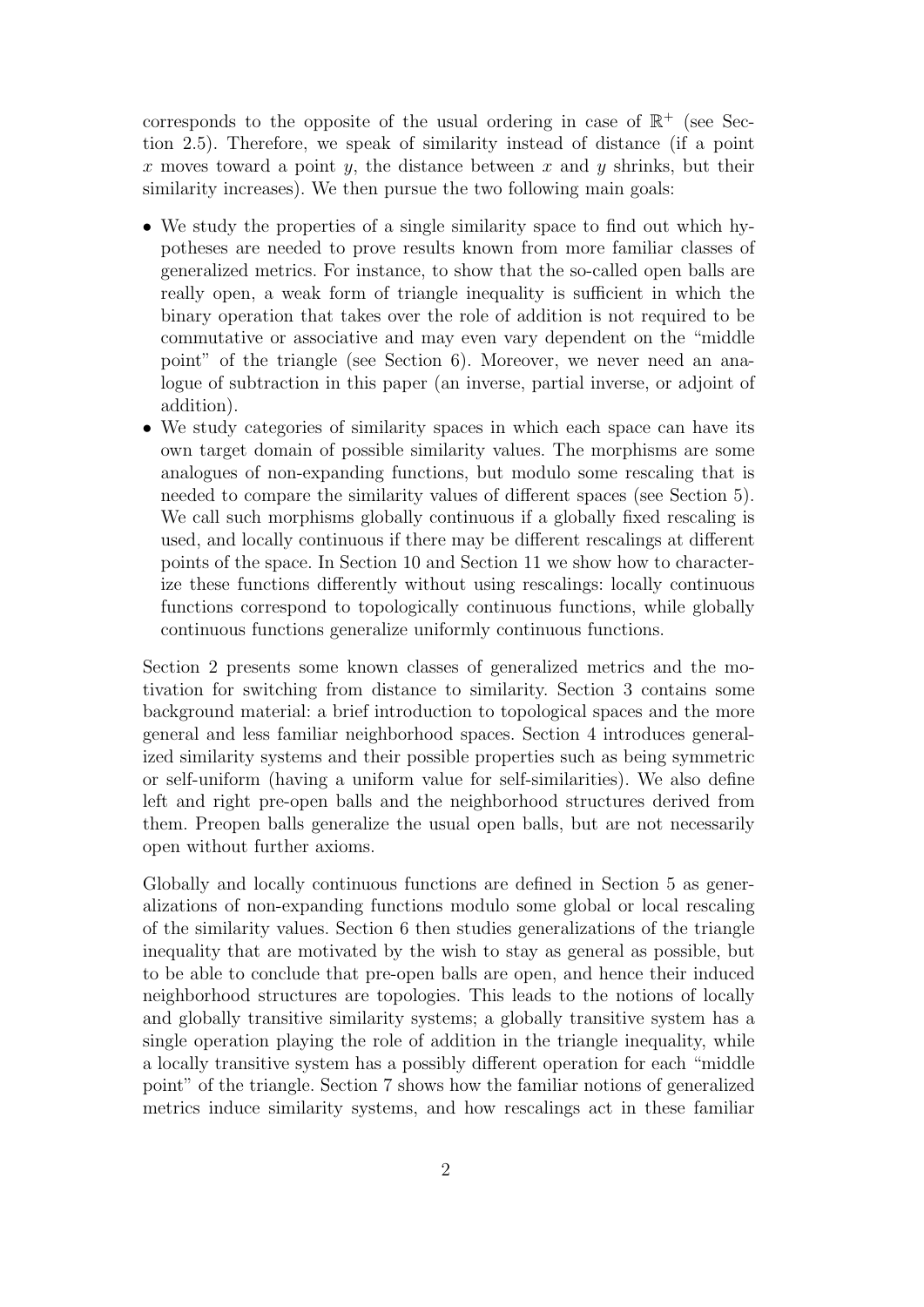cases.

In the later sections, the possible domains of similarity values are restricted to be continuous lattices, and various powerful theorems are proved with domaintheoretic methods in this special case. Section 8 is another background section, presenting material on algebraic and continuous lattices, including a generalization of the well-known injectivity property of continuous lattices. This property is used several times in the remainder of the paper to obtain suitable rescalings for various purposes. First, similarity spaces are introduced as equivalence classes of similarity systems in Section 9.

The categories of locally and globally transitive similarity spaces with locally continuous functions are related to bitopological spaces and pairwise continuous functions in Section 10. Every locally transitive similarity space induces a bitopological space such that local continuity is equivalent to pairwise continuity. Conversely, every bitopological space is induced by some globally transitive similarity space. In case of symmetry, the two induced topologies are identical, and the prefix "bi" can be dropped in these statements.

Finally the category of globally transitive similarity spaces with globally continuous functions is related to generalizations of uniform spaces and uniformly continuous functions in Section 11. In particular, self-uniform globally transitive similarity spaces correspond to quasi-uniform spaces, and symmetric self-uniform globally transitive similarity spaces to uniform spaces. In these cases, global continuity of functions w.r.t. similarity spaces is equivalent to uniform continuity w.r.t. the corresponding (quasi-)uniform spaces. Section 12 contains a conclusion and ideas for future work.

Notational conventions. The composition of  $f : X \to Y$  and  $g : Y \to Z$ is  $g \circ f = (x \mapsto g(fx)) : X \to Z$ . For a given function  $f : X \to Y$ , we denote the image of a set  $A \subseteq X$  by  $f^+A = \{fx \mid x \in A\}$ , and the inverse image of a set  $B \subseteq Y$  by  $f^{-}B = \{x \in X \mid fx \in B\}.$ 

## 2 Generalized Metrics and Similarities

We first recall some notions of generalized metrics known from the literature. For the beginning, let X be a set (the set of points) and  $\delta: X \times X \to \mathbb{R}^+$  ${r \in \mathbb{R} \mid r \geq 0}$  (a distance function).

#### 2.1 Metric and Pseudo-Metric

The distance function  $\delta$  is a *pseudo-metric* if it satisfies the following axioms:

(S0)  $\delta(x, x) = 0$  (self-distances are 0);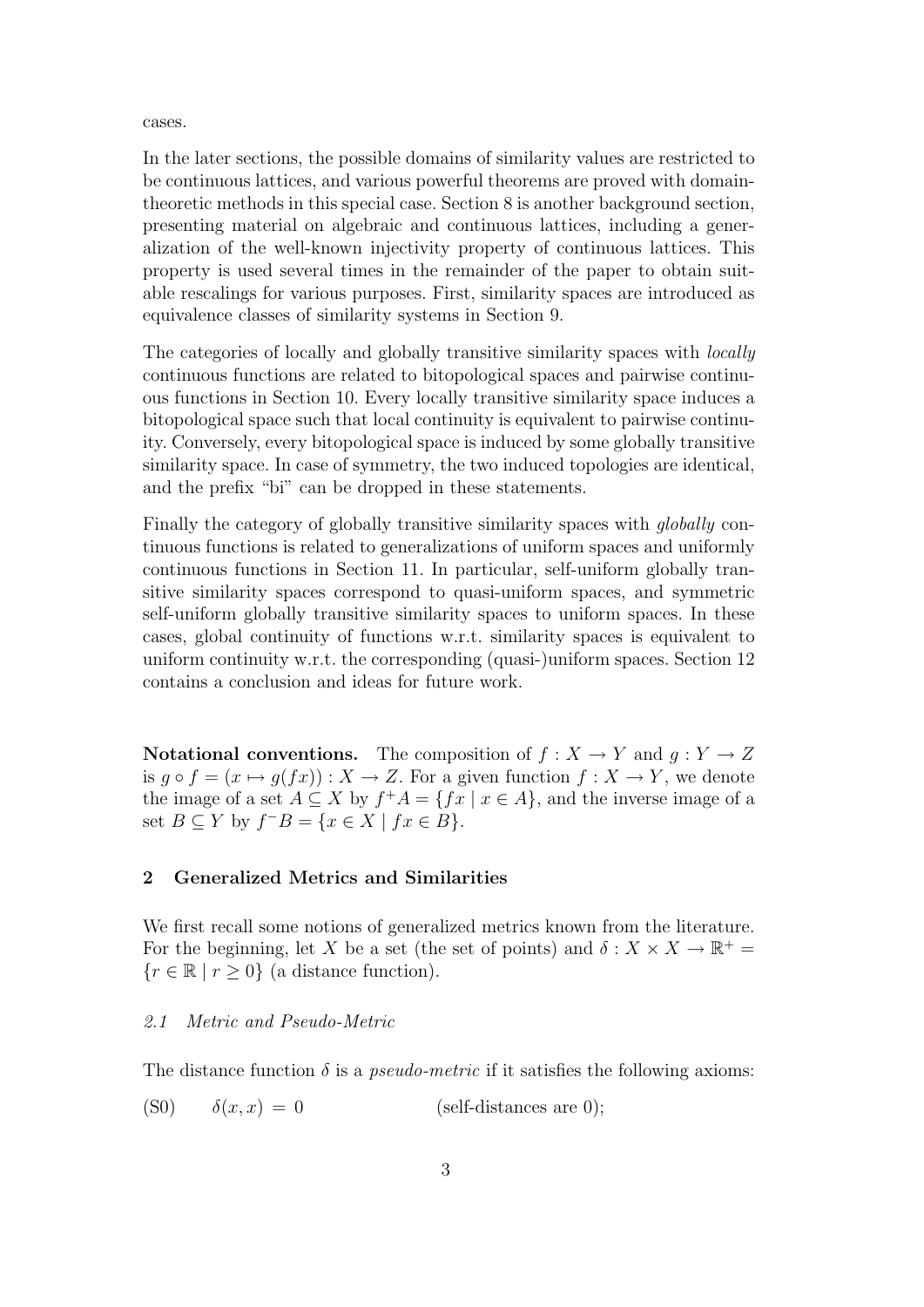(Sym)  $\delta(x, y) = \delta(y, x)$  (symmetry);  $(Tr_+)$   $\delta(x, z) \leq \delta(x, y) + \delta(y, z)$  (triangle inequality).

A metric additionally satisfies the following separation property:

 $(\text{Sep}_M) \quad \delta(x,y) = 0 \Rightarrow x = y.$ 

For a (pseudo-)ultrametric,  $(\text{Tr}_{+})$  is strengthened to

$$
(\text{Tr}_{\vee}) \quad \delta(x, z) \le \delta(x, y) \vee \delta(y, z)
$$

where ' $\vee$ ' denotes maximum in  $\mathbb{R}^+$ .

For every x in X and  $r > 0$ , the *open ball*  $B(x, r)$  about x with radius r is defined as  $B(x, r) = \{y \in X \mid \delta(x, y) < r\}$ . The *induced topology* is defined by saying that a set  $U \subseteq X$  is *open* if for all  $x \in U$  there is  $r > 0$  such that  $x \in B(x, r) \subseteq U$ . The open balls form a base for the induced topology.

## 2.2 Quasi-Metric and Pseudo-Quasi-Metric

A pseudo-quasi-metric is a distance function that satisfies all properties of a pseudo-metric except for symmetry. Thus the axioms of a pseudo-quasi-metric are  $(S0)$  and  $(\text{Tr}_{+})$ . Open balls and the induced topology are defined exactly in the same way as for pseudo-metrics. A difference is that the induced topology may have a non-symmetric specialization preorder, namely

$$
x \le y \iff \delta(x, y) = 0.
$$

Originally, the separation property  $(Sep_M)$  of metrics was used literally for quasi-metrics. Later, it was often weakened to

$$
(\text{Sep}_Q) \quad \delta(x,y) = \delta(y,x) = 0 \Rightarrow x = y.
$$

The stronger property (Sep<sub>M</sub>) is equivalent to the  $\mathcal{T}_1$  property of the induced topology, while (Sep<sub>Q</sub>) is equivalent to  $\mathcal{T}_0$ .

#### 2.3 Pseudo-Partial Metric and Partial Metric

Here, symmetry is retained, but self-distances may be non-zero, and a corresponding correction term is introduced in the triangle inequality. Usually, it is still required that self-distances be not larger than distances to other points. The resulting axioms for pseudo-partial metrics are the following:

| $(SSD)$ $\delta(x, x) \leq \delta(x, y)$                                                                                | (small self-distances); |
|-------------------------------------------------------------------------------------------------------------------------|-------------------------|
| $(\text{Sym})$ $\delta(x, y) = \delta(y, x)$                                                                            | (symmetry);             |
| $(\text{Tr}_{\text{P}})$ $\delta(x, z) \leq \delta(x, y) + \delta(y, z) - \delta(y, y)$ (modified triangle inequality). |                         |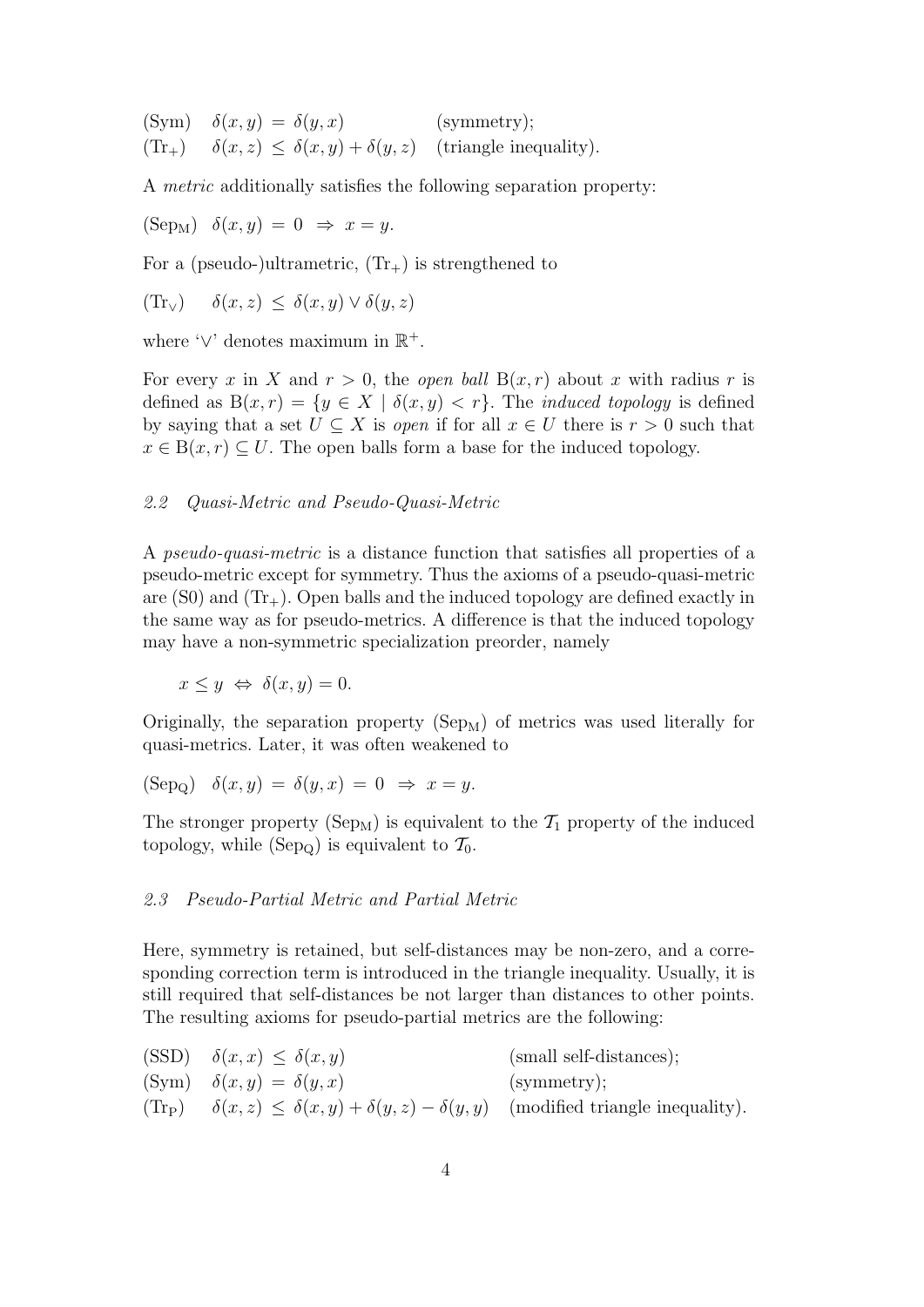A generalization without (SSD) was considered in [5]. The additional term  $-\delta(y, y)$  in (Tr<sub>P</sub>) is usually not further motivated (see also Section 7.3).

The induced topology is based on open balls as usual. Its specialization preorder is

$$
x \le y \iff \delta(x, x) = \delta(x, y).
$$

Hence, the induced topology is  $\mathcal{T}_0$  iff

$$
(\text{Sep}) \quad \delta(x,x) = \delta(x,y) = \delta(y,y) \Rightarrow x = y.
$$

This property is taken as the separation property for partial metrics.

## 2.4 Generalized Value Domains

All the approaches presented above use  $\mathbb{R}^+$  as the target domain of the distance function. A modest generalization is to use  $[0, \infty]$  instead, as for instance proposed in [1] for pseudo-quasi-metrics (under the name "generalized metric spaces"). O'Neill [10,11] proposes to extend the value domain for partial metrics to R, thus allowing negative distances. More substantial generalizations are  $[0, \infty)^I$ ,  $[0, \infty]^I$ , or  $[0, 1]^I$  for some index set I.

Value lattices and value quantales are even more general. These two related concepts are defined in  $[8]$  as special complete lattices V with a commutative monoid structure  $(V, +, 0)$  whose neutral element 0 is the least element of V.  $Addition + has to preserve arbitrary infima to get an adjoint that takes over$ the role of subtraction. For a value lattice,  $V$  is merely required to be the opposite of a continuous lattice. For a value quantale,  $V$  has to be completely distributive in such a way that the set of elements well-above 0 is filtered. This condition is very restrictive; it rules out powers  $[0,\infty]^I$  of  $[0,\infty]$  with more than one component (such powers are value lattices, however). Value quantales are also studied in [3] and [13]. The so-called value quantales in [2] are however value lattices in the terminology of [8].

## 2.5 Distance vs. Similarity

The induced topology of a metric, pseudo-metric, pseudo-quasi-metric, or pseudo-partial metric is defined via open balls of the form  $B(x, r) = \{y \in X \mid$  $\delta(x, y) < r$ . An open ball  $B(x, r)$  can also be written as  $\{y \in X \mid \delta(x, y) \in U\}$ where  $U = [0, r) = \{r' \mid r' < r\}$  is a "co-Scott-open" set of  $\mathbb{R}^+$ , i.e. a Scottopen set in the *opposite* ordering of  $\mathbb{R}^+$ . This points to a notational difficulty: while the triangle inequality and the (SSD) axiom of pseudo-partial metrics are naturally employing the usual ordering of  $\mathbb{R}^+$ , a topological and/or domaintheoretical approach would more naturally employ the opposite ordering of R <sup>+</sup>. This point becomes more prominent when generalized value domains are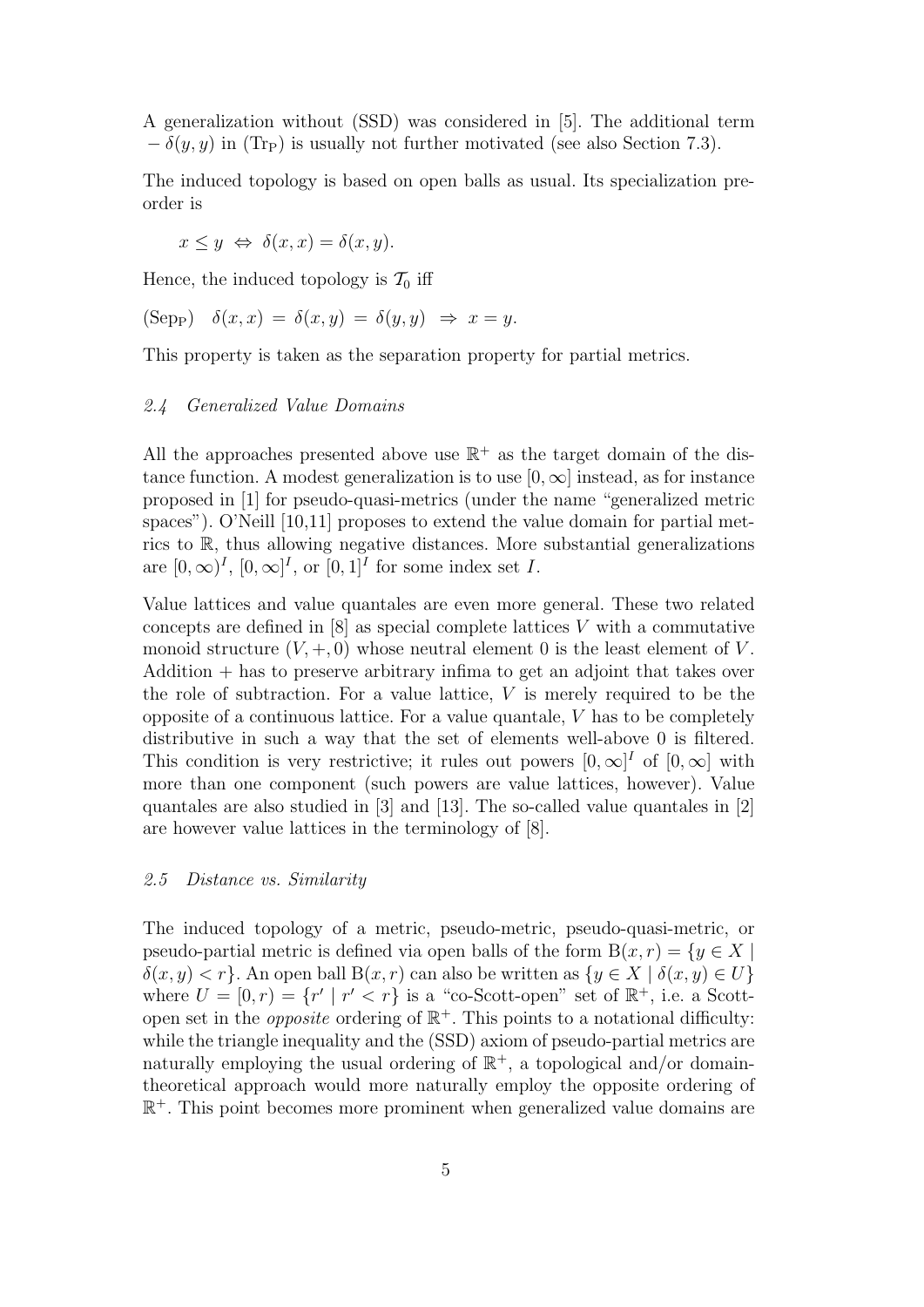considered; recall that value lattices are opposites of continuous lattices (with additional properties).

Therefore, we turn around the orderings of the value domains in this paper. Then we should not speak of distance  $\delta$ , but of similarity  $\sigma$ : If a point x moves towards a point y, then the distance  $\delta(x, y)$  between x and y gets smaller, but the similarity of  $x$  and  $y$  gets larger.

Of course, distances and similarities are two views of the same thing. In this paper, I prefer to use the similarity view since I will use domain-theoretic methods and hence prefer to work with Scott-open sets and continuous lattices instead of co-Scott-open sets and the opposites of continuous lattices. I also believe that the similarity view is more natural in the generalized setting that I consider in this paper. A slight drawback is that the familiar look of the triangle inequality is lost when  $\leq$  is replaced by  $\geq$ .

## 3 Topological Spaces and Neighborhood Spaces

Our similarity systems will be so general that their induced "topology" actually will merely be a neighborhood structure. Since neighborhood spaces are less widely known than topological spaces, we include here a brief introduction of both concepts, concentrating on their mutual relationship.

A topology  $\tau$  on a set X is a set of subsets of X closed under arbitrary union and finite intersection. The sets in  $\tau$  are called *open sets.* A *topological space*  $(X, \tau)$  is a set X with a topology  $\tau$  on X. A base of  $(X, \tau)$  is a subset B of  $\tau$ such that for all O in  $\tau$  and x in O, there is some B in B with  $x \in B \subseteq O$ . A topological space is countably based if it has a countable base.

Given two topological spaces  $(X, \tau_X)$  and  $(Y, \tau_Y)$ , a function  $f : X \to Y$  is continuous if the inverse image of every open set of Y is open in  $X(V \in \tau_Y \Rightarrow$  $f^-V \in \tau_X$ ). This defines the category Top of topological spaces.

A neighborhood space  $(X, \mathcal{N})$  is a set X with an assignment of a neighborhood filter  $\mathcal{N}(x) \subset \mathcal{P}X$  to every x of X; the elements of  $\mathcal{N}(x)$  are called neighbor*hoods* of X. The axioms of a neighborhood filter  $\mathcal{N}(x)$  are the following:

- $\mathcal{N}(x)$  is upward closed:  $A \in \mathcal{N}(x)$ ,  $A \subseteq A' \Rightarrow A' \in \mathcal{N}(x)$ ;
- $\mathcal{N}(x)$  is closed under finite intersection;
- all neighborhoods of x contain x:  $A \in \mathcal{N}(x) \Rightarrow x \in A$ .

Given two neighborhood spaces  $(X, \mathcal{N}_X)$  and  $(Y, \mathcal{N}_Y)$ , a function  $f : X \to Y$ is continuous if  $B \in \mathcal{N}_Y(fx)$  implies  $f^-B \in \mathcal{N}_X(x)$ , or equivalently, if for every B in  $\mathcal{N}_Y(fx)$  there is  $A \in \mathcal{N}_X(x)$  such that  $f^+A \subseteq B$ . This defines the category Nbh of neighborhood spaces.

Neighborhood spaces are a generalization of topological spaces in the following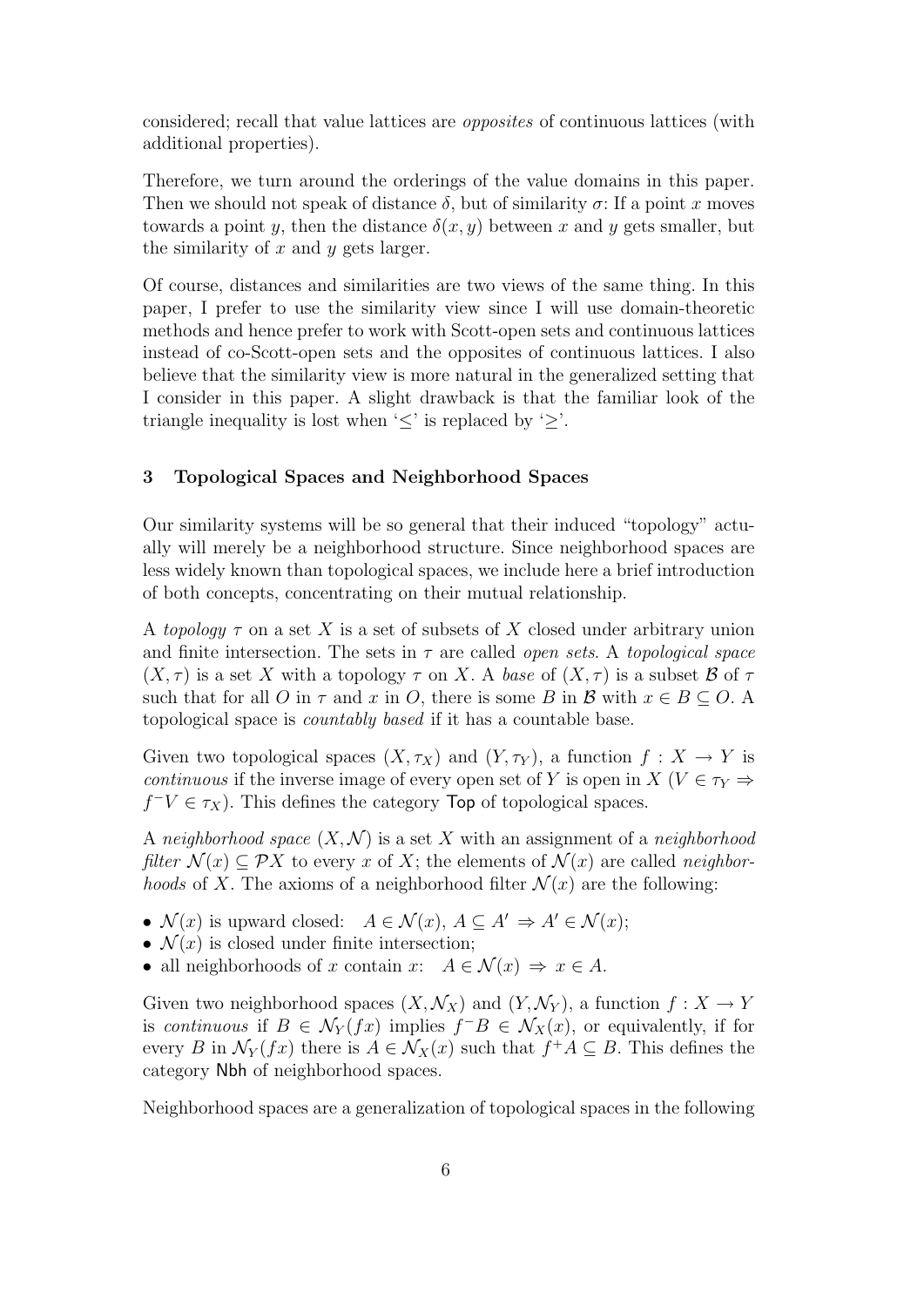sense: every topological space  $(X, \tau)$  defines a neighborhood space  $(X, \mathcal{N}_{\tau})$  by saying that A is in  $\mathcal{N}_{\tau}(x)$  iff there is an O in  $\tau$  such that  $x \in O \subseteq A$ . A function  $f:(X,\tau_X)\to (Y,\tau_Y)$  is Top-continuous if and only if  $f:(X,\mathcal{N}_{\tau_X})\to (Y,\mathcal{N}_{\tau_Y})$ is Nbh-continuous. Thus, the above construction provides a full embedding of Top into Nbh.

For the opposite direction, define a subset  $O$  of a neighborhood space to be open if it is a neighborhood of all its elements ( $x \in O$  implies  $O \in \mathcal{N}(x)$ ). These open sets do form a topology  $\tau_N$ , and this topology is the original topology if N was induced by a topology ( $\tau_{N_{\tau}} = \tau$  always holds). On the other hand, this topology does not always give back the original neighborhood structure (in general,  $\mathcal{N}_{\tau_{\mathcal{N}}}$  is different from  $\mathcal{N}$ ).

An open base of a neighborhood space  $(X, \mathcal{N})$  is a subset  $\mathcal{B}$  of  $\mathcal{P}X$  such that

- (1) All B in B are open:  $\forall B \in \mathcal{B} \ \forall x \in B: B \in \mathcal{N}(x);$
- (2) For  $A \in \mathcal{N}(x)$ , there is B in B such that  $x \in B \subseteq A$ .

Not every neighborhood space has an open base. In fact, the following are equivalent for  $(X, \mathcal{N})$ :

- (1)  $(X, \mathcal{N})$  has an open base:
- (2)  $(X, \mathcal{N})$  is topological, i.e. there is a topology  $\tau$  on X such that  $\mathcal{N} = \mathcal{N}_{\tau}$ ;
- (3)  $\mathcal{N} = \mathcal{N}_{\tau_{\mathcal{N}}}$ .

In this case,  $\beta$  is a base of  $\tau_N$  in the topological sense.

A useful relation to consider in a general topological space  $(X, \tau)$  is the specialization preorder defined by  $x \leq_\tau x'$  if for all  $O \in \tau$ ,  $x \in O$  implies  $x' \in O$ . Clearly, this is a preorder (a reflexive and transitive relation), and continuous functions preserve that preorder.

The corresponding relation for a neighborhood space  $(X, \mathcal{N})$  is the specialization relation defined by  $x \to_N x'$  if  $A \in \mathcal{N}(x)$  implies  $x' \in A$ . This relation<br>is still reflexive but transitivity is lest in general. Nevertheless, it is still prois still reflexive, but transitivity is lost in general. Nevertheless, it is still preserved by continuous functions  $(x \to_{\mathcal{N}_X} x' \Rightarrow fx \to_{\mathcal{N}_Y} fx')$ , and it agrees with the specialization preorder on topological spaces, i.e.  $x \to_{\mathcal{N}_{\tau}} x' \Leftrightarrow x \leq_{\tau} x'$ .

# 4 Generalized Similarity Systems and Their Neighborhood Structures

#### 4.1 Definition of Generalized Similarity Systems

As shown in Section 2, the classical notion of metric space has been generalized in many directions: axioms such as symmetry and  $\delta(x, x) = 0$  have been dropped, and the domain of distance values has been generalized from  $\mathbb{R}^+$  to more general structures. For our similarities, we follow this line to the end by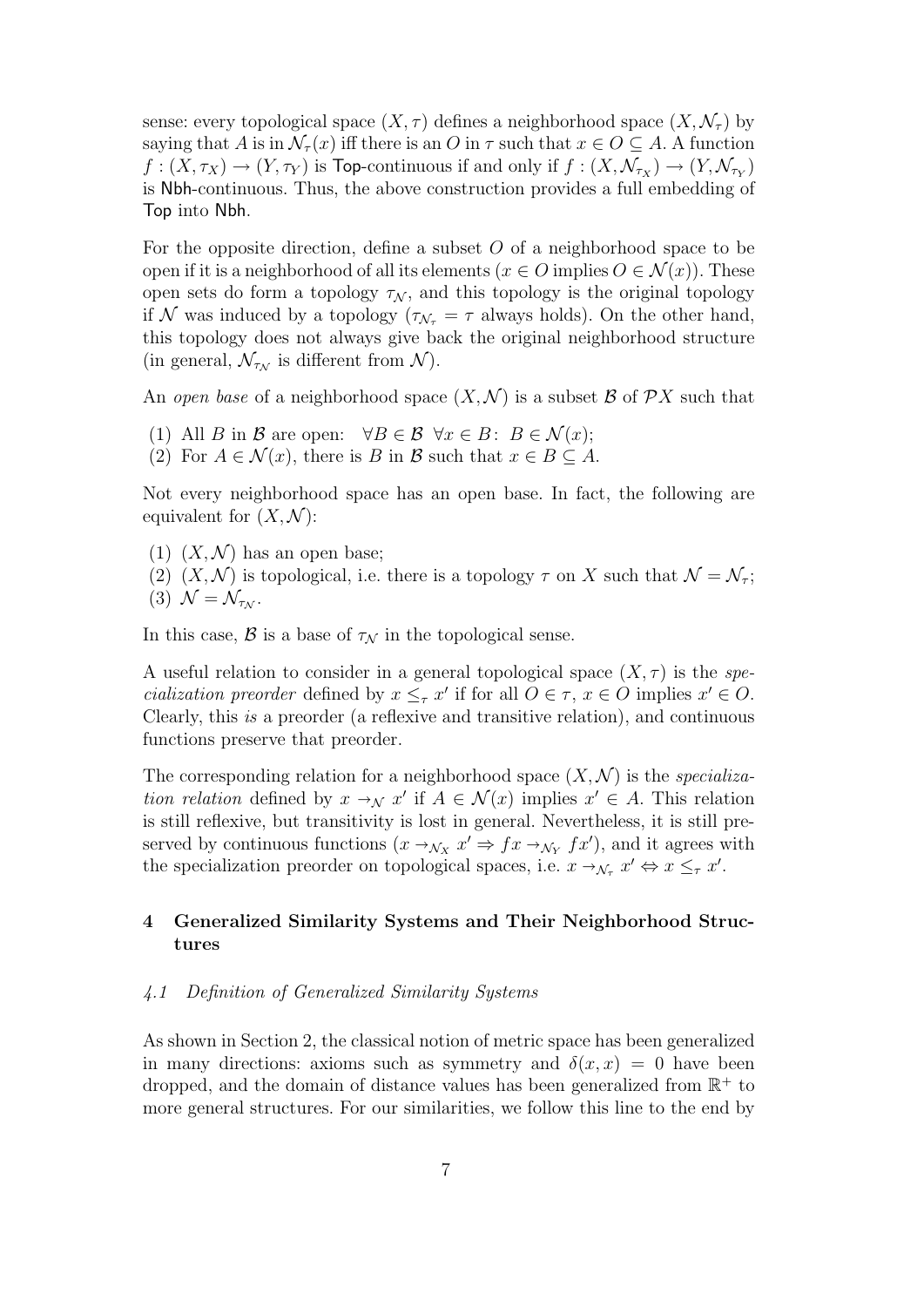dropping all axioms (at least initially) and admitting arbitrary  $\mathcal{T}_0$  spaces as domains of similarity values.

**Definition 1** A generalized similarity system or shortly gss is a tuple  $\mathcal{X} =$  $(X, S, \sigma)$  where  $X = |\mathcal{X}|$  is a set (the set of points),  $S = S_{\mathcal{X}}$  is a  $\mathcal{T}_0$  topological space (the value domain), and  $\sigma = \sigma_X : X \times X \to S$  is a function (the similarity function).

The term "generalized" refers to the fact that S is an arbitrary  $\mathcal{T}_0$  space; later, we shall restrict  $S$  to be a continuous lattice. We could have done this from the beginning, coming closer to the value lattices mentioned in Section 2.4, but many results hold in the more general setting of arbitrary  $\mathcal{T}_0$  topological spaces. The usage of "system" instead of "space" will become clear in Section 9.2.

**Definition 2** The opposite  $(X, S, \sigma)$ <sup>op</sup> of  $(X, S, \sigma)$  is  $(X, S, \sigma^{\text{op}})$  with  $\sigma^{\text{op}}(x, x') = \sigma(x', x).$ 

When we want to compare values in S, we use the *specialization preorder* induced by the topology of S, i.e.  $s \leq s'$  iff  $s \in u \Rightarrow s' \in u$  for all open sets u of S. Metrics, pseudo-metrics, quasi-metrics, and partial metrics induce generalized similarity systems with  $S = \mathbb{R}^+$ , topologized with the co-Scott topology, i.e. open sets of the form  $[0, r)$ . The specialization preorder induced by this topology is the *opposite* of the natural order on  $\mathbb{R}^+$ . This is the reason why we are drawn to the similarity view.

The various kinds of metrics have special properties: metrics and partial metrics are symmetric in the sense  $\delta(x, x') = \delta(x', x)$ ; metrics and quasi-metrics satisfy  $\delta(x, x) = 0$ , i.e. there is a uniform value 0 for self-distances, and partial metrics have "small self-distances"  $\delta(x, x) \leq \delta(x, x')$ . With the necessary order reversal in the last case, these properties motivate the following definition:

**Definition 3** A generalized similarity system  $(X, S, \sigma)$  is symmetric if  $\sigma(x,x') = \sigma(x',x)$  holds for all  $x, x' \in X$ . It is self-uniform if there is a uniform value for self-similarities, i.e. if  $\sigma(x,x) = \sigma(x',x')$  holds for all  $x, x' \in X$ . It is selfish if each point is more similar to itself than to other points, i.e.  $\sigma(x, x') \leq \sigma(x, x)$  and  $\sigma(x, x') \leq \sigma(x', x')$  hold for all  $x, x' \in X$ .

Clearly, if a gss  $\mathcal X$  is symmetric / self-uniform / selfish, then its opposite  $\mathcal X^{\text{op}}$ has the same property, and X is symmetric iff  $\mathcal{X}^{\text{op}} = \mathcal{X}$ .

#### 4.2 The Induced Neighborhoods

We first define the "pre-open" balls of a gss in analogy to the open balls of a (generalized) metric space. We call them pre-open balls since they are not necessarily open without further axioms. As hinted at in Section 2.5, we use open sets of S as the "radii" of the pre-open balls. Since similarities are not symmetric in general, there are actually two kinds of pre-open balls.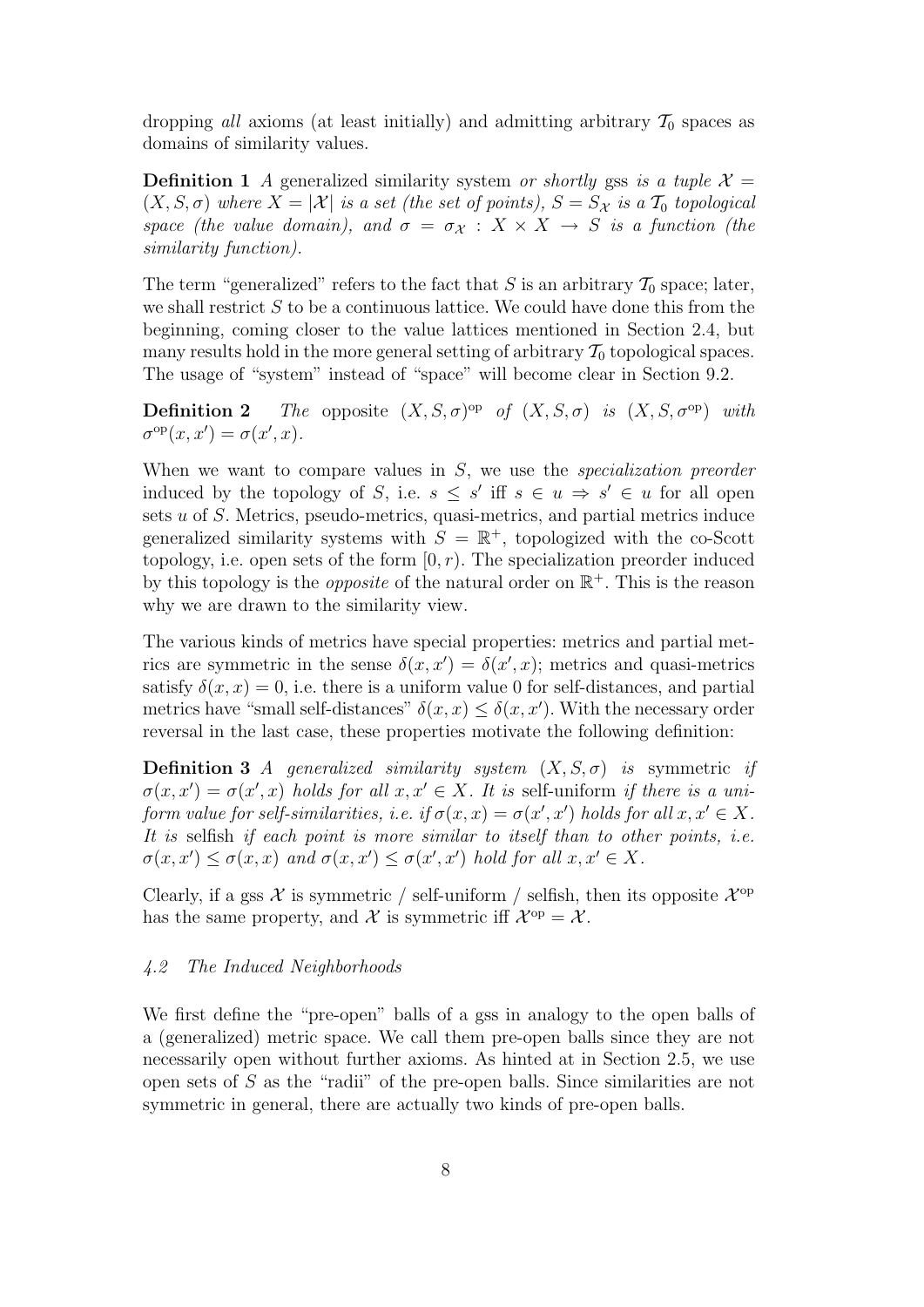**Definition 4** Let  $(X, S, \sigma)$  be a generalized similarity system, and let x be a point of X and u an open set of S. The right pre-open ball  $B^{R}(x, u)$  about x with radius u is defined as  $B^{R}(x, u) = \{x' \in X \mid \sigma(x, x') \in u\}$ . The corresponding left pre-open ball is  $B^{L}(x, u) = \{x' \in X \mid \sigma(x', x) \in u\}.$ 

Note that, unlike in the (quasi-)metric case, the condition  $x \in B^{R}(x, u)$ , i.e.  $\sigma(x, x) \in u$ , is not automatically satisfied. At least, in selfish gss non-empty pre-open balls contain their center (if  $\sigma(x, x') \in u$ , then  $\sigma(x, x) \in u$ ).

We could now proceed as in the metric case by defining that a set  $U \subseteq X$  is right open if for all x in U there is an open set u of S such that  $x \in B^{R}(x, u) \subseteq$ U. These open sets would form a topology, but the pre-open balls would not be open in general, and not much could be said about this topology. Thus, we prefer to define neighborhoods instead.

**Definition 5** A set  $A \subseteq X$  is a right neighborhood of a point x if there is an open set u of S such that  $x \in B^{R}(x, u) \subseteq A$ . The resulting neighborhood filter is called  $\mathcal{N}^R(x)$ , and the neighborhood space  $(X, \mathcal{N}^R)$  is called  $N^R(X, S, \sigma)$ . Left neighborhoods,  $\mathcal{N}^{\mathbb{L}}(x)$ , and  $\mathbb{N}^{\mathbb{L}}(X, S, \sigma)$  are defined analogously.

The right topology mentioned before Def. 5 is a posteriori obtained as the topology induced by  $\mathcal{N}^R$  as described in Section 3. If the right pre-open balls are right open, they form an open basis in the sense of Section 3, and the right neighborhood space is actually a topological space. In Section 6, we present some axioms that include the familiar generalized metric cases and ensure that the pre-open balls are open. Section 6.4 contains an example in which the pre-open balls are not open, and the induced neighborhood spaces are not topological.

With the help of the two unary functions  $\sigma_x^{\mathcal{R}} = (x' \mapsto \sigma(x, x')) : X \to S$  and  $\sigma_x^{\mathcal{L}} = (x' \mapsto \sigma(x', x)) : X \to S$ , the pre-open balls can be written as inverse images:  $B^{R}(x, u) = \sigma_x^{R}$  $\bar{u}$  and  $B^{L}(x, u) = \sigma_x^L$  $\bar{u}$ . In the symmetric case,  $\sigma_x^{\rm R} =$  $\sigma_x^{\text{L}}$  holds for all x in X, whence  $B^{\text{R}}(x, u) = B^{\text{L}}(x, u)$ , and therefore the right and left neighborhood structures coincide. In this case, the qualifiers R and L can be omitted. In the general case, switching to the opposite gss interchanges the two neighborhood structures:  $N^{R}(\mathcal{X}^{op}) = N^{L}\mathcal{X}$  and  $N^{L}(\mathcal{X}^{op}) = N^{R}\mathcal{X}$ .

## 4.3 Examples

Let  $X = \{0, 1\}$  be a two-point set, and S Sierpinski space, i.e. the two-point set  $\{0,1\}$  with  $\{1\}$  as the only non-trivial open set. Consider the following two similarity functions  $\sigma^s, \sigma^u : X \times X \to \mathbb{S}$ :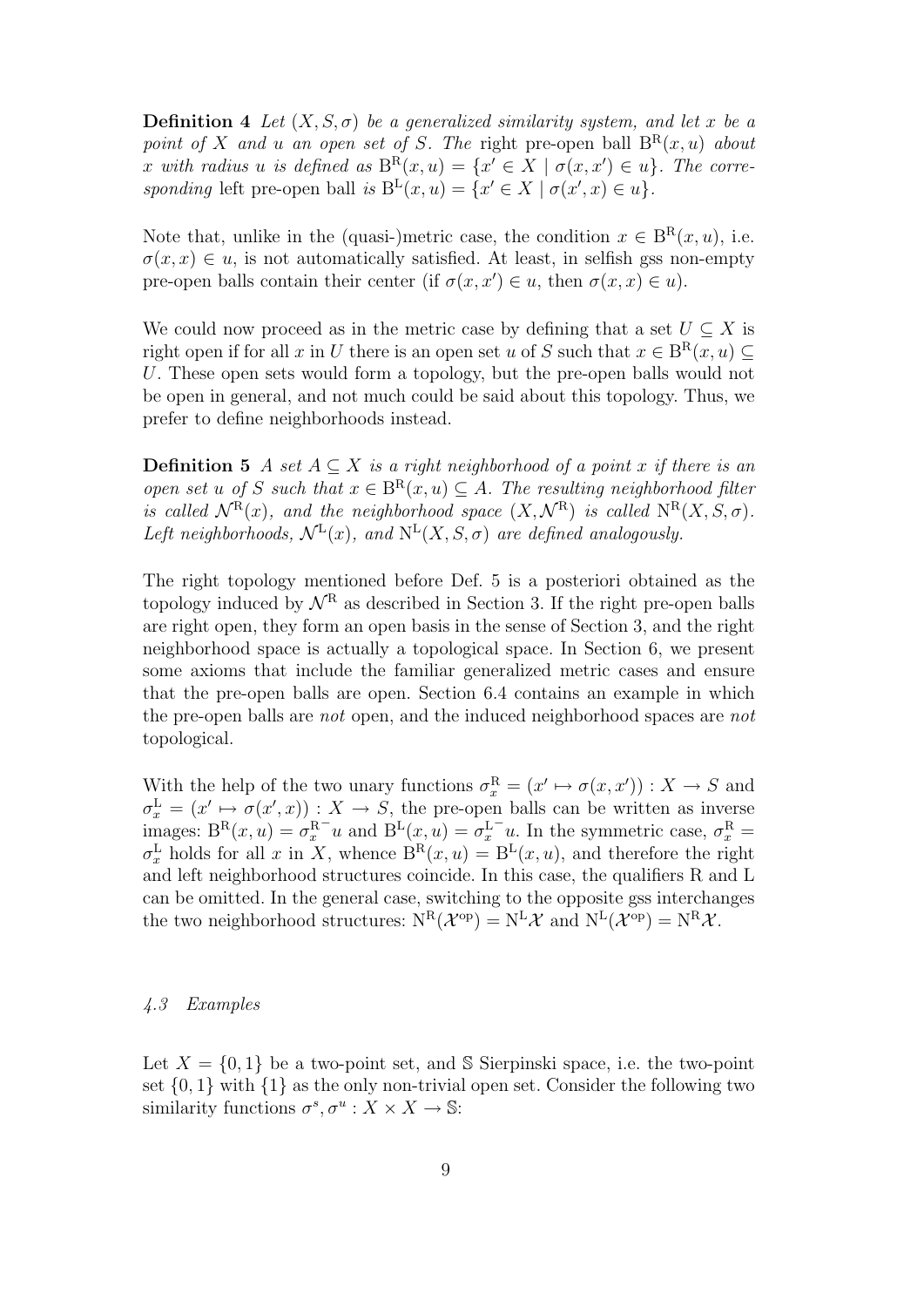| $\sigma^s$ 0 1 |                   |  | $\sigma^u$ 0 1 |                   |  |
|----------------|-------------------|--|----------------|-------------------|--|
|                | $0 \mid 0 \mid 0$ |  |                | $0 \mid 1 \mid 1$ |  |
|                | $1 \mid 0 \mid 1$ |  |                | $1 \mid 0 \mid 1$ |  |

As indicated by the superscripts,  $\mathbb{S}^s = (X, \mathbb{S}, \sigma^s)$  is symmetric (but not selfuniform), and  $\mathbb{S}^u = (X, \mathbb{S}, \sigma^u)$  is self-uniform (but not symmetric). Both systems are selfish since the specialization preorder of  $\Im$  is  $0 < 1$ .

In  $\mathbb{S}^s$ , we have  $B(1, \{1\}) = \{1\}$ , whence  $\{1\}$  is a (left and right) neighborhood of 1. On the other hand,  $B(0, \{1\}) = \emptyset$  and  $B(0, \{0, 1\}) = \{0, 1\}$ , whence the smallest neighborhood of 0 is  $\{0, 1\}$ . These neighborhoods are open so that the resulting neighborhood space is topological; it actually is Sierpinski space:  $N^{\mathcal{R}} \mathbb{S}^s = N^{\mathcal{L}} \mathbb{S}^s = \mathbb{S}.$ 

In  $\mathbb{S}^u$ , we have  $B^R(1, \{1\}) = \{1\}$  and  $B^R(0, \{1\}) = \{0, 1\}$ , whence  $N^R \mathbb{S}^u = \mathbb{S}$ , too. Yet  $B^{L}(1, \{1\}) = \{0, 1\}$  and  $B^{L}(0, \{1\}) = \{0\}$ , whence  $\{0\}$  is left open, but  $\{1\}$  is not, i.e.  $N^L \mathbb{S}^u = \mathbb{S}^{op}$ , the opposite Sierpinski space (S with 0 and 1 interchanged).

Both  $\mathbb{S}^s$  and  $\mathbb{S}^u$  are instances of larger families of examples (see Section 10.4) for  $\mathbb{S}^s$  and 6.4 for  $\mathbb{S}^u$ ). Other examples relating to various kinds of generalized metrics are presented in Section 7.

## 5 Uniformly/Globally/Locally Continuous Functions

Guidelines for defining morphisms between generalized similarity systems are given by the definitions of uniformly continuous functions and non-expanding functions between metric spaces.

## 5.1 Uniformly Continuous Functions

A function  $f: (X, \delta_X) \to (Y, \delta_Y)$  between metric spaces is uniformly continuous if for all  $s > 0$  there is  $r > 0$  such that  $\delta_X(x_1, x_2) < r \Rightarrow \delta_Y(f(x_1, fx_2) < s$ . When this is translated to our gss setting, the condition  $a < r$  is written as  $a \in [0, r)$  where  $[0, r)$  is a non-empty Scott-open set of  $\mathbb{R}^{+{\rm op}}$ . Such open sets contain all self-distances  $\delta_X(x, x) = 0$ . When generalizing this to arbitrary gss, and one has to take into account that the self-similarities are not necessarily contained in all non-empty open sets. This leads to the following definition:

**Definition 6** Let  $\mathcal{X} = (X, S_{\mathcal{X}}, \sigma_{\mathcal{X}})$  and  $\mathcal{Y} = (Y, S_{\mathcal{Y}}, \sigma_{\mathcal{Y}})$  be two generalized similarity systems. By a function  $f: \mathcal{X} \to \mathcal{Y}$ , we mean a function  $f: X \to Y$ . Such a function is uniformly continuous (UC) w.r.t. X and Y if for every x in X and open v of  $S_{\mathcal{Y}}$  containing  $\sigma_{\mathcal{Y}}(fx, fx)$ , there is an open u of  $S_{\mathcal{X}}$ containing  $\sigma_{\mathcal{X}}(x, x)$  with the property  $\sigma_{\mathcal{X}}(x_1, x_2) \in u \Rightarrow \sigma_{\mathcal{Y}}(fx_1, fx_2) \in v$ .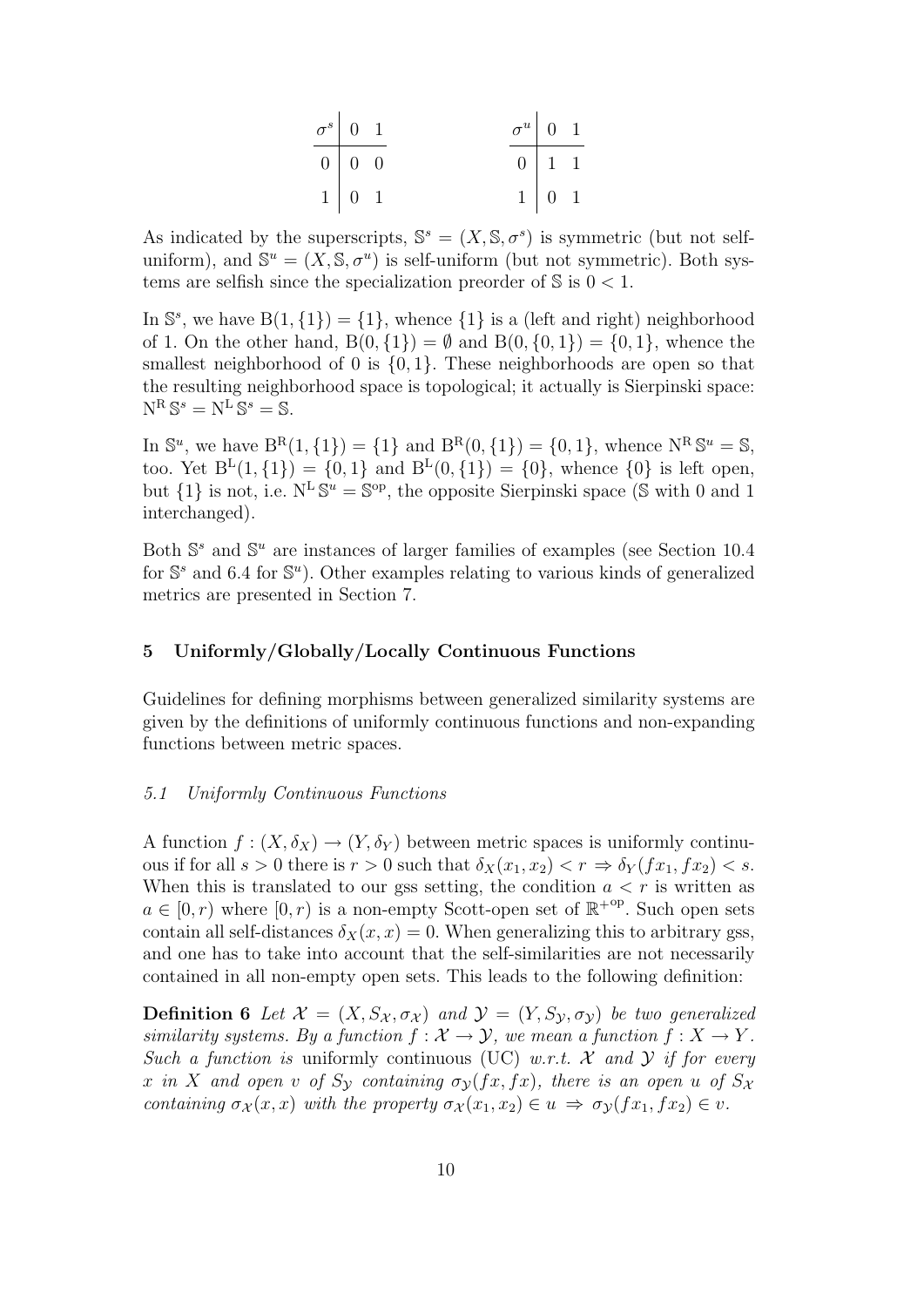Proposition 7 Every uniformly continuous function is continuous w.r.t. both neighborhood structures.

PROOF. For continuity w.r.t. the right neighborhood structures, assume  $fx \in B^{R}(fx, v)$  for some open v of  $S_{\mathcal{Y}}$ . This means  $\sigma_{\mathcal{Y}}(fx, fx) \in v$ , and thus uniform continuity of f yields an open u of  $S_{\mathcal{X}}$  such that  $\sigma_{\mathcal{X}}(x, x) \in u$ , and  $\sigma_{\mathcal{X}}(x_1, x_2) \in u \Rightarrow \sigma_{\mathcal{Y}}(fx_1, fx_2) \in v$ . The first of these two properties means  $x \in B^{R}(x, u)$ , and when specialized to  $x_1 = x$ , the second property implies  $B^{R}(x, u) \subseteq f^{-}(B^{R}(fx, v)).$ 

Continuity w.r.t. the left neighborhood structures then also holds because the definition of uniform continuity is symmetric.  $\Box$ 

## 5.2 Non-Expanding Functions Modulo Rescaling

We also want to define analogues of non-expanding functions. For each  $\mathcal{T}_0$ topological space S, one could set up a category of S-systems  $(X, S, \sigma)$ , i.e. systems using this S as the space of similarity values. This is done for instance in  $[2,3]$  for value lattices or value quantales V, with non-expanding functions as the morphisms  $(\delta_Y(fx, fx') \leq \delta_X(x, x'))$ . In the similarity view, we would take functions that increase similarity, i.e. a morphism  $f: \mathcal{X} \to \mathcal{Y}$  would be a function  $f: |\mathcal{X}| \to |\mathcal{Y}|$  satisfying  $\sigma_{\mathcal{Y}}(fx, fx') \geq \sigma_{\mathcal{X}}(x, x')$ .

Yet, as suggested by the notation  $(X, S, \sigma)$ , we want to supply each system with its own space S of similarity values. To characterize morphisms  $f: \mathcal{X} \rightarrow$  $\mathcal{Y}$ , we need a kind of rescaling  $\varphi : S_{\mathcal{X}} \to S_{\mathcal{Y}}$  to compare the similarity values of X with those of Y. To take the structures of  $S_{\mathcal{X}}$  and  $S_{\mathcal{Y}}$  as topological spaces into account, it is reasonable to require that  $\varphi$  be continuous. Thus our first proposal is to define that  $f : \mathcal{X} \to \mathcal{Y}$  is a morphism if there is a continuous "rescaling"  $\varphi : S_{\mathcal{X}} \to S_{\mathcal{Y}}$  such that  $\sigma_{\mathcal{Y}}(fx, fx') \geq \varphi(\sigma_{\mathcal{X}}(x, x')).$ Yet this definition is too weak; if  $S_y$  has a least element  $\bot$ , then  $\varphi = (a \mapsto \bot)$ would prove that all functions  $f : |\mathcal{X}| \to |\mathcal{Y}|$  are morphisms.

A natural requirement is that morphisms be continuous w.r.t. the left and right neighborhood structures. We thus look for conditions on  $f : |\mathcal{X}| \to |\mathcal{Y}|$ and  $\varphi: S_{\mathcal{X}} \to S_{\mathcal{Y}}$  ensuring that  $f^{-}V \in \mathcal{N}_{\mathcal{X}}^{\mathcal{R}}(x)$  for every  $V \in \mathcal{N}_{\mathcal{Y}}^{\mathcal{R}}(fx)$ . Given  $V \in \mathcal{N}_{\mathcal{Y}}^{\mathcal{R}}(fx)$ , we must find an open u of  $S_{\mathcal{X}}$  such that  $x \in B^{\mathcal{R}}(x, u) \subseteq f^{-}V$ . Yet  $V \in \mathcal{N}_{\mathcal{Y}}^{\mathcal{R}}(fx)$  means there is an open v of  $S_{\mathcal{Y}}$  such that  $fx \in B^{\mathcal{R}}(fx,v) \subseteq$ V. Using continuity of  $\varphi$ , a natural candidate for u is  $\varphi$ <sup>-</sup>v. Thus we need conditions ensuring that  $x \in B^{R}(x, \varphi^{-}v) \subseteq f^{-}V$  under the hypothesis  $fx \in$  $B^{R}(fx, v) \subseteq V$ , which certainly holds if

$$
B^{R}(x, \varphi^{-}v) \subseteq f^{-}(B^{R}(fx, v))
$$
\n<sup>(1)</sup>

and

$$
fx \in B^{R}(fx, v) \Rightarrow x \in B^{R}(x, \varphi^{-}v).
$$
\n<sup>(2)</sup>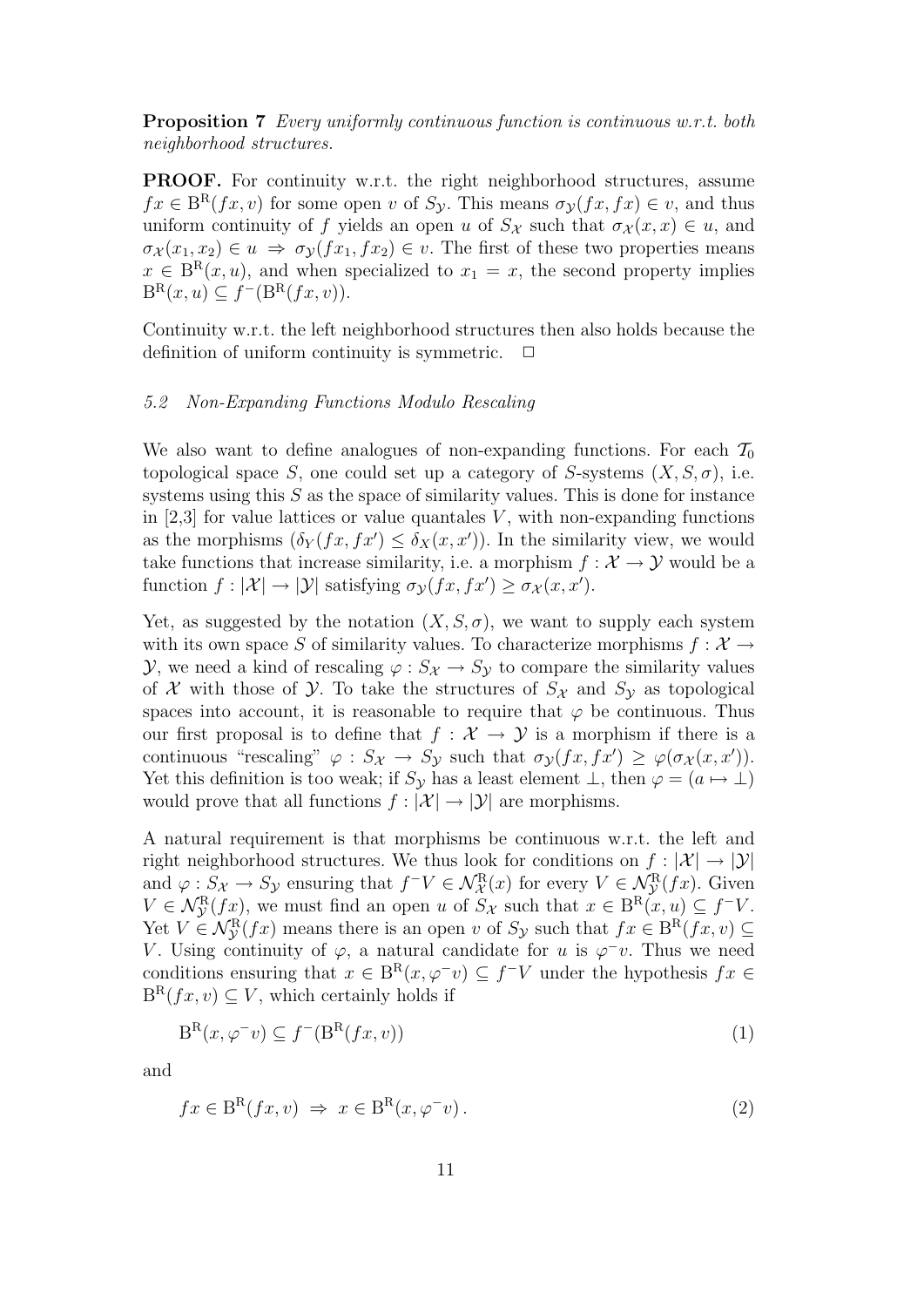Condition (1) is equivalent to  $\varphi(\sigma_{\mathcal{X}}(x,x')) \in v \Rightarrow \sigma_{\mathcal{Y}}(fx,fx') \in v$ . This condition for all opens v of  $S_{\mathcal{Y}}$  is equivalent to

$$
\varphi(\sigma_{\mathcal{X}}(x, x')) \le \sigma_{\mathcal{Y}}(fx, fx') \tag{3}
$$

in the specialization preorder of  $S_{\mathcal{Y}}$ , which is the same condition as we proposed above.

Condition (2) is equivalent to

$$
\sigma_{\mathcal{Y}}(fx, fx) \in v \implies \varphi(\sigma_{\mathcal{X}}(x, x)) \in v.
$$

This condition for all opens  $v$  of  $S_y$  is equivalent to

$$
\sigma_{\mathcal{Y}}(fx, fx) \leq \varphi(\sigma_{\mathcal{X}}(x, x)) \tag{4}
$$

in the specialization preorder of  $S_{\mathcal{Y}}$ . Together with  $\geq$  coming from (3), we get equality in (4) since  $S_{\mathcal{Y}}$  is a  $\mathcal{T}_0$ -space.

# 5.3 Definition of GC and LC Functions

The two conditions  $(3)$  and  $(4)$  that imply continuity w.r.t. the right neighborhoods are symmetric and thus also guarantee continuity w.r.t. the left neighborhoods. Yet one may wonder why there should be a single rescaling  $\varphi$ ; there could be different rescalings for different parts of the space, indeed for different points. These considerations lead to the following definitions:

**Definition 8** Let  $\mathcal{X} = (X, S_{\mathcal{X}}, \sigma_{\mathcal{X}})$  and  $\mathcal{Y} = (Y, S_{\mathcal{Y}}, \sigma_{\mathcal{Y}})$  be two generalized similarity systems. A function  $f: \mathcal{X} \to \mathcal{Y}$  is globally continuous (GC) w.r.t. X and Y if there is a continuous  $\varphi: S_{\mathcal{X}} \to S_{\mathcal{Y}}$  such that  $(GC1)$   $\varphi(\sigma_{\mathcal{X}}(x,x')) \leq \sigma_{\mathcal{Y}}(fx,fx')$   $\forall x,x' \in X$ , and  $(GC2) \quad \varphi(\sigma_{\mathcal{X}}(x,x)) = \sigma_{\mathcal{Y}}(fx,fx) \quad \forall x \in X.$ 

It is right-locally continuous (RLC) if there is a family  $(\varphi_x^R)_{x \in X}$  of continuous functions  $\varphi_x^R : S_{\mathcal{X}} \to S_{\mathcal{Y}}$  such that  $(RLC1)$   $\varphi_x^{\mathbf{R}}(\sigma_{\mathcal{X}}(x, x')) \leq \sigma_{\mathcal{Y}}(fx, fx') \quad \forall x, x' \in X$ , and  $(RLC2)$   $\varphi_x^{\mathcal{R}}(\sigma_{\mathcal{X}}(x,x)) = \sigma_{\mathcal{Y}}(fx,fx)$   $\forall x \in X.$ 

It is left-locally continuous (LLC) if there is a family  $(\varphi_x^L)_{x\in X}$  of continuous functions  $\varphi_x^{\mathcal{L}} : S_{\mathcal{X}} \to S_{\mathcal{Y}}$  such that  $(LLC1)$   $\varphi_x^L(\sigma_X(x',x)) \leq \sigma_y(fx',fx)$   $\forall x, x' \in X$ , and  $(LLC2)$   $\varphi_x^{\mathbf{L}}(\sigma_\mathcal{X}(x,x)) = \sigma_\mathcal{Y}(fx,fx)$   $\forall x \in X.$ 

It is locally continuous (LC) if it is both RLC and LLC.

There is no requirement that the families  $(\varphi_x^R)_{x \in X}$  and  $(\varphi_x^L)_{x \in X}$  be continuous in  $x$  in any way.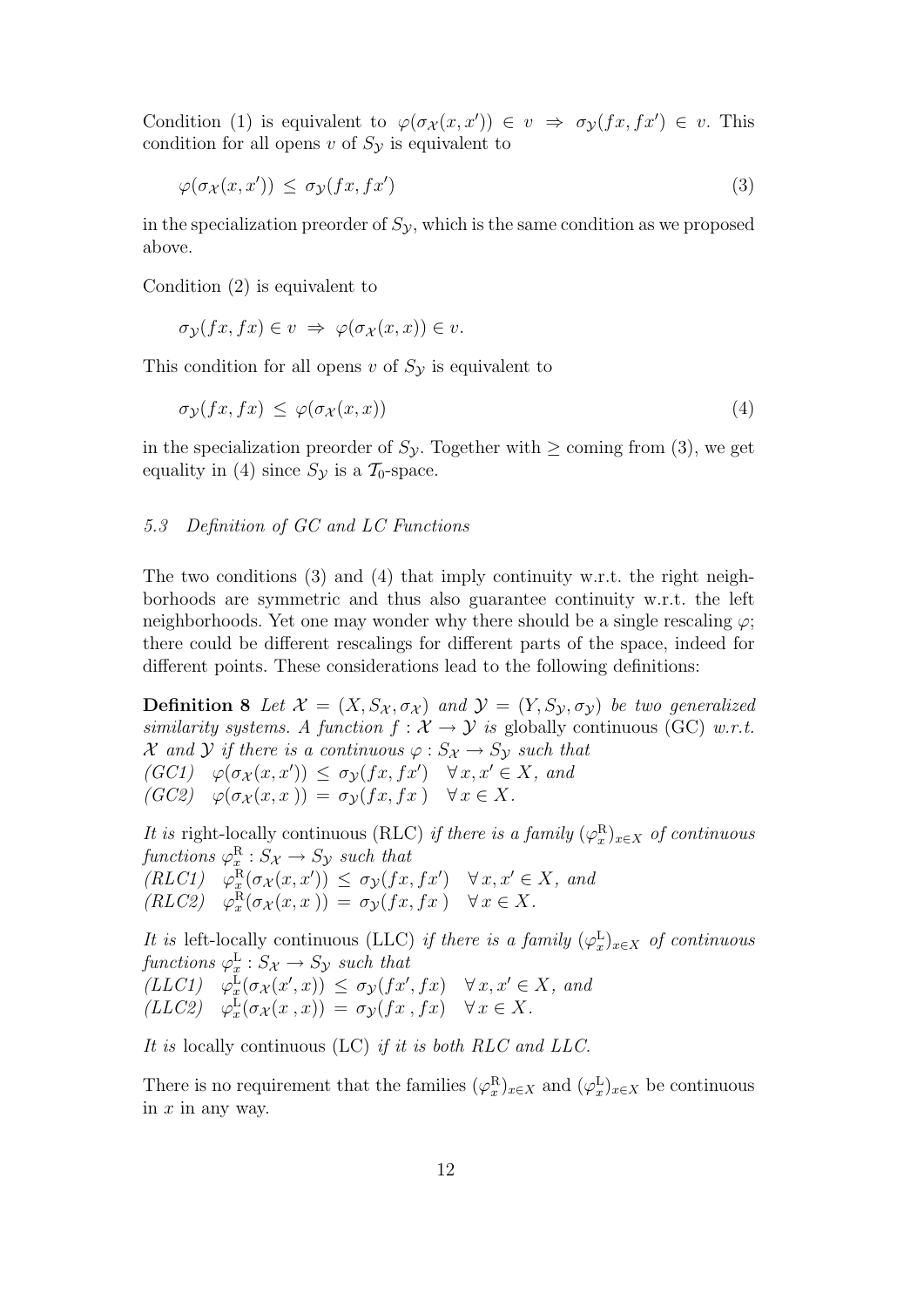## 5.4 Properties of UC, GC, and LC functions

**Proposition 9** Every RLC function is continuous w.r.t. the right neighborhood structure, and every LLC function is continuous w.r.t. the left neighborhood structure. Every GC function is UC and LC, and all UC functions and all LC functions are continuous w.r.t. both neighborhood structures.

PROOF. Part of this is obvious. To show that GC functions are UC, assume f is GC witnessed by  $\varphi$ , and  $\sigma_{\mathcal{V}}(fx, fx) \in v$  for some open v of  $S_{\mathcal{V}}$ . Let  $u = \varphi^{-}v$ , which is open in  $S_{\mathcal{X}}$ . Since  $\varphi(\sigma_{\mathcal{X}}(x, x)) = \sigma_{\mathcal{Y}}(fx, fx) \in v$  by (GC2), we have  $\sigma_{\mathcal{X}}(x,x) \in u$ . If  $\sigma_{\mathcal{X}}(x_1,x_2) \in u$ , then  $\varphi(\sigma_{\mathcal{X}}(x_1,x_2)) \in v$ . Since  $\varphi(\sigma_{\chi}(x_1, x_2)) \leq \sigma_{\chi}(fx_1, fx_2)$  by (GC1),  $\sigma_{\chi}(fx_1, fx_2) \in v$  follows as required.

The proof that RLC functions are continuous w.r.t. the right neighborhood structure follows the arguments presented in the motivating section 5.2, only with  $\varphi$  replaced by  $\varphi_x^R$  throughout. The corresponding property for UC functions was Prop. 7.  $\Box$ 

The next proposition is obvious from the definitions.

**Proposition 10** A function  $f: \mathcal{X} \to \mathcal{Y}$  is RLC iff  $f: \mathcal{X}^{\text{op}} \to \mathcal{Y}^{\text{op}}$  is LLC, and vice versa. A function  $f: \mathcal{X} \to \mathcal{Y}$  is LC iff  $f: \mathcal{X}^{\mathrm{op}} \to \mathcal{Y}^{\mathrm{op}}$  is LC, and same for GC and UC.

All our continuity notions can be used to set up categories.

**Proposition 11** The identity id :  $\mathcal{X} \rightarrow \mathcal{X}$  is GC, hence UC, LC, RLC, and LLC. The properties GC, UC, LC, RLC, and LLC are preserved under composition. Every constant function is GC, hence UC, LC, RLC, and LLC.

**PROOF.** Global continuity of the identity on  $\mathcal X$  is witnessed by the identity on  $S_{\mathcal{X}}$ , and global continuity of the constant function  $(x \mapsto y) : \mathcal{X} \to \mathcal{Y}$  is witnessed by the constant function  $(a \mapsto \sigma_y(y, y)) : S_{\mathcal{X}} \to S_{\mathcal{Y}}$ . If  $f : \mathcal{X} \to \mathcal{Y}$ is RLC witnessed by  $(\varphi_x^R)_{x \in |\mathcal{X}|}$  and  $g: \mathcal{Y} \to \mathcal{Z}$  is RLC witnessed by  $(\psi_y^R)_{y \in |\mathcal{Y}|}$ , then  $g \circ f$  is RLC witnessed by  $(\psi_{fx}^{\mathcal{R}} \circ \varphi_x^{\mathcal{R}})_{x \in |\mathcal{X}|}$ .  $\Box$ 

## 6 Transitive Systems and their Variants

## 6.1 Motivation of the Definitions

We now look for conditions that ensure that pre-open balls are open in  $(X, S, \sigma)$ . In the cases of (quasi-)metrics and partial metrics, this follows from the triangle inequality. Thus we look for a generalization of the triangle inequality to gss. With the necessary order reversal, a first candidate is  $\sigma(x, y) * \sigma(y, z)$  $\sigma(x, z)$  for some continuous binary operation  $\ast : S \times S \to S$ . To be able to cover partial metrics with their correction term  $-\sigma(y, y)$  that depends on y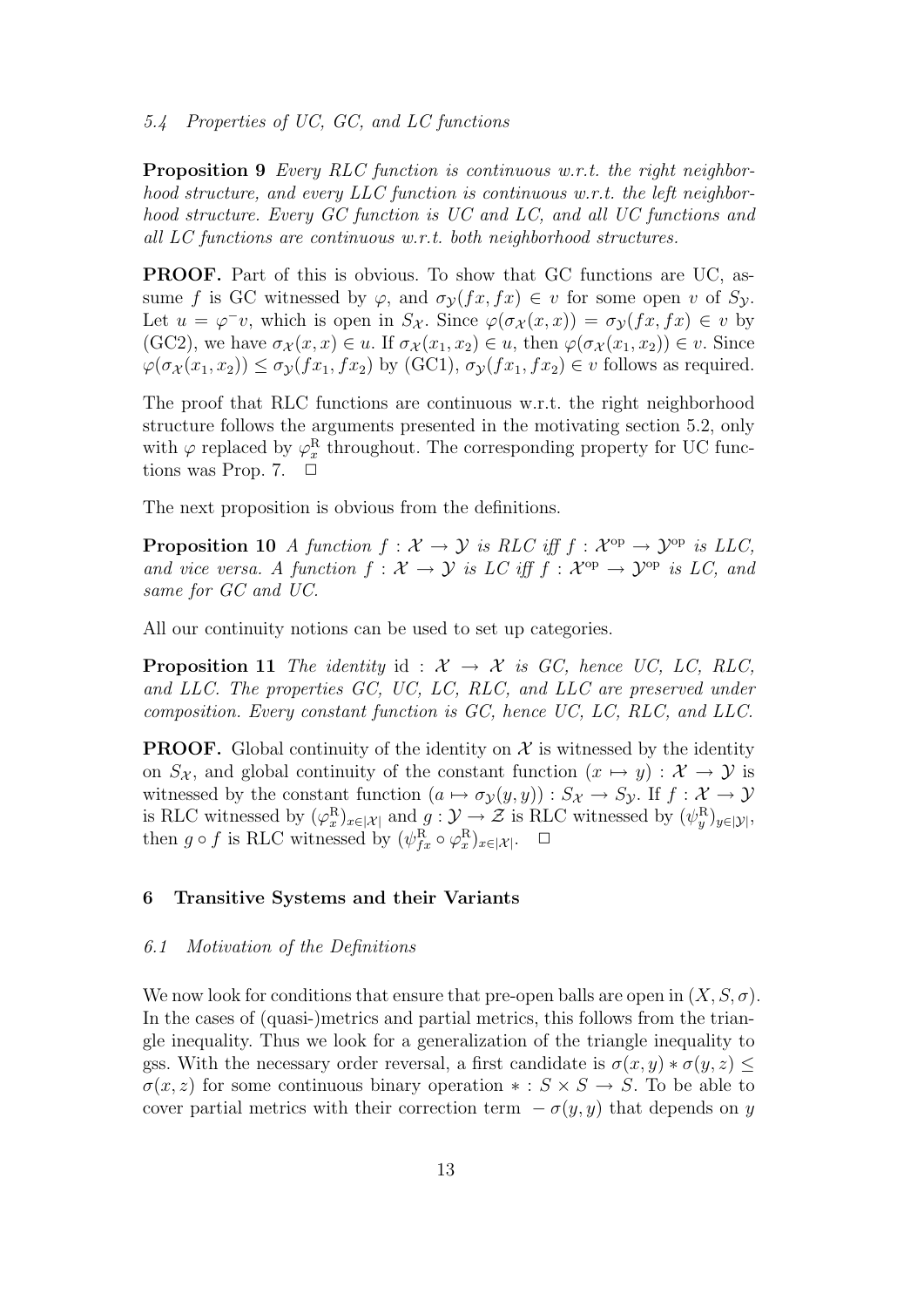(see Section 7.3), we generalize to a family of  $*$ -operations  $(*_y)_{y \in X}$  such that

$$
\sigma(x, y) *_{y} \sigma(y, z) \leq \sigma(x, z). \tag{5}
$$

Yet like in the case of morphisms, a second condition is needed since (5) is always satisfied if  $*_y$  is chosen such that  $a *_y b = \perp$  for all  $a, b \in S$ . To find that condition, let us try to prove that  $B^{R}(x, u)$  is open in  $N^{R}(X, S, \sigma)$  under the assumption that (5) holds.

We have to show that  $B^{R}(x, u)$  is a right neighborhood of all its elements. For  $y \in B^{R}(x, u)$ , i.e.  $\sigma(x, y) \in u$ , we have to find an open v of S such that  $y \in B^{R}(y, v) \subseteq B^{R}(x, u)$ . This means  $\sigma(y, y) \in v$  and

$$
\sigma(y, z) \in v \implies \sigma(x, z) \in u. \tag{6}
$$

Here,  $(6)$  can be ensured with the help of  $(5)$  if

$$
\sigma(y, z) \in v \implies \sigma(x, y) *_{y} \sigma(y, z) \in u. \tag{7}
$$

This implication in turn can be ensured by choosing  $v$  to be the inverse image of u under the continuous function  $(b \mapsto \sigma(x, y) *_{y} b) : S \to S$ . (For this, it is not even needed that  $*_y$  is continuous in both arguments; it suffices that it is continuous in its second argument.)

To obtain  $\sigma(y, y) \in v$ , we have then to ensure  $\sigma(x, y) *_{y} \sigma(y, y) \in u$ , which follows from  $\sigma(x, y) \in u$  if

$$
\sigma(x,y) \leq \sigma(x,y) *_{y} \sigma(y,y). \tag{8}
$$

Together with (5), we obtain equality in (8).

To show also that left pre-open balls are open in the left neighborhood structure, one needs that the functions  $*_y$  are continuous in their left argument, and the dual of property (8), i.e.  $\sigma(y, x) = \sigma(y, y) *_{y} \sigma(y, x)$ .

#### 6.2 Transitive and Locally Transitive Systems

The above considerations motivate the following definition, which also includes weaker and stronger variants.

**Definition 12** A generalized similarity system  $(X, S, \sigma)$  is locally transitive if there is a family  $(*_y)_{y\in X}$  of functions  $*_y : S \times S \to S$  continuous in each argument separately such that

$$
\begin{array}{lll} (LTr1) & \sigma(x,y) *_{y} \sigma(y,z) \leq \sigma(x,z) \\ (LTr2R) & \sigma(x,y) *_{y} \sigma(y,y) = \sigma(x,y) \\ (LTr2L) & \sigma(y,y) *_{y} \sigma(y,z) = \sigma(y,z) \, . \end{array}
$$

It is weakly locally transitive if  $(LTr1)$  holds, and  $(LTr2R)$  and  $(LTr2L)$  are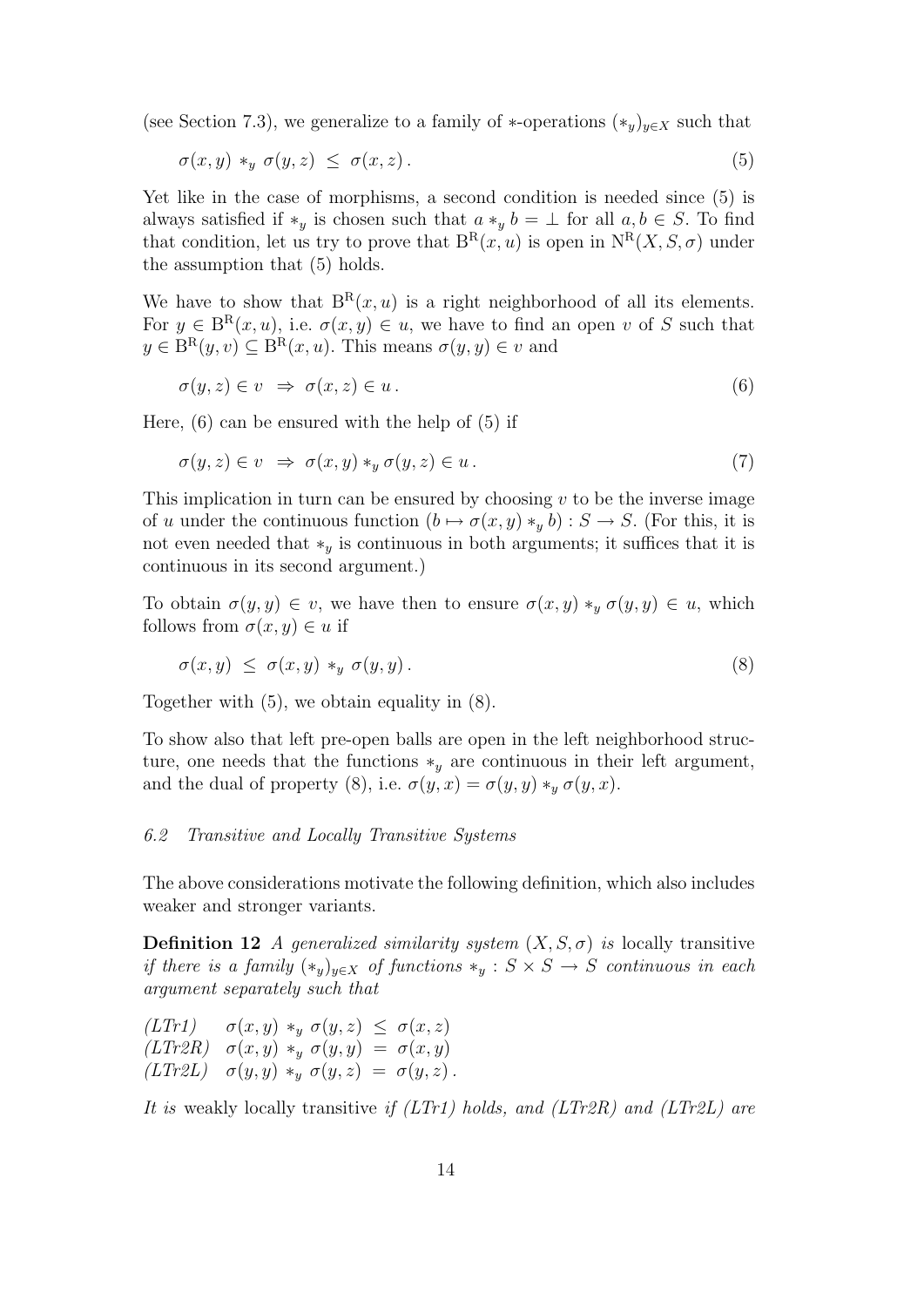replaced by the weaker equation

(LTr2W)  $\sigma(y, y) *_{y} \sigma(y, y) = \sigma(y, y)$ .

It is (weakly) globally transitive if it is (weakly) locally transitive in a way that all the operations  $*_y$  for  $y \in X$  are identical (then the index y can be dropped). We write  $(Tr1)$ ,  $(Tr2R)$ ,  $(Tr2L)$ , and  $(Tr2W)$  in this case.

It is (weakly) boolean transitive if it is (weakly) globally transitive with binary meet  $\wedge_S$  as the composition operation  $*$ .

The defining (in)equations for (weakly) boolean transitive systems can be simplified.

**Proposition 13** A gss  $(X, S, \sigma)$  is weakly boolean transitive if each pair  $a, b \in$ S has an infimum,  $a \wedge b$ , the function  $\wedge : S \times S \rightarrow S$  is separately continuous, and

 $(BTr1)$   $\sigma(x,y) \wedge \sigma(y,z) \leq \sigma(x,z)$ .

It is boolean transitive iff it is weakly boolean transitive and selfish.

PROOF. Condition (Tr2W) is redundant since binary meet is idempotent, and (Tr2R)  $\sigma(x, y) \wedge \sigma(y, y) = \sigma(x, y)$  is equivalent to  $\sigma(x, y) \leq \sigma(y, y)$ .

The motivating considerations in Section 6.1 immediately lead to the following proposition:

Proposition 14 In a locally transitive system, the right pre-open balls are open in the right neighborhood structure, in fact form an open base of that neighborhood structure, and likewise for left pre-open balls and left neighborhood structure.

**Corollary 15** The neighborhood spaces  $N^R\mathcal{X}$  and  $N^L\mathcal{X}$  of a locally transitive system X are topological. We replace the names  $N^R X$  by  $T^R X$  and  $N^L X$  by  $T<sup>L</sup>X$  in this case, and introduce the symbols  $\tau_X^R$  and  $\tau_X^L$  for their respective topologies.

An interesting point is that the proposition and its corollary do not require that the operations  $*_y$  are jointly continuous (continuous as functions  $S \times S \rightarrow$ S), nor any algebraic properties such as commutativity or associativity. (Yet note that the distinction between separate continuity and joint continuity disappears when we restrict  $S$  to the class of continuous lattices starting from Section 8).

**Proposition 16** If  $X$  is (weakly) locally / globally / boolean transitive, then so is  $\mathcal{X}^{\mathrm{op}}$ .

**PROOF.** This is fairly obvious, but one has to replace  $*_y$  by  $*^{op}_y$  with  $a *^{op}_y b =$  $b *_{y} a. \quad \Box$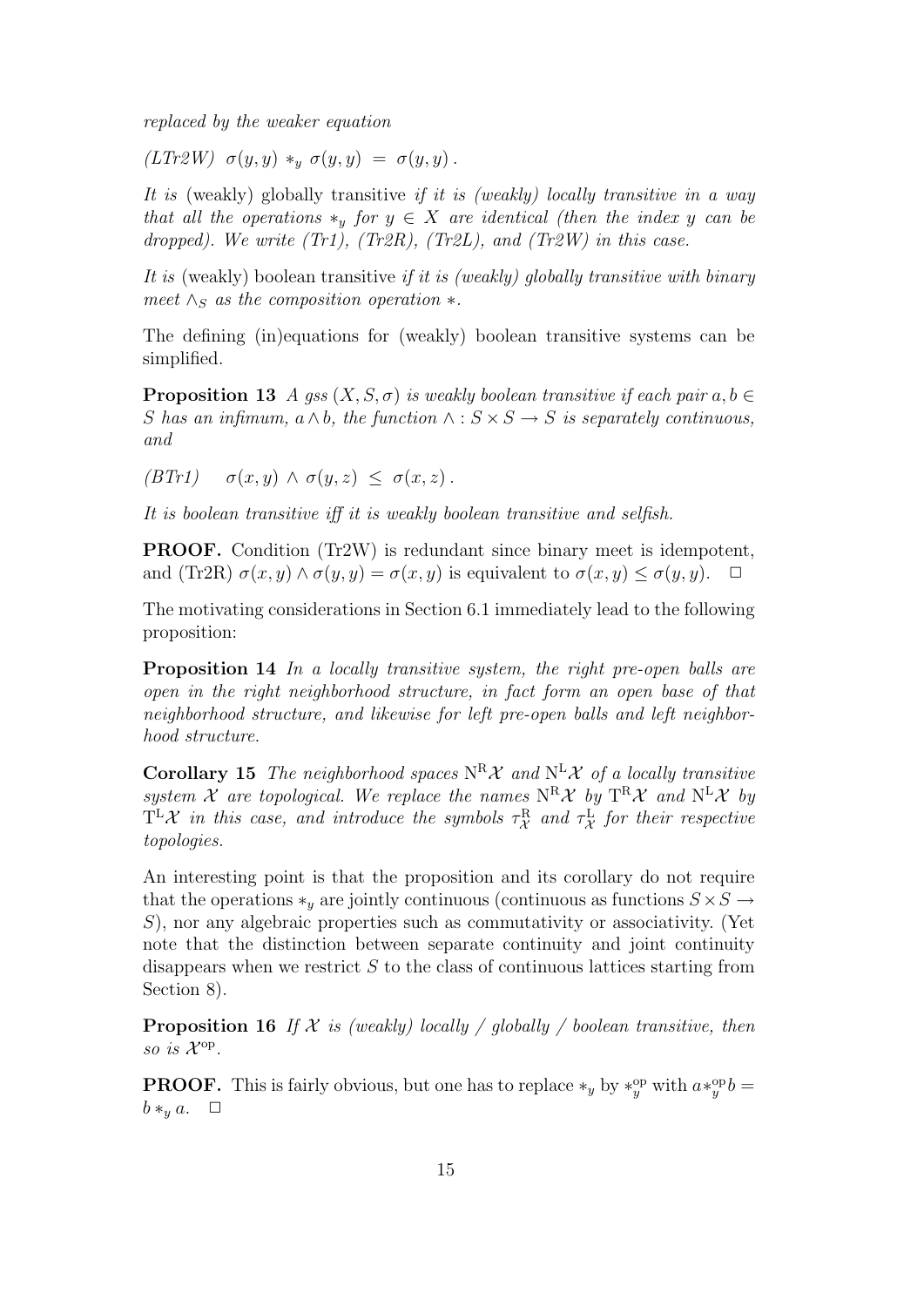The specialization relation of the induced neighborhood spaces can be characterized in general. For locally transitive systems, this characterization can be strengthened.

**Proposition 17** Let  $\mathcal{X} = (X, S, \sigma)$  be a gss. The specialization relation of  $N^R\mathcal{X}$  is given by  $y \to^R z \Leftrightarrow \sigma(y, y) \leq \sigma(y, z)$  where  $\leq$  is the specialization preorder of S. If X is locally transitive, this is equivalent to  $\forall x \in X : \sigma(x, y)$  $\sigma(x, z)$ . Analogously,  $y \to^{\mathbb{L}} z$  iff  $\sigma(y, y) \leq \sigma(z, y)$  (iff  $\forall x \in X : \sigma(y, x) \leq \sigma(z, x)$  in case of locally transitive ass)  $\sigma(z, x)$  in case of locally transitive gss).

**PROOF.** The relation  $y \rightarrow^R z$  means that z is contained in every right neighborhood of y (cf. Section 3). Thus it is equivalent to  $y \in B^{R}(y, u) \Rightarrow z \in$  $B^{R}(y, u)$  for all opens u of S, or  $\sigma(y, y) \in u \implies \sigma(y, z) \in u$  for all u, or  $\sigma(y, y) \leq \sigma(y, z)$  in the specialization preorder of S. If X is locally transitive,  $\sigma(y, y) \leq \sigma(y, z)$  implies  $\sigma(x, y) = \sigma(x, y) *_{y} \sigma(y, y) \leq \sigma(x, y) *_{y} \sigma(y, z) \leq$  $\sigma(x, z)$ . The opposite direction is obtained by setting  $x = y$ .  $\Box$ 

**Proposition 18** For any gss, the relations  $\rightarrow^R$  and  $\rightarrow^L$  are reflexive. They are transitive for locally transitive gss. Relation  $\rightarrow^R$  is preserved by RLC functions and  $\rightarrow^L$  by LLC functions.

PROOF. This is partly obvious and partly follows from the general properties of specialization relations (see Section 3).  $\Box$ 

**Proposition 19** Relation  $\rightarrow^R$  of  $\mathcal{X}^{op}$  is  $\rightarrow^L$  of  $\mathcal{X}$  and vice versa. In a sym-<br>metric assembly  $\rightarrow^R$  and  $\rightarrow^L$  are identical. In a self-uniform assembly  $\rightarrow^R$  is the approximation metric gss,  $\rightarrow^R$  and  $\rightarrow^L$  are identical. In a self-uniform gss,  $\rightarrow^R$  is the opposite  $of \rightarrow^{\mathbb{L}}$ .

**PROOF.** Only the last statement deserves a proof. Let  $\mathcal{X}$  be self-uniform. Relation  $y \to^R z$  means  $\sigma(y, y) \leq \sigma(y, z)$ . By self-uniformity,  $\sigma(y, y)$  equals  $\sigma(z, z)$ . Hence,  $y \to^R z$  is equivalent to  $\sigma(z, z) \leq \sigma(y, z)$ , i.e.  $z \to^L y$ .  $\Box$ 

#### 6.4 Similarities from Reflexive Relations

Let  $\rightarrow$  be a reflexive relation on a set X. Then we define a gss  $\mathcal{X}_{\rightarrow} = (X, \mathbb{S}, \sigma)$ where  $\mathbb{S} = \{0, 1\}$  is Sierpinski space and  $\sigma(x, y) = 1$  if  $x \to y$ , and  $= 0$ otherwise. By reflexivity of  $\rightarrow$ ,  $\mathcal{X}_{\rightarrow}$  is self-uniform and selfish; it is symmetric iff  $\rightarrow$  is symmetric. The gss  $\mathbb{S}^u$  of Section 4.3 is the gss induced by the reflexive relation  $\rightarrow$  or  $\{0, 1\}$  with  $0, \rightarrow 0, 0, \rightarrow 1, 1, \rightarrow 1$  by not  $1, \rightarrow 0$ relation  $\rightarrow$  on  $\{0, 1\}$  with  $0 \rightarrow 0, 0 \rightarrow 1, 1 \rightarrow 1$ , but not  $1 \rightarrow 0$ .

**Proposition 20** The derived relation  $\rightarrow^R$  of  $\mathcal{X}_r$  is the original relation  $\rightarrow$ , and  $\rightarrow^{\mathcal{L}}$  is its opposite.

**PROOF.**  $x \to^R y$  holds iff  $\sigma(x, x) \leq \sigma(x, y)$ , iff  $1 \leq \sigma(x, y)$ , iff  $x \to y$ . Since  $\mathcal{X}_{\rightarrow}$  is self-uniform,  $\rightarrow^{\mathbf{L}}$  is the opposite of  $\rightarrow^{\mathbf{R}}$  by Prop. 19.  $\Box$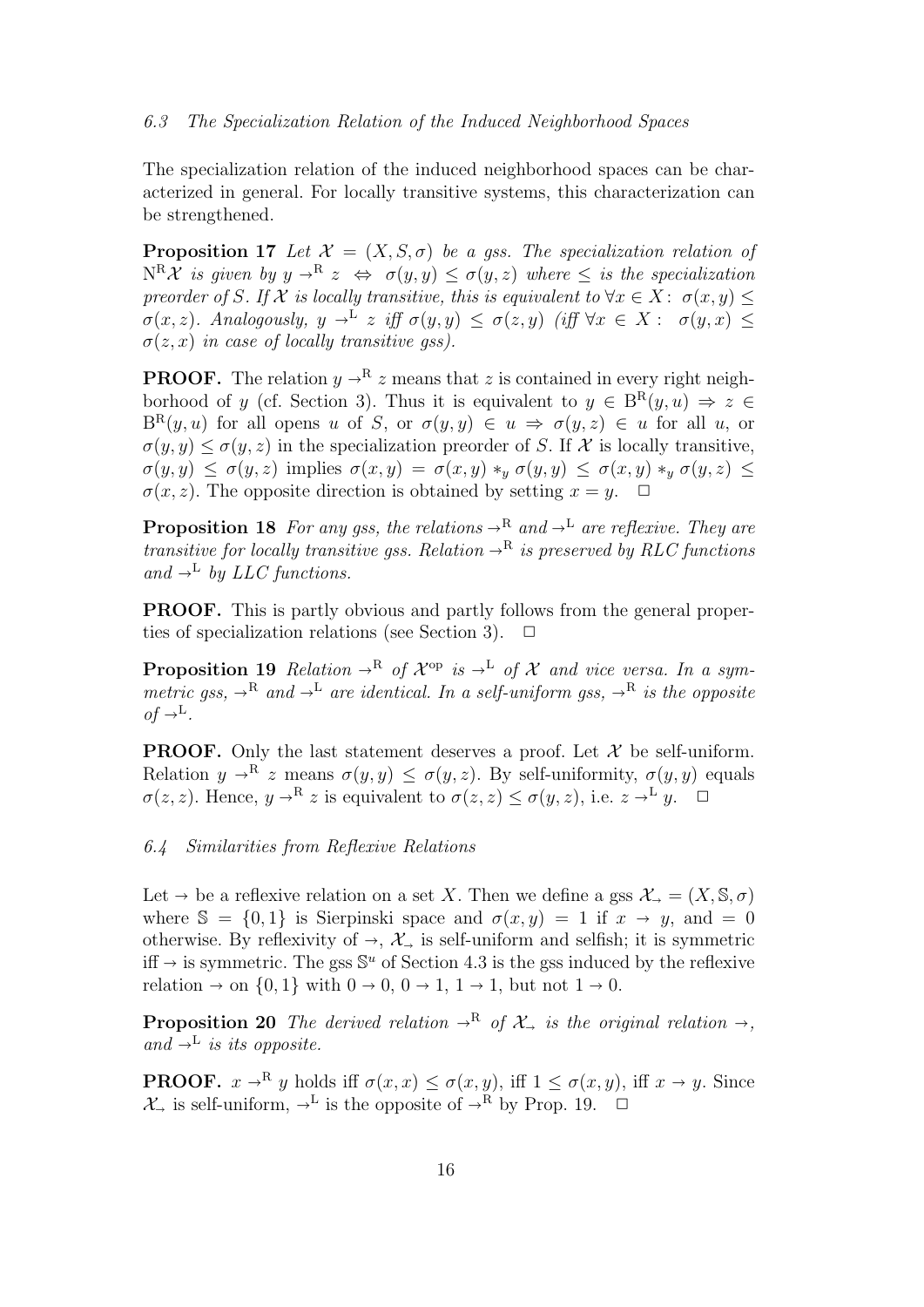**Proposition 21** For a reflexive relation  $\rightarrow$ , the following are equivalent:

- (1) Relation  $\rightarrow$  is transitive.
- (2)  $\sigma(x, y) \wedge \sigma(y, z) \leq \sigma(x, z)$  where  $\wedge$  is the meet operation of S (or conjunction in logical view).
- (3)  $\mathcal{X}_{\rightarrow}$  is boolean transitive.
- (4)  $\mathcal{X}_{\rightarrow}$  is globally transitive.
- (5)  $\mathcal{X}_{\rightarrow}$  is locally transitive.
- (6) The right pre-open balls  $B^{R}(x, u)$  are right open.
- (7) The right neighborhood space  $N^R\mathcal{X}_{\rightarrow}$  is topological.
- (8) (Same with left.)

**PROOF.** (1)  $\Rightarrow$  (2): If one of  $\sigma(x, y)$  and  $\sigma(y, z)$  is 0, the left hand side is 0. Otherwise, both are 1, i.e.  $x \to y$  and  $y \to z$  hold, hence  $x \to z$  by transitivity, hence  $\sigma(x, z) = 1$ , too.

 $(2) \Rightarrow (3)$ : Recall that  $\mathcal{X}_{\rightarrow}$  is selfish. Hence  $(2)$  means that  $\mathcal{X}_{\rightarrow}$  is boolean transitive by Prop. 13.

 $(3) \Rightarrow (4) \Rightarrow (5)$  are obvious generalizations.

 $(5) \Rightarrow (6)$  is Prop. 14.

 $(6) \Rightarrow (7) : By (6)$ , the right pre-open balls form an open base of  $N^R\mathcal{X}_{\rightarrow}$ , which is therefore topological (see Section 3).

 $(7) \Rightarrow (1) : By Prop. 20, relation \rightarrow is the specialization relation of N<sup>R</sup>X<sub>→</sub>.$ The specialization relation of a topological space is transitive.

Equivalence with the corresponding "left" statements follows from replacing  $\rightarrow$  by its opposite and the fact that a relation is transitive iff its opposite is transitive.  $\Box$ 

Since there are non-transitive reflexive relations in every set with at least three elements, the above proposition provides examples for gss in which pre-open balls are not open, for gss whose induced neighborhood structures are not topological, and for gss that are not locally transitive.

# 6.5 Continuity of the Similarity Function

In a locally transitive gss X, the local composition functions  $*_y : S_{\mathcal{X}} \times S_{\mathcal{X}} \to S_{\mathcal{X}}$ are continuous in each argument separately (separately continuous for short). This is sufficient to show the same property for  $\sigma_{\mathcal{X}} : |\mathcal{X}| \times |\mathcal{X}| \to S_{\mathcal{X}}$  if an appropriate topology is chosen for  $|\mathcal{X}| \times |\mathcal{X}|$ .

**Proposition 22** If  $X$  is locally transitive (with separately continuous composition functions), then  $\sigma_{\mathcal{X}} : T^L \mathcal{X} \times T^R \mathcal{X} \to S_{\mathcal{X}}$  is separately continuous.

**PROOF.** Here,  $T^L \mathcal{X}$  and  $T^R \mathcal{X}$  are the names for the induced neighborhood spaces, which are actually topological in this case (see Cor. 15). For fixed  $x$ in |X| and each open u of  $S_{\mathcal{X}}$ , the inverse image of u under  $y \mapsto \sigma(x, y)$  is  $B^{R}(x, u)$ , which is open in T<sup>R</sup> $\mathcal{X}$  by Prop. 14, and the inverse image of u under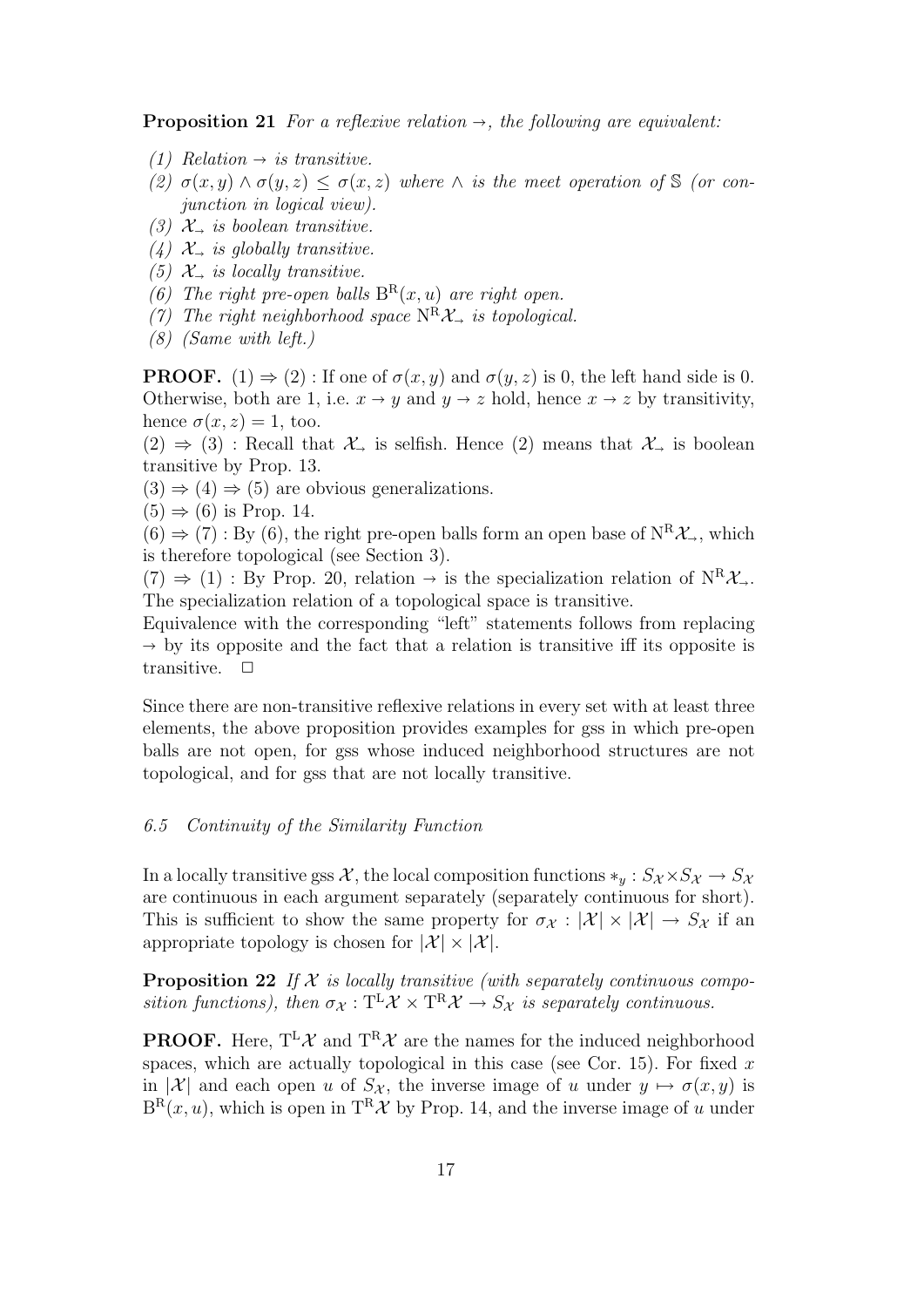$y \mapsto \sigma(y, x)$  is  $B^{L}(x, u)$ , which is open in  $T^{L} \mathcal{X}$ .  $\Box$ 

If the local composition functions  $*_y : S_{\mathcal{X}} \times S_{\mathcal{X}} \to S_{\mathcal{X}}$  are even continuous in the product topology (jointly continuous), then so is  $\sigma_{\mathcal{X}}$ .

**Proposition 23** If  $X$  is locally transitive with jointly continuous composition functions, then  $\sigma_{\mathcal{X}} : {\rm T}^{\rm L} \mathcal{X} \times {\rm T}^{\rm R} \mathcal{X} \to S_{\mathcal{X}}$  is jointly continuous.

**PROOF.** Let w be an open set of  $S_{\mathcal{X}}$ , and  $\sigma(x, y) \in w$ . From (LTr2L) and (LTr2R), we get the fact

 $(\sigma(x, x) *_{x} \sigma(x, y)) *_{y} \sigma(y, y) = \sigma(x, y).$ 

Let  $\gamma : S \times S \to S$  be defined by  $\gamma(a, b) = (a *_{x} \sigma(x, y)) *_{y} b$ . Then  $\gamma$  is continuous, and  $\gamma(\sigma(x, x), \sigma(y, y)) = \sigma(x, y) \in w$ . By continuity of  $\gamma$ , there are open sets u and v of S such that  $\sigma(x,x) \in u$ ,  $\sigma(y,y) \in v$ , and  $\gamma^+(u \times v) \subseteq w$ . Hence  $x \in B^L(x, u) =: U$  and  $y \in B^R(y, v) =: V$ , and thus  $(x, y) \in U \times V$ , which is an open set of  $T^L \mathcal{X} \times T^R \mathcal{X}$ .

Let  $(x', y')$  be in  $U \times V$ . Then  $\sigma(x', x) \in u$  and  $\sigma(y, y') \in v$ , hence  $w \ni$  $\gamma(\sigma(x',x),\sigma(y,y')) = (\sigma(x',x) *_{x} \sigma(x,y)) *_{y} \sigma(y,y') \leq \sigma(x',y')$  using the local triangle inequality (LTr1) for similarities. Thus,  $\sigma(x', y') \in w$  for all  $(x', y') \in w$  $U \times V$ , and so  $U \times V \subseteq \sigma^{-}w$ .  $\Box$ 

## 7 Similarities and (Generalized) Metrics

In this section, we compare various kinds of gss  $\mathcal X$  with fixed similarity domain  $S_{\mathcal{X}}$  with generalized metrics as defined in Section 2.

#### 7.1 Non-Negative Reals with Addition

Let  $(X, S, \sigma)$  be a weakly globally transitive gss with  $S = \mathbb{R}^{+{\rm op}}$ , i.e. the nonnegative reals with the Scott topology of the opposite ordering, and addition '+' as the global composition operation. The defining properties of a weakly globally transitive system are in this case

(Tr1) 
$$
\sigma(x, y) + \sigma(y, z) \leq_S \sigma(x, z)
$$
  
(Tr2W)  $\sigma(x, x) + \sigma(x, x) = \sigma(x, x)$ 

where ' $\leq_S$ ' is the specialization preorder of S, i.e. the *opposite* of the order of  $\mathbb{R}^+$ . From (Tr2W),  $\sigma(x, x) = 0$  follows, and so the properties are equivalent to

$$
\begin{array}{l}\n\sigma(x,x) = 0 \\
\sigma(x,z) \leq_{\mathbb{R}} \sigma(x,y) + \sigma(y,z),\n\end{array}
$$

which are exactly the defining properties of a pseudo-quasi-metric (see Section 2.2). Note that such a gss is automatically self-uniform, selfish, and globally transitive.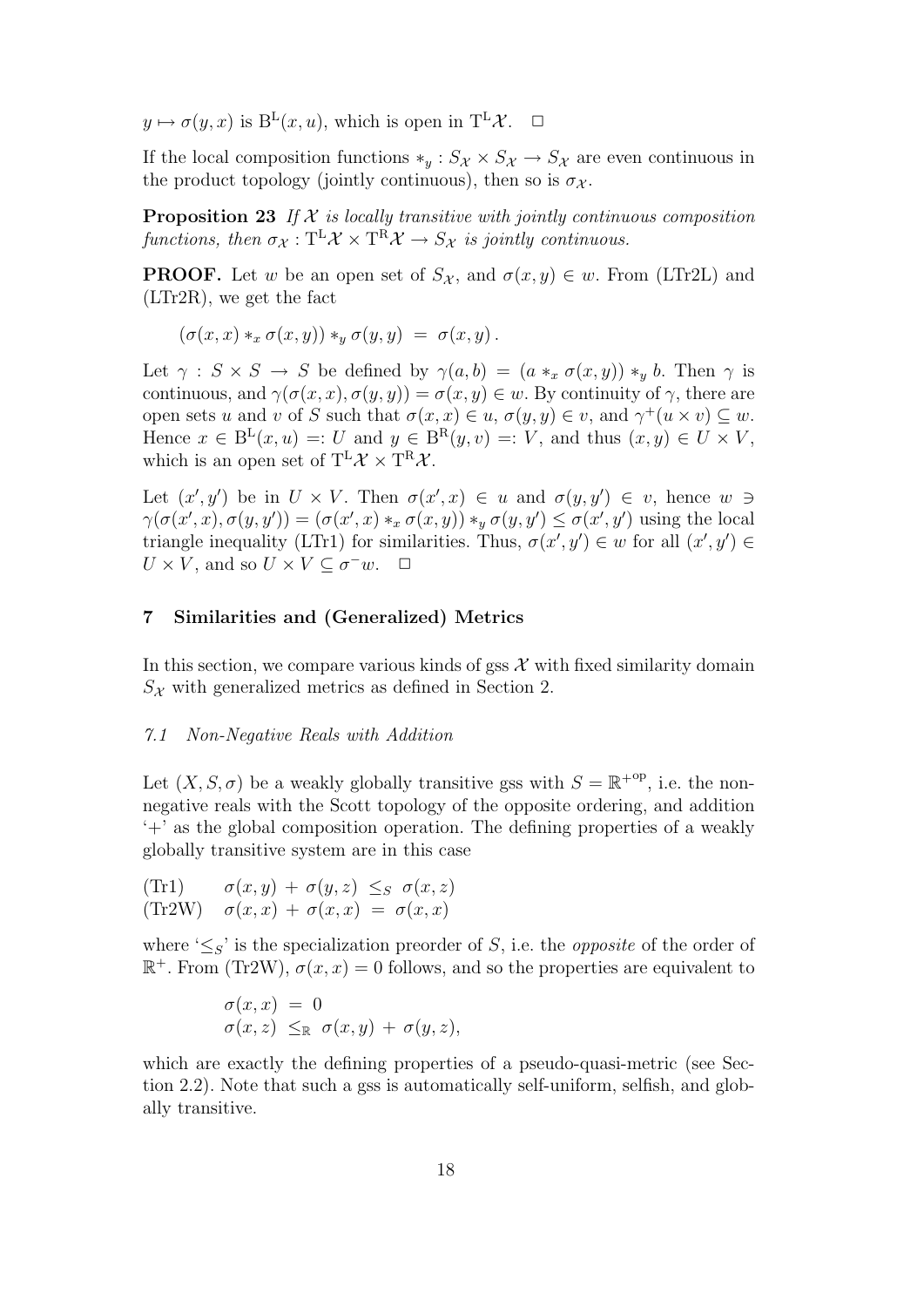We now consider the case where addition is replaced by the maximum operation  $\vee_{\mathbb{R}^+}$  of  $\mathbb{R}^+$ , which is binary meet  $\wedge_S$  in the specialization preorder of S. The defining properties of a weakly globally transitive system are then

(1) 
$$
\sigma(x, z) \leq_{\mathbb{R}} \sigma(x, y) \vee_{\mathbb{R}^+} \sigma(y, z)
$$
  
(2)  $\sigma(x, x) \vee_{\mathbb{R}^+} \sigma(x, x) = \sigma(x, x)$ .

Here, (2) is redundant, and (1) is the triangle inequality for ultrametrics. Such a system is not automatically globally transitive. The missing properties are

$$
\sigma(x,x)\ \vee_{\mathbb{R}^+}\sigma(x,y)\ =\ \sigma(x,y)\quad\text{and}\quad\sigma(x,y)\ \vee_{\mathbb{R}^+}\sigma(y,y)\ =\ \sigma(x,y).
$$

which are equivalent to  $\sigma(x, x) \leq_{\mathbb{R}} \sigma(x, y)$  and  $\sigma(y, y) \leq_{\mathbb{R}} \sigma(x, y)$ . There is no reason why  $\sigma(x, x)$  should be 0 in this case. Apart from the lack of symmetry, such systems could be called pseudo-partial ultrametric, but there seems to be no official definition of that notion.

## 7.3 Pseudo-Partial Metrics

Here we show that pseudo-partial metrics can be considered as selfish symmetric locally transitive gss. Recall the definition of pseudo-partial metrics from Section 2.3:

(SSD) 
$$
\delta(x, x) \leq_{\mathbb{R}} \delta(x, y)
$$
 (small self-distances);  
\n(Sym)  $\delta(x, y) = \delta(y, x)$  (symmetry);  
\n(Tr<sub>P</sub>)  $\delta(x, z) \leq_{\mathbb{R}} \delta(x, y) + \delta(y, z) - \delta(y, y)$  (modified triangle inequality).

Using the specialization preorder of  $S = \mathbb{R}^{+{\rm op}}$ , (SSD) and (Sym) just mean that the resulting gss is selfish and symmetric. The triangle inequality can be written as  $\delta(x, y) *_{y} \delta(y, z) \leq_{S} \delta(x, z)$  where  $a *_{y} b = (a + b) - \delta(y, y) =$  $\max(0, a + b - \delta(y, y))$  defines a continuous local composition operator. The remaining two axioms for such an operator are satisfied:

$$
\delta(x, y) *_{y} \delta(y, y) = (\delta(x, y) + \delta(y, y)) - \delta(y, y) = \delta(x, y)
$$
  

$$
\delta(y, y) *_{y} \delta(y, z) = (\delta(y, y) + \delta(y, z)) - \delta(y, y) = \delta(y, z)
$$

In my opinion, this is the real reason for the correction term  $-\delta(y, y)$ : it ensures that the resulting gss is locally transitive, and so pre-open balls are open.

#### 7.4 The System of Finite and Infinite Sequences

Papers on partial metrics, e.g., [10], often contain the following example:  $X$  is the set of finite and countably infinite sequences over some alphabet  $\Sigma$ , with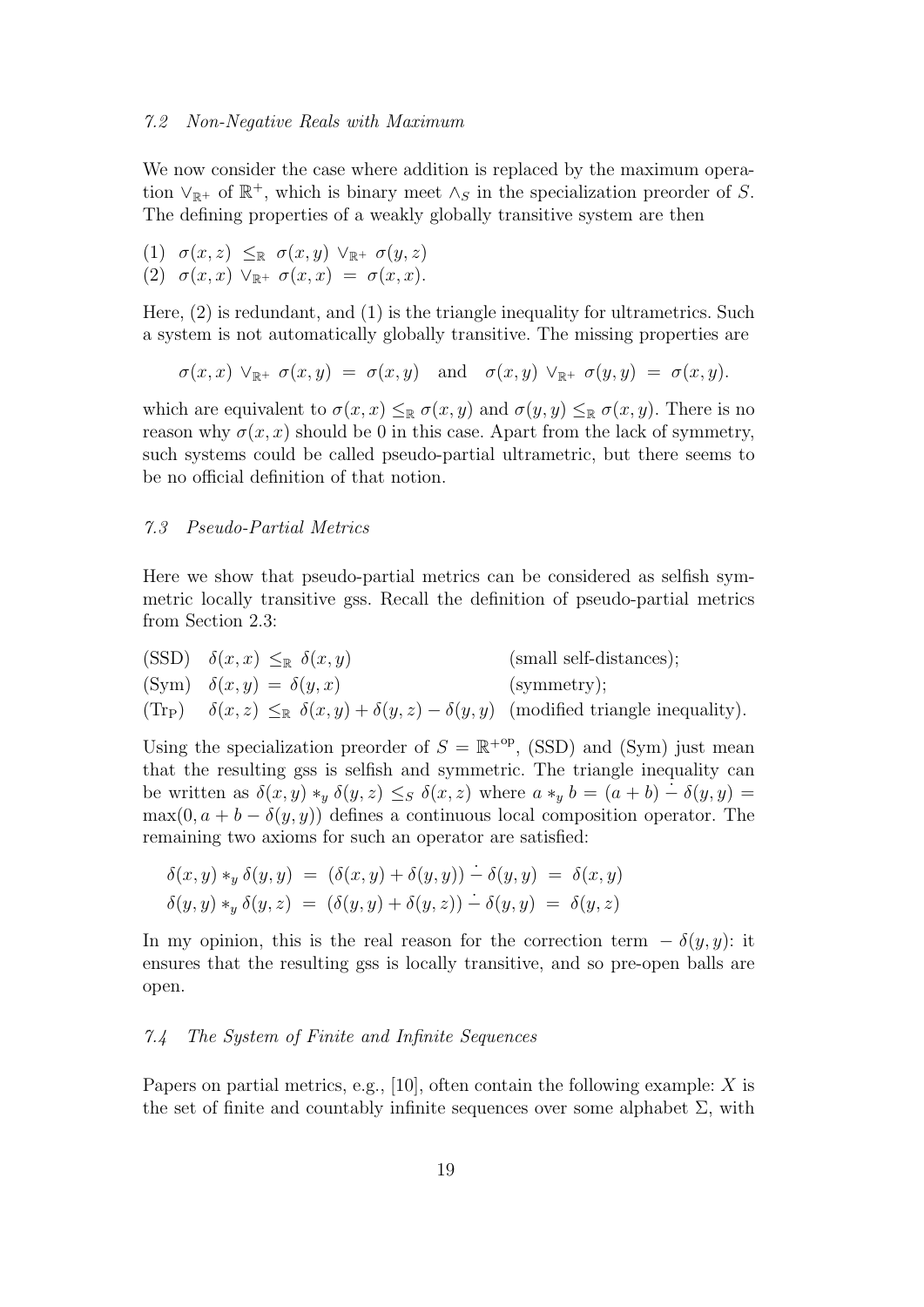partial metric  $p(x, y) = 2^{-l(x \wedge y)}$  where  $x \wedge y$  is the longest common prefix of x and y and  $l(x \wedge y)$  its length. Of course, this example can be considered as a locally transitive gss as presented in Section 7.3, but there is actually a more elegant and natural method: Let  $S = \mathbb{N}_0^{\infty}$ , the chain of natural numbers with a top element  $\infty$ , endowed with the Scott topology, and  $\sigma(x, y) = l(x \wedge y)$ , the length of the longest common prefix of x and y. In contrast to the gss of Section 7.3, this gss is even globally transitive with binary minimum as composition operation, i.e. boolean transitive. For the triangle inequality

$$
\min(l(x \wedge y), l(y \wedge z)) \leq l(x \wedge z)
$$

let  $a = x \wedge y$  and  $b = y \wedge z$ , and assume w.l.o.g. that  $l(a) \leq l(b)$  so that the left-hand side is  $l(a)$ . Since both a and b are prefixes of y and  $l(a) \leq l(b)$ , a must be a prefix of b and thus also of z. Hence a is a common prefix of x and z, and so  $l(a) \leq l(x \wedge z)$ , the right-hand side. The two other axioms

$$
\min(l(x \wedge x), l(x \wedge y)) = l(x \wedge y) \text{ and } \min(l(x \wedge y), l(y \wedge y)) = l(x \wedge y)
$$

hold since  $l(x \wedge y) \leq l(x)$  and  $\leq l(y)$ . The induced topology of this system is clearly the same as the partial metric topology, namely the Scott topology of the domain of finite and infinite sequences with prefix ordering.

# 7.5 Morphisms between (Pseudo-Quasi-)Metric Spaces

Let us return to the case of pseudo-quasi-metric spaces considered in Section 7.1, in particular  $\mathbb R$  with its standard metric. Although the gss coming from these spaces all have the same value domain  $S = \mathbb{R}^{+{\rm op}},$  our GC and LC functions still use a rescaling. In this case,  $f : \mathcal{X} \to \mathcal{Y}$  is GC if there is a continuous function  $\varphi : S \to S$ , i.e. an upper semi-continuous function  $\varphi$ :  $\mathbb{R}^+ \to \mathbb{R}^+$  such that  $\varphi(\delta(x, x')) \leq_S \delta(fx, fx')$ , i.e.  $\delta(fx, fx') \leq_{\mathbb{R}} \varphi(\delta(x, x'))$ , and  $\varphi(\delta(x, x)) = \delta(fx, fx)$ , i.e.  $\varphi(0) = 0$ .

- Non-expanding functions f are characterized by  $\delta(fx, fx') \leq_{\mathbb{R}} \delta(x, x')$ . Such functions are GC with  $\varphi = id$ .
- More generally, Lipschitz functions  $f$  are characterized by the existence of some  $c \in \mathbb{R}^+$  such that  $\delta(fx, fx') \leq_{\mathbb{R}} c \cdot \delta(x, x')$ . Such functions are GC with  $\varphi = (a \mapsto c \cdot a)$ .
- The square-root function  $\sqrt{\cdot}: \mathbb{R}^+ \to \mathbb{R}^+$  is not a Lipschitz function because of its infinite slope at 0. Nevertheless, it is a GC function. This is witnessed √ by the rescaling  $\varphi = (r \mapsto \sqrt{r})$ , which is continuous and satisfies  $\varphi(0) = 0$ . by the rescaling  $\varphi = (r \mapsto \sqrt{r})$ , which is continuous and satisfies  $\varphi(0) = 0$ .<br>To prove  $\delta(\sqrt{x}, \sqrt{x'}) \leq_{\mathbb{R}} \varphi(\delta(x, x'))$ , assume w.l.o.g.  $x' \geq x$  and let  $r =$ 10 prove  $\sigma(\sqrt{x}, \sqrt{x}) \leq \mathbb{R} \varphi(\sigma(x, x))$ , as<br>  $x' - x$ . Then we have to show  $\sqrt{x+r}$ √  $\overline{x} \leq$ v.i.o.g.  $x \geq x$  and  $\sqrt{r}$ , or  $\sqrt{x+r} \leq$ √  $\overline{x}$  + √  $\overline{r},$ which is true for  $x, r \geq 0$ .
- One might now believe that with a suitable rescaling, all continuous functions are GC. This is however wrong: The square function  $(x \mapsto x^2) : \mathbb{R}^+ \to$  $\mathbb{R}^+$  is only LC, not GC. Assume there is an upper semi-continuous function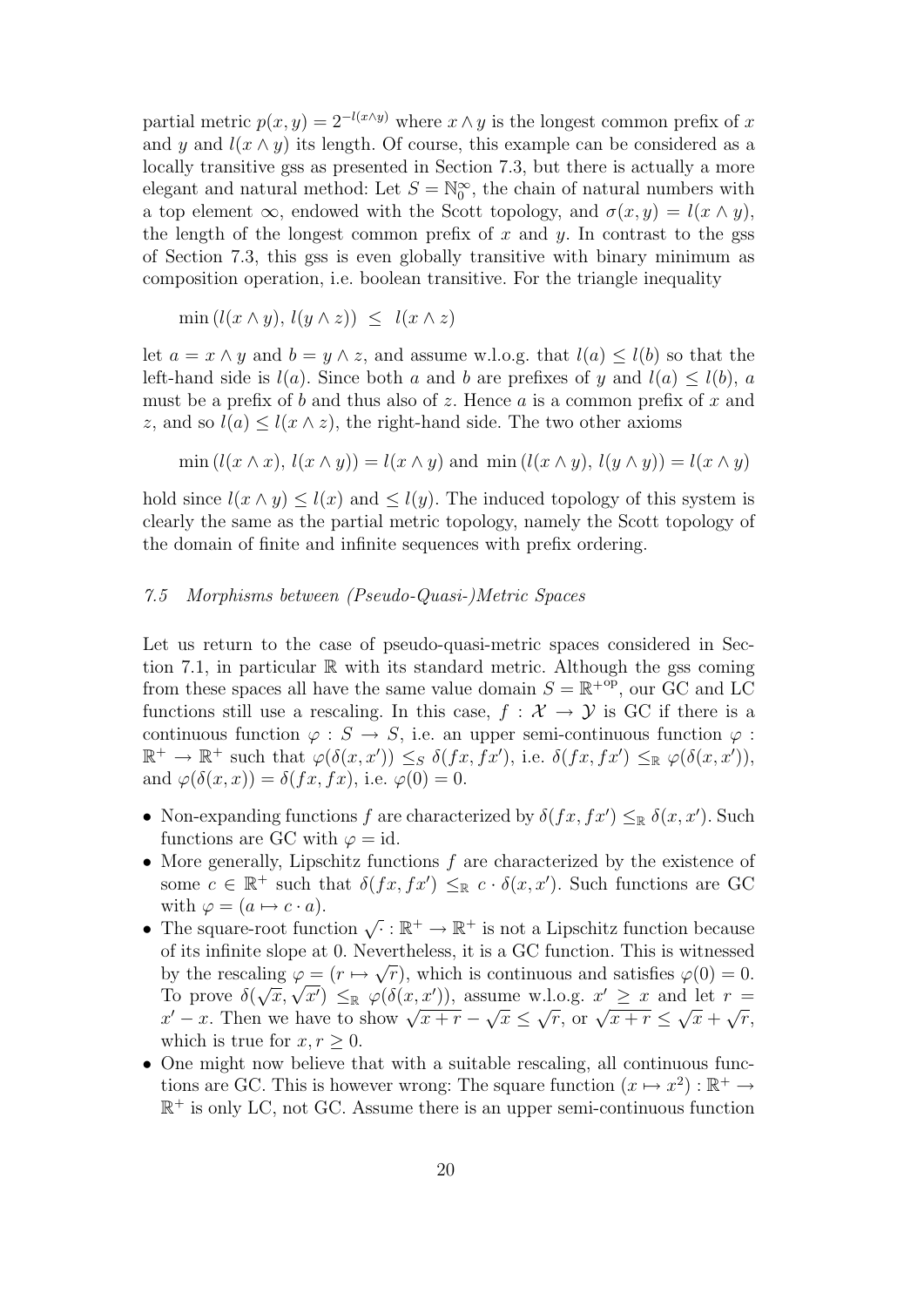$\varphi$  such that  $\varphi(0) = 0$  and  $\delta(x^2, x'^2) \leq_{\mathbb{R}} \varphi(\delta(x, x'))$ . Again assume w.l.o.g.  $x' \geq x$  and let  $r = x' - x$ . Then the inequality becomes  $(x+r)^2 - x^2 \leq \varphi(r)$ , or  $2rx + r^2 \le \varphi(r)$ . For  $r > 0$ , the left-hand side is unbounded as x increases. So the only way to satisfy the inequality is to include  $\infty$  in the value domain and to assume  $\varphi(r) = \infty$  for  $r > 0$ , but this contradicts upper semi-continuity and  $\varphi(0) = 0$ .

To show that the square function is LC, let  $x' = x + r$  with  $r \in \mathbb{R}$  (may be  $<$  0). Then  $\delta(x^2, x'^2) \leq_{\mathbb{R}} \varphi_x(\delta(x, x'))$  becomes  $|(x+r)^2 - x^2| \leq \varphi_x(|r|)$ . The left-hand side is  $|2rx+r^2| = |2x+r| \cdot |r| \le (2x+|r|) \cdot |r|$ , so  $\varphi_x(d) = (2x+d) \cdot d$ does the job.

## 8 Algebraic and Continuous Lattices

In the remainder of this paper, the spaces of similarity values will be restricted to continuous lattices. This enables us to obtain characterizations of LC functions (Section 10) and GC functions (Section 11) that do not involve rescaling.

Most of the material in this section is well-known. The generalization of the injectivity property of continuous lattices presented in Section 8.5 forms an exception.

#### 8.1 Characterization of Algebraic and Continuous Lattices

We do not present here the "official" definitions of algebraic and continuous lattices (see [4]), but an equivalent topological characterization.

A *continuous lattice*  $D$  with basis  $B$  is a complete lattice such that for every Scott-open set  $u \subseteq D$  and every point  $a \in u$ , there are a point  $b \in B$  and a Scott-open set  $v \subseteq D$  such that  $a \in v \subseteq \uparrow b \subseteq u$ . The continuous lattice is  $\omega$ -continuous if it has a countable basis.

An *algebraic lattice*  $D$  with basis  $B$  is a complete lattice whose Scott topology has a base of open sets  $\uparrow b, b \in B$ , i.e. for every point a in a Scott-open set u, there is  $b \in B$  such that  $\uparrow b$  is Scott open and  $a \in \uparrow b \subseteq u$ . An  $\omega$ -algebraic lattice has a countable basis. Every  $(\omega)$ -)algebraic lattice is  $(\omega)$ -)continuous.

#### 8.2 Binary Operations in Continuous Lattices

A useful property of continuous lattices  $D$  is that every binary operation  $\ast: D \times D \rightarrow D$  that is continuous in each argument separately is automatically jointly continuous. Hence,  $\sigma_{\mathcal{X}}: T^{\mathbb{L}}\mathcal{X} \times T^{\mathbb{R}}\mathcal{X} \to S_{\mathcal{X}}$  is (jointly) continuous for all locally transitive systems with a continuous lattice  $S_{\mathcal{X}}$  (Prop. 23). Specific continuous binary operations in all continuous lattices D are binary meet  $\wedge : D \times D \to D$  and binary join  $\vee : D \times D \to D$ .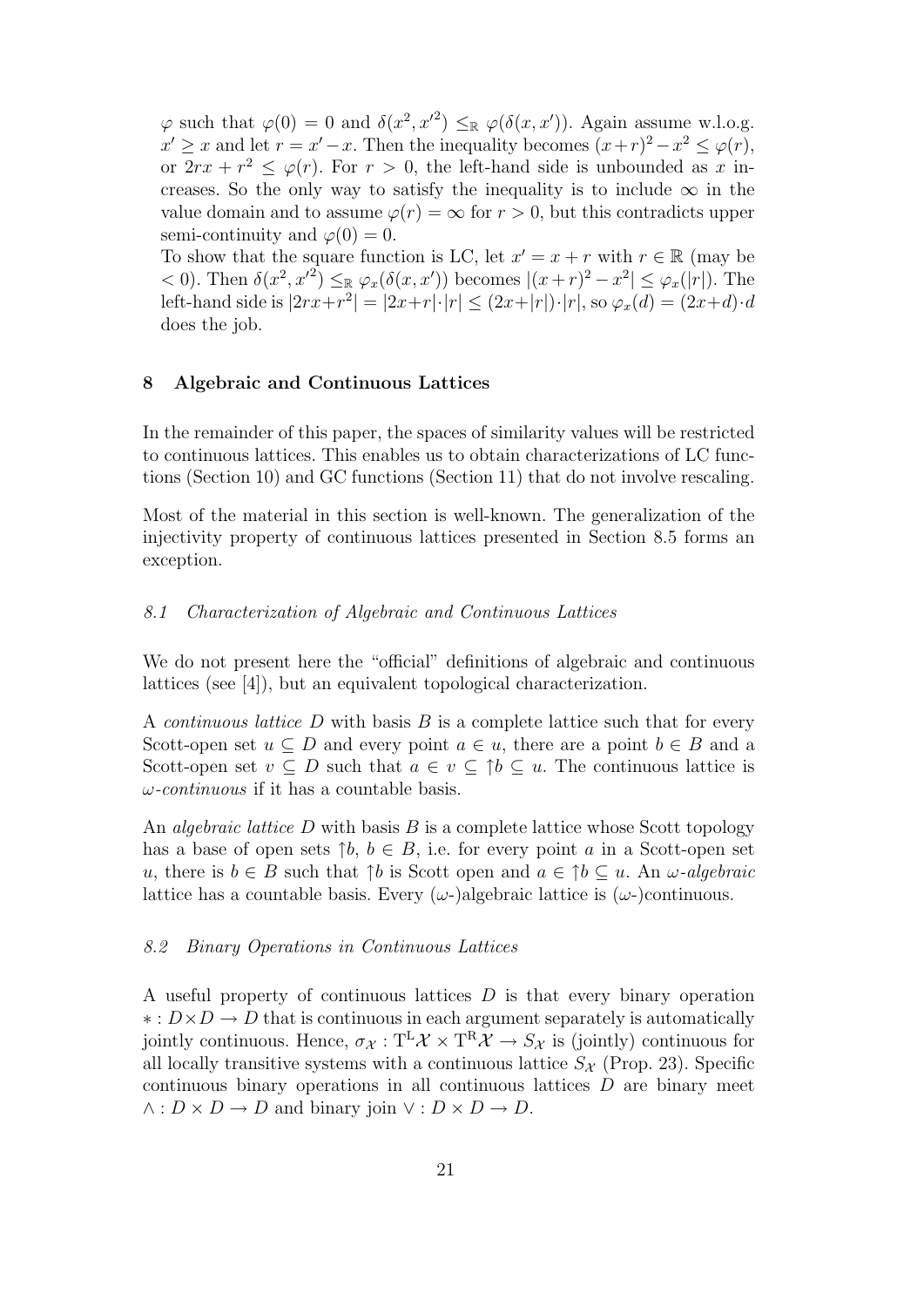Algebraic lattices can be obtained by ideal completion. We sketch here the dual filter construction that matches our needs more closely.

Let M be a meet-semilattice, by which we mean a poset  $(M, \leq)$  with binary greatest lower bounds (meets)  $a \wedge b$  and a greatest element 1. A filter in M is a subset A of M that is upward closed  $(a \in A, a \le a' \Rightarrow a' \in A)$ , contains 1, and is closed under binary meet  $(a_1, a_2 \in A \Rightarrow a_1 \land a_2 \in A)$ .

**Proposition 24** When ordered by subset inclusion  $\subseteq$ , the filters on M form an algebraic lattice D. For every  $a \in M$ ,  $\uparrow a = \{b \in M \mid a \leq b\}$  is a filter, and  $\{\uparrow a \mid a \in M\}$  is a basis of D. For every  $a \in M$ ,  $\langle a \rangle = \{A \in D \mid a \in A\}$  is a Scott-open set of D, and  $\{\langle a \rangle | a \in M\}$  is a base for the Scott topology of D.

PROOF. Arbitrary intersections and directed unions of filters are filters. Thus D is a complete lattice, and  $\langle a \rangle$  is Scott open since directed join is set union. The sets  $\uparrow a$  are obviously filters. We have  $\langle a \rangle = \uparrow \uparrow a$  because  $a \in B \Leftrightarrow \uparrow a \subseteq B$  for every filter B.

Every filter A is the directed join (union) of  $\{\uparrow a \mid a \in A\}$ . Hence, if A is in a Scott-open set U, then  $\uparrow a \in U$  for some  $a \in A$ , and so  $A \in \langle a \rangle = \uparrow \uparrow \uparrow a \rbrace \subset U$ , which shows that  $D$  is algebraic with the claimed bases for  $D$  and for its Scott topology.  $\Box$ 

## 8.4 Pre-Embedding Topological Spaces into Algebraic Lattices

A pre-embedding  $e: X \to Y$  of topological spaces X and Y is a continuous function such that every open set of  $X$  is the inverse image of an open set of Y. An *embedding* is an injective pre-embedding. If X is  $\mathcal{T}_0$ , then every pre-embedding  $e: X \to Y$  actually is an embedding.

**Proposition 25** Every (countably based) topological space can be pre-embedded into an  $(\omega)$ -)algebraic lattice.

**PROOF.** Let  $\beta$  be a (countable) base of the topological space X. Close  $\beta$  under finite intersections; this includes the empty intersection X. (This operation preserves countability.) The resulting (countable) meet-semilattice  $\mathcal{B}^{\cap}$  induces an  $(\omega)$ -algebraic lattice D by Prop. 24. Let  $e: X \to D$  be defined by  $ex = \{B \in \mathcal{B} \cap \mid x \in B\}$ . Consider the basic Scott-open sets  $\langle B \rangle$  of D, for B in  $\mathcal{B}^{\cap}$ . From  $ex \in \langle B \rangle \Leftrightarrow B \in ex \Leftrightarrow x \in B$ , it follows at once that e is continuous and that e is a pre-embedding since  $\mathcal{B}^{\cap}$  is a base for the topology of  $X$ .  $\Box$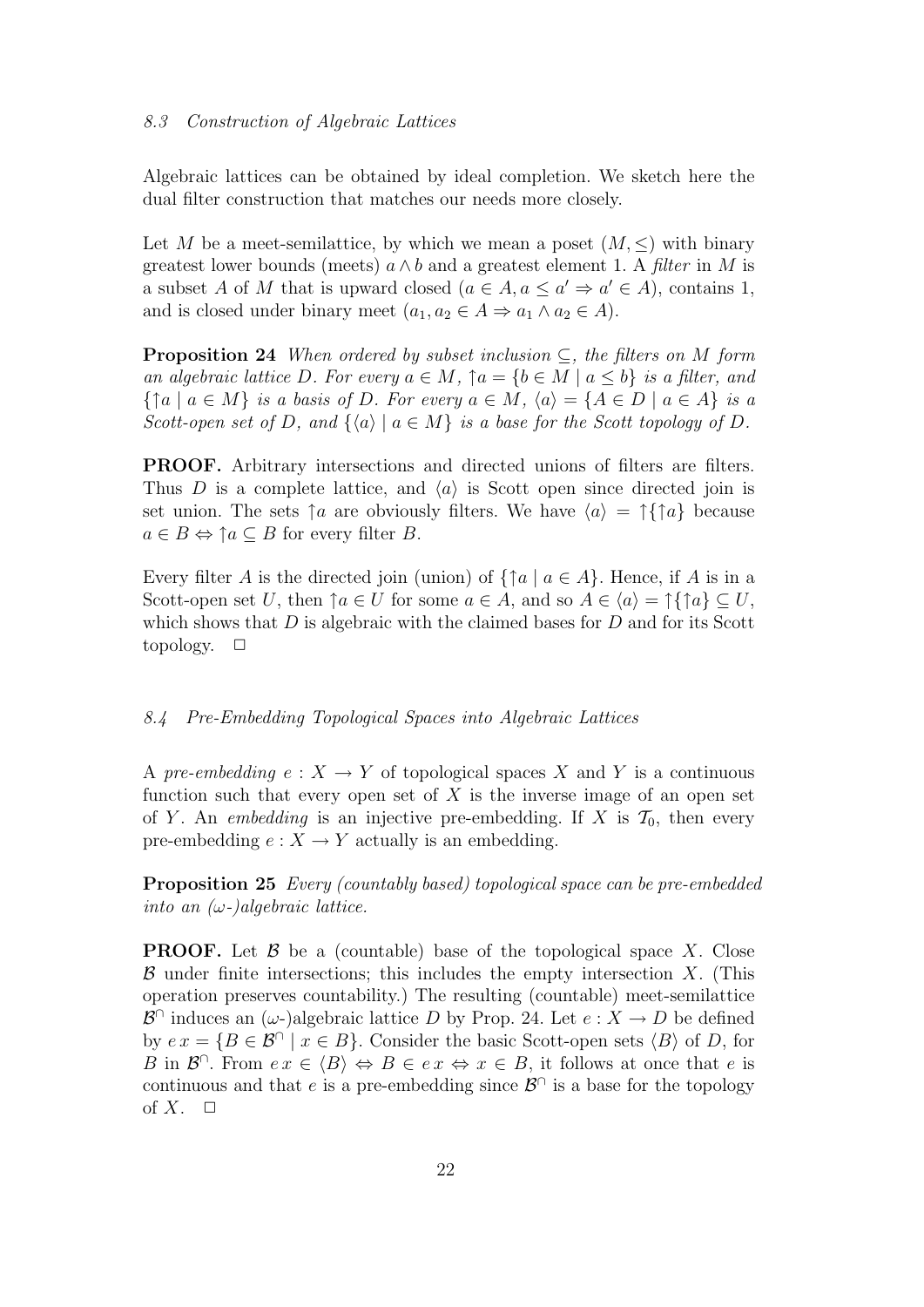#### 8.5 Functions to Continuous Lattices

It is well-known that continuous lattices are injective w.r.t. topological preembeddings: if  $e: X \to Y$  is a pre-embedding of topological spaces and  $f: X \to D$  a continuous function from X to a continuous lattice D, then there is a continuous "extension"  $F: Y \to D$  satisfying  $F \circ e = f$ . Here, we prove a generalization of this injectivity property that will be used in the characterization of LC and GC functions in Sections 10 and 11.

Below, let X be a set (no topology required),  $(Y, \tau)$  a topological space, L a complete lattice endowed with the Scott topology, and  $g: X \to Y$  and  $f: X \to L$  two functions.

**Proposition 26** The extension  $E_q f$  of f along g defined as

$$
E_g f y = \bigvee \{ \wedge f^+(g^-U) \mid U \in \tau, U \ni y \}
$$

is a continuous function  $E_q f : Y \to L$  satisfying  $E_q f \circ g \leq f$ .

**PROOF.**  $E_g f$  is well-defined since L is a complete lattice, and the join  $\vee$  in its definition is directed. Hence, for every Scott-open set V of L,  $E_g f y \in V$ implies  $z = \Lambda f^+(g^-U) \in V$  for some open set U containing y. If  $y' \in U$ , then  $E_g f y' \geq z \in V$ . Hence,  $y \in U \subseteq (E_g f)^{-}V$ , which proves continuity of  $E_g f$ . To show  $E_g f(gx) \leq fx$  for all x in X, let  $E_g f(gx)$  be in some Scott-open set V of L. As above, there is an open set U containing gx such that  $\wedge f^+(g^-U) \in V$ . Then  $fx$  is in  $f^+(g^-U)$ , whence  $fx \geq \Lambda f^+(g^-U) \in V$ .  $\Box$ 

The proposition above is not very impressive on its own; the choice  $E_q f =$  $(y \mapsto \perp_L)$  would have provided the same result more easily. The real power comes from the following addendum:

**Proposition 27** We now require that the complete lattice  $L$  is continuous. If x is a point of X such that for every Scott-open set V of L containing fx there is an open set U of Y containing gx satisfying  $g^-U \subseteq f^-V$ , then  $E_g f \circ g$  and f coincide at x, i.e.  $E_q f(gx) = fx$  holds for this point x.

**PROOF.** Since  $E_q f \circ g \leq f$  is already known from Prop. 26, we only need to show  $fx \leq E_qf(gx)$ . Let  $fx \in W$  for some Scott-open set W of L. Since L is continuous, there are  $b$  in  $L$  and a Scott-open set  $V$  of  $L$  such that  $fx \in V \subseteq \uparrow b \subseteq W$ . By hypothesis, there is an open set U of Y such that  $gx \in U$  and  $g^-U \subseteq f^-V$ , or  $f^+(g^-U) \subseteq V$ , hence  $\wedge f^+(g^-U) \in \uparrow b$ . Since  $gx \in U$ , we have  $E_g f(gx) \ge \Lambda f^+(g^-U) \in \uparrow b \subseteq W$ .  $\Box$ 

The above proposition is stronger than injectivity of continuous lattices.

**Corollary 28** If X and Y are topological spaces,  $e: X \to Y$  a pre-embedding, L a continuous lattice, and  $f: X \to L$  a continuous function, then  $E_q f \circ g = f$ holds.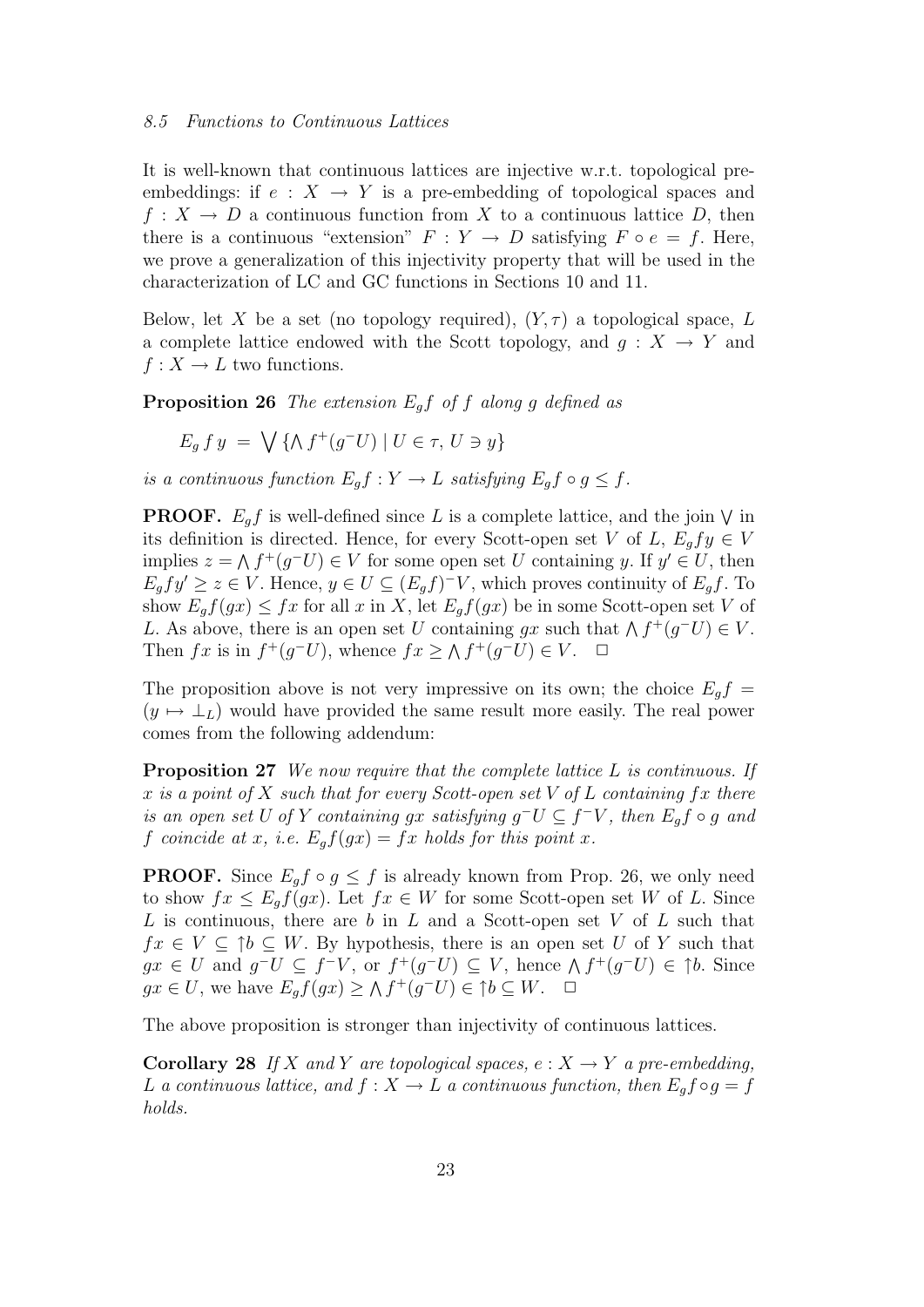**PROOF.** To show the hypothesis of Prop. 27, assume  $fx \in V$  open. Then  $x \in f^{-}V$  open since f is continuous, and  $f^{-}V = g^{-}U$  for some open U of Y since q is a pre-embedding.  $\Box$ 

It is also possible to show a generalized converse of Prop. 27.

**Proposition 29** Let X be a set, Y and Z topological spaces,  $q : X \rightarrow Y$ and  $f: X \to Z$  functions, and  $\varphi: Y \to Z$  a continuous function such that  $\varphi \circ q \leq f$  holds, and in addition  $(\varphi \circ q)(x) = fx$  for a specific point x. Then for every open set V of Z containing  $fx$  there is an open set U of Y containing gx such that  $g^-U \subseteq f^-V$ .

**PROOF.** Let  $U = \varphi^{-}V$ , which is open since  $\varphi$  is continuous. Since  $\varphi(gx) =$  $fx \in V, gx \in U$  follows. Whenever  $gx' \in U$ , then  $\varphi(gx') \in V$ , hence  $fx' \in V$ since  $\varphi(gx') \leq fx'$ . This shows  $g^-U \subseteq f^-V$ .  $\Box$ 

## 9 Similarity Systems and Similarity Spaces

#### 9.1 Similarity Systems

By a *similarity system*, we mean a generalized similarity system (gss)  $\mathcal{X}$  whose space  $S_{\mathcal{X}}$  of similarity values is a continuous lattice, called the *value lattice*. (These value lattices are more general than those of [8] since no "addition" is required.) A similarity system is *countably based* if its value lattice is  $\omega$ continuous. The gss  $\mathbb{S}^s$  and  $\mathbb{S}^u$  of Section 4.3, the gss from reflexive relations (Section 6.4), and the gss of finite and infinite sequences (Section 7.4) actually are countably based similarity systems. The various kinds of generalized metrics induce countably based similarity systems with  $S_{\mathcal{X}} = [0, \infty]^{\text{op}}$ .

## 9.2 Similarity Spaces

The following definitions could be applied to gss as well. Given two similarity systems X and X' with the same point set  $X = |\mathcal{X}| = |\mathcal{X}'|$ , we say X is finer than  $\mathcal{X}'$ , written as  $\mathcal{X} \to \mathcal{X}'$ , if the identity function id<sub>X</sub> is GC as a function from  $\mathcal X$  to  $\mathcal X'$ . Unfolding Definition 8, this means that there is a Scott-continuous function  $\varphi: S_{\mathcal{X}} \to S_{\mathcal{X}}$  such that  $\varphi(\sigma_{\mathcal{X}}(x_1, x_2)) \leq \sigma_{\mathcal{X}}(x_1, x_2)$ and  $\varphi(\sigma_{\mathcal{X}}(x,x)) = \sigma_{\mathcal{X}'}(x,x)$ . We say X and X' are equivalent, written as  $\mathcal{X} \leftrightarrow \mathcal{X}'$ , if  $\mathcal{X} \rightarrow \mathcal{X}'$  and  $\mathcal{X}' \rightarrow \mathcal{X}$ .

The value lattices of equivalent systems may look quite different. For instance, all systems whose point set is a fixed singleton set are equivalent no matter how large or small their value lattice is. The reason is that constant functions are GC (Prop. 11).

As the name suggests, equivalence is an equivalence relation on the class of similarity systems with fixed point set  $X$ . The equivalence classes of this equiv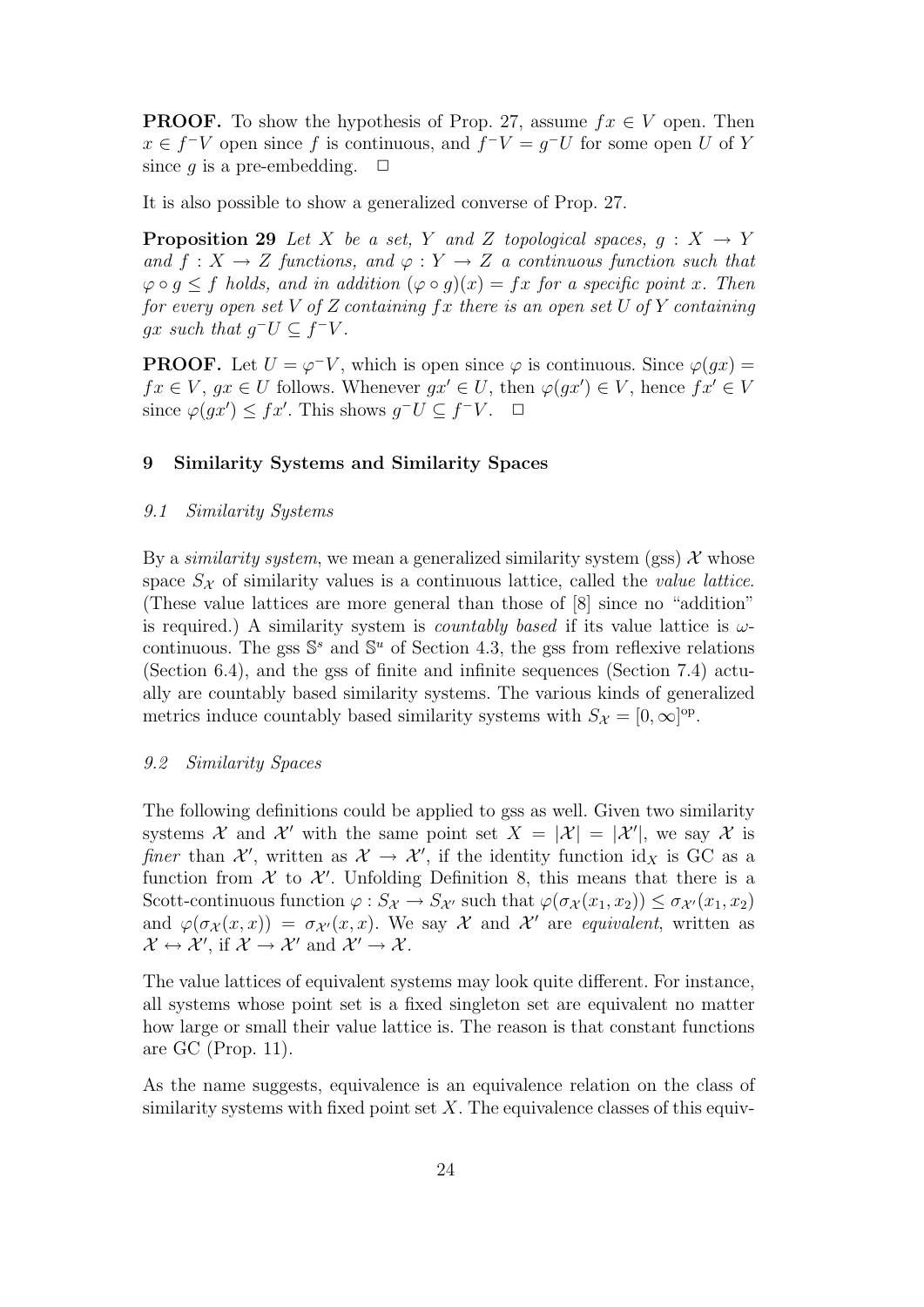alence relation are called similarity spaces, and the systems belonging to such a class are called representations of that space.

The relationship between similarity spaces and their representing systems is similar to the relationship between topological spaces or domains and their bases. We shall later construct a similarity system from the base of a topological space. Each base gives a different system, but these systems will all be equivalent and thus represent a single space so that a well-defined map from topological spaces to similarity systems will result.

The common point set of all representations of a space can be taken as the point set of the space, but a space does not have a fixed value lattice since each of its representations may have a different one. The same is true for the similarity function. On the other hand, GC functions are continuous w.r.t. the induced neighborhood structures (Prop. 9). Hence, if  $\mathcal X$  is finer than  $\mathcal X'$ , its neighborhood structures are finer than those of  $\mathcal{X}'$ , and equivalent similarity systems share the same neighborhood structures, which can thus be attributed to the similarity space they represent.

For two similarity spaces **X** and **Y**, a function  $f : \mathbf{X} \to \mathbf{Y}$  is a function between the respective point sets  $(f : |X| \rightarrow |Y|)$ . For such a function, the following are equivalent:

- (1) There are representations X of X and Y of Y such that  $f: \mathcal{X} \to \mathcal{Y}$  is GC (UC, LC, RLC, LLC).
- (2) For all representations X of X and Y of Y, the function  $f: \mathcal{X} \to \mathcal{Y}$  is GC (UC, LC, RLC, LLC).

In this case, we say  $f : \mathbf{X} \to \mathbf{Y}$  is GC (UC, LC, RLC, LLC).

## 9.3 Properties of Similarity Spaces

We say that a similarity space has a property such as self-uniform, symmetric, locally transitive, or countably based if at least one of its representing systems has this property (there might be other representing systems without this property). A disadvantage of this definition is that if a space  $X$  has two properties  $P_1$  and  $P_2$ , this merely means that it has representing systems  $\mathcal{X}_1$ and  $\mathcal{X}_2$  such that  $\mathcal{X}_1$  satisfies  $P_1$  and  $\mathcal{X}_2$  satisfies  $P_2$ . Therefore, we say that **X** jointly has properties  $P_1$  and  $P_2$  if it has a representing system X that satisfies both  $P_1$  and  $P_2$ .

## 9.4 Self-Uniform Spaces

More can be said in case of the property of self-uniformity.

**Proposition 30** For two similarity systems  $\mathcal{X}$  and  $\mathcal{X}'$ , if  $\mathcal{X} \to \mathcal{X}'$  and  $\mathcal{X}$  is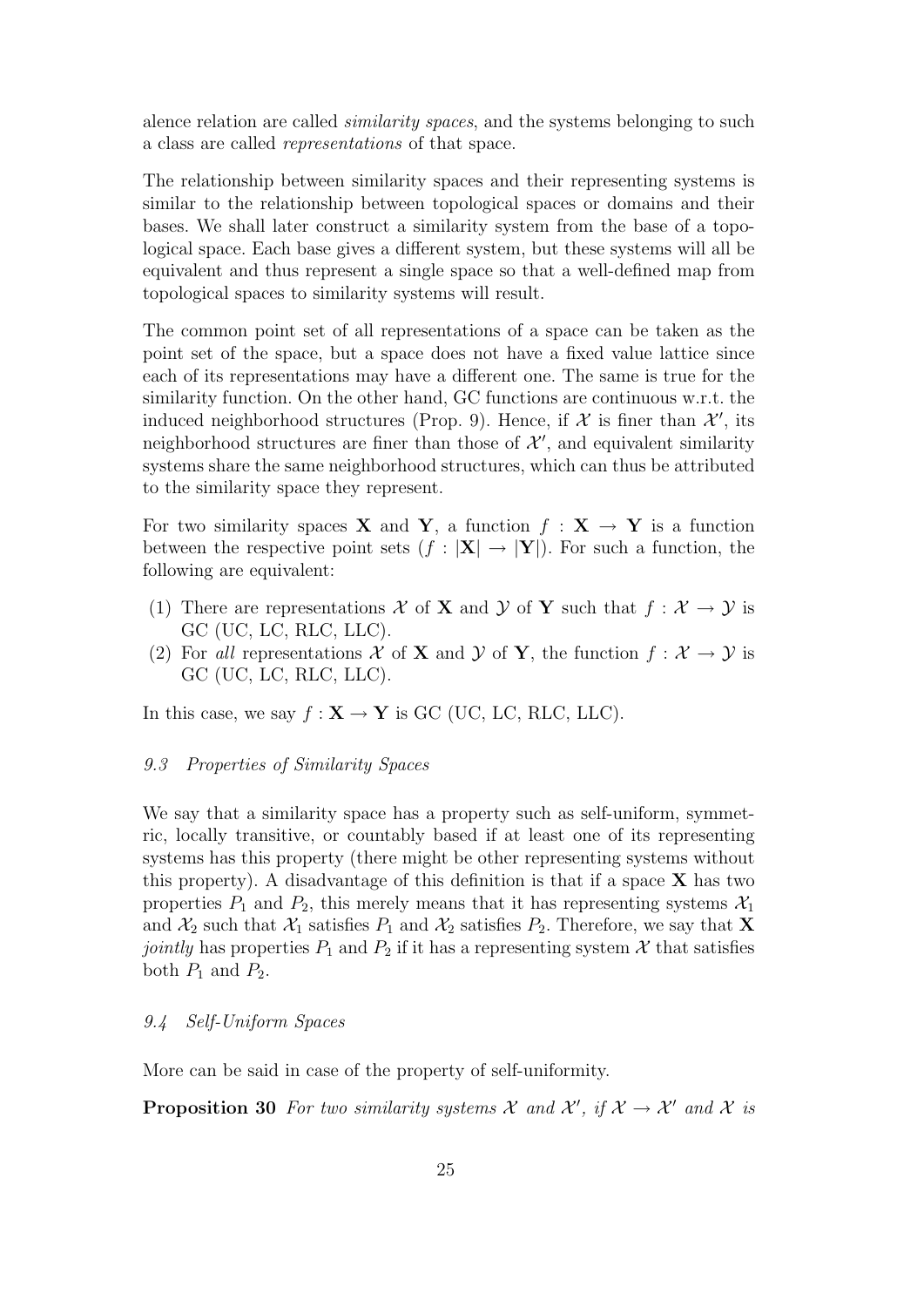self-uniform, then so is  $\mathcal{X}'$ .

**PROOF.** Let  $\varphi$  be a witness for  $\mathcal{X} \to \mathcal{X}'$ . Then  $\sigma_{\mathcal{X}'}(x,x) = \varphi(\sigma_{\mathcal{X}}(x,x))$ . Hence, if all  $\sigma_{\mathcal{X}}(x, x)$  are equal, then so are all  $\sigma_{\mathcal{X}}(x, x)$ .  $\Box$ 

Corollary 31 If  $X$  and  $X'$  are equivalent, then  $X$  is self-uniform if and only if  $\mathcal{X}'$  is self-uniform. Hence, all representations of a self-uniform space are self-uniform.

## 10 Characterization of Locally Continuous Functions

The goal of this section is to characterize LC functions without an existential statement over witnesses. Section 11 does the same for GC functions.

#### 10.1 Right Locally Continuous Functions

We start with RLC functions.

**Theorem 32** Let X and Y be two similarity systems. A function  $f: \mathcal{X} \to \mathcal{Y}$ is right locally continuous if and only if  $f : N^R \mathcal{X} \to N^R \mathcal{Y}$  is continuous in the sense of neighborhood spaces.

PROOF. A RLC function is continuous by Prop. 9. For the opposite direction, we employ Prop. 26 and 27 using the fact that  $S_{\mathcal{Y}}$  is a continuous lattice. Fix  $x \in |\mathcal{X}|$ . Consider  $\sigma_x = (x' \mapsto \sigma_{\mathcal{X}}(x, x')) : |\mathcal{X}| \to S_{\mathcal{X}}$  and  $\sigma_{fx} \circ f = (x' \mapsto \sigma_{\mathcal{Y}}(fx, fx')) : |\mathcal{X}| \to S_{\mathcal{Y}}$ . By Prop. 26, there is a continuous function  $\varphi_x = E_{\sigma_x}(\sigma_{fx} \circ f) : S_{\mathcal{X}} \to S_{\mathcal{Y}}$  satisfying  $\varphi_x \circ \sigma_x \leq \sigma_{fx} \circ f$ , i.e.  $\varphi_x(\sigma_\mathcal{X}(x, x')) \leq \sigma_\mathcal{Y}(fx, fx'),$  which is property (RLC1).

To show (RLC2)  $\varphi_x(\sigma_x(x,x)) = \sigma_y(fx, fx)$ , we apply Prop. 27 to the point x. Let v be a Scott-open set of  $S_{\mathcal{Y}}$  containing  $(\sigma_{fx} \circ f)(x) = \sigma_{\mathcal{Y}}(fx, fx)$ . Then  $V = B^{R}(fx, v)$  is a neighborhood of  $fx$  in  $N^{R}y$ . Since  $f : N^{R}x \rightarrow N^{R}y$  is continuous,  $f^-V$  is a neighborhood of x in  $N^R\mathcal{X}$ . Hence, there is an open set u of  $S_{\mathcal{X}}$  such that  $x \in B^{R}(x, u) \subseteq f^{-}V$ . We need to show  $\sigma_x^{-}(u) \subseteq (\sigma_{fx} \circ f)^{-(v)}$ . We have  $\sigma_x^{-}(u) = B^{R}(x, u) \subseteq f^{-}V = f^{-}(B^{R}(fx, v)) = f^{-}(\sigma_{fx}^{-}v) = (\sigma_{fx} \circ$  $f)^{-}(v)$ .  $\Box$ 

Corollary 33 The functor  $N^R$  embeds the category  $\textsf{Sim}_{\text{RLC}}$  of similarity spaces with right locally continuous functions as a full subcategory into the category Nbh of neighborhood spaces.

#### 10.2 Locally Continuous Functions

A bineighborhood space is a set with two unrelated neighborhood structures. Similarly, a bitopological space is a set with two unrelated topologies. A function between such spaces is *pairwise continuous* if it is continuous w.r.t. both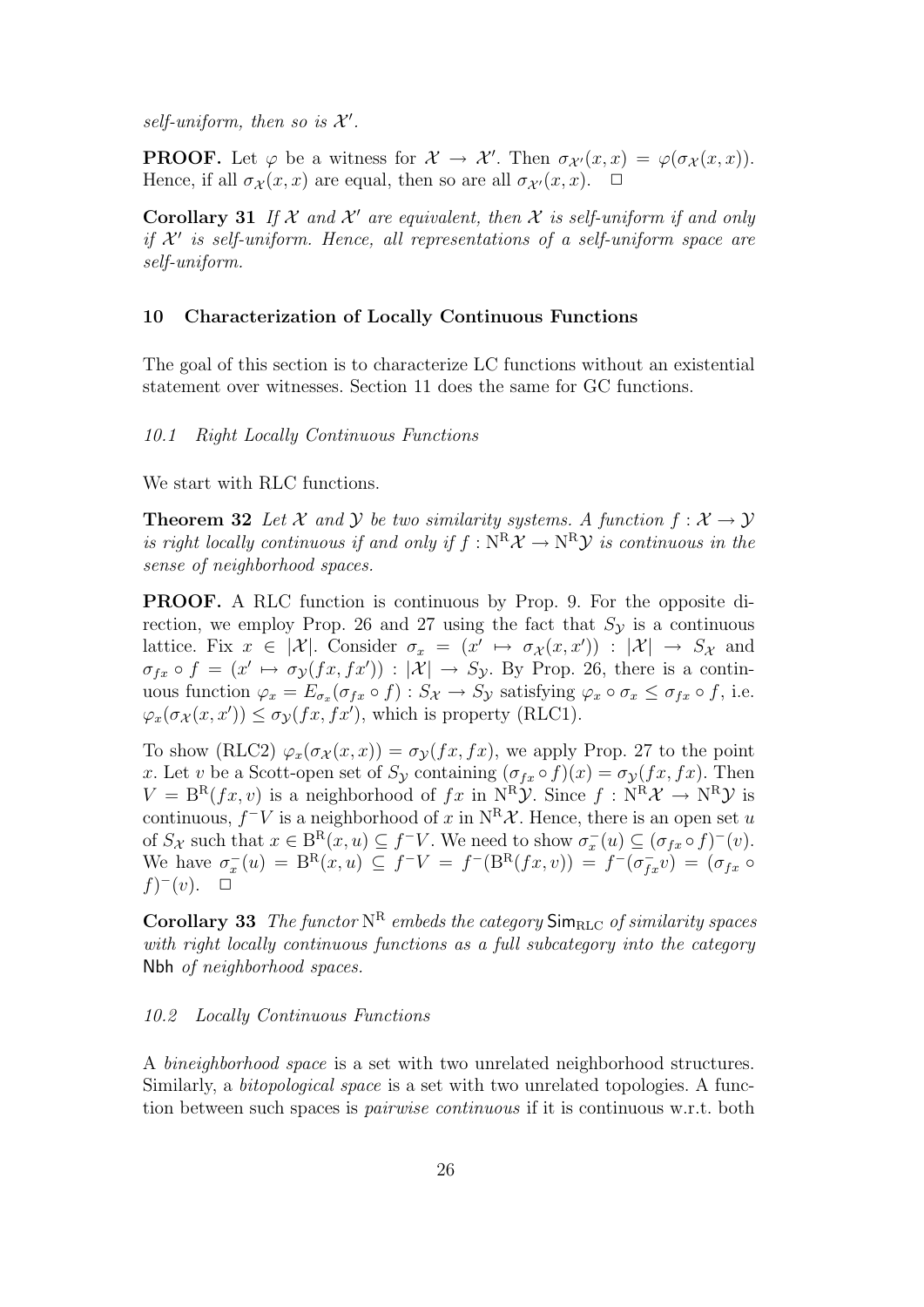neighborhood structures / topologies. This gives the categories BiNbh and BiTop. We say that a bitopological space is countably based if both topologies have a countable base.

For a similarity system X, we can combine the neighborhood spaces  $N^R X =$  $(|\mathcal{X}|, \mathcal{N}^R \mathcal{X})$  and  $N^L \mathcal{X} = (|\mathcal{X}|, \mathcal{N}^L \mathcal{X})$  into the bineighborhood space  $N^B \mathcal{X} =$  $(|\mathcal{X}|, \mathcal{N}^L \mathcal{X}, \mathcal{N}^R \mathcal{X})$ . From Theorem 32 and its dual for left locally continuous functions, we obtain:

**Theorem 34** Let X and Y be two similarity systems. A function  $f: \mathcal{X} \to \mathcal{Y}$ is locally continuous if and only if  $f : \mathbb{N}^B \mathcal{X} \to \mathbb{N}^B \mathcal{Y}$  is pairwise continuous.

**Corollary 35** The functor  $N^B$  embeds the category  $\textsf{Sim}_{\text{LC}}$  of similarity spaces with locally continuous functions as a full subcategory into the category BiNbh of bineighborhood spaces.

The induced neighborhood structures of a locally transitive similarity system  $\mathcal X$  are topological by Cor. 15. Hence, the bineighborhood space  $N^B\mathcal X$  actually is a bitopological space. In this case, we write  $T^{B}\mathcal{X}$  instead of  $N^{B}\mathcal{X}$ .

**Corollary 36** The functor  $T^B$  embeds the category  $\text{Sim}_{\text{LC}}^{\text{LT}}$  of locally transitive similarity spaces with locally continuous functions as a full subcategory into the category BiTop of bitopological spaces.

## 10.3 Similarity Spaces from Bitopological Spaces

We do not consider the general case  $N^B$  :  $\mathsf{Sim}_{\mathrm{LC}} \hookrightarrow \mathsf{BiNbh}$  any further, but concentrate on  $T^B$  :  $\mathsf{Sim}_{\mathrm{LC}}^{\mathrm{LT}} \hookrightarrow \mathsf{BiTop}$  and show that this embedding actually is an equivalence of categories by constructing a functor in the opposite direction. We start with the following lemma:

**Lemma 37** Let  $(X, \tau^{\mathbb{L}}, \tau^{\mathbb{R}})$  be a bitopological space with bases  $\mathcal{B}^{\mathbb{L}}$  and  $\mathcal{B}^{\mathbb{R}}$  for its topologies. Then there is a globally transitive similarity system  $\mathcal{S}(X, \mathcal{B}^{\rm L}, \mathcal{B}^{\rm R})$ depending on the bases such that  $T^{B}S(X, \mathcal{B}^{L}, \mathcal{B}^{R}) = (X, \tau^{L}, \tau^{R})$ . If the bases are countable,  $\mathcal{S}(X,\mathcal{B}^{\mathbb{L}},\mathcal{B}^{\mathbb{R}})$  is countably based.

PROOF. We apply the construction of Prop. 25 to the topological spaces  $X^{\mathsf{L}} = (X, \tau^{\mathsf{L}})$  with base  $\mathcal{B}^{\mathsf{L}}$  and  $X^{\mathsf{R}} = (X, \tau^{\mathsf{R}})$  with base  $\mathcal{B}^{\mathsf{R}}$ . This leads to algebraic lattices  $D^{\text{L}}$  and  $D^{\text{R}}$  with pre-embeddings  $e^{\text{L}}: X^{\text{L}} \to D^{\text{L}}$  and  $e^{R}: X^{R} \to D^{R}$ . (The lattices are  $\omega$ -algebraic if the bases are countable.) We now form  $D^B = D^L \times D^R$ , which is again an algebraic lattice ( $\omega$ -algebraic if the bases are countable), and define  $\sigma^{B}(x, y) = (e^{L}x, e^{R}y) \in D^{B}$ .

As global composition, we use  $* : D^B \times D^B \rightarrow D^B$  defined by  $(a^L, a^R) *$  $(b^L, b^R) = (a^L, b^R)$ , which is continuous because it is built from projections. The equality  $\sigma^{B}(x, y) * \sigma^{B}(y, z) = \sigma^{B}(x, z)$  holds for all  $x, y, z \in X$ , which shows at once the triangle inequality (Tr1) and the two equations (Tr2L) and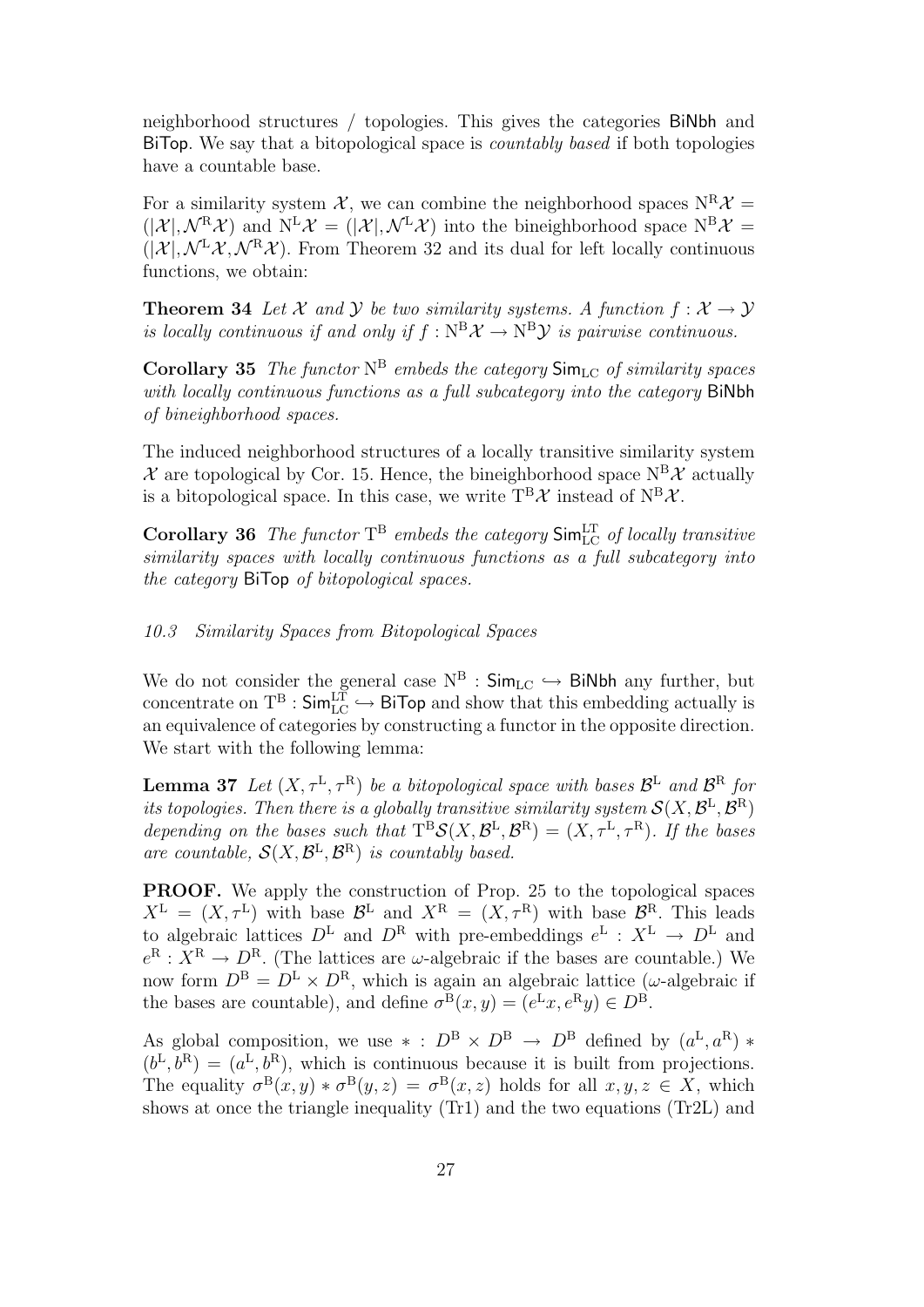(Tr2R).

Finally, we have to show that  $T^L(X, D^B, \sigma^B) = (X, \tau^L)$  and  $T^R(X, D^B, \sigma^B) =$  $(X, \tau^{\mathbb{R}})$ . We concentrate on the latter. Let  $\tau'$  be the topology of  $T^{\mathbb{R}}(X, D^{\mathbb{B}}, \sigma^{\mathbb{B}})$ .

For  $\tau' \subseteq \tau^R$ , we show that every right open ball of  $(X, D^B, \sigma^B)$  is in  $\tau^R$ . Let  $x \in X$ , w be an open set of  $D^B$ , and  $y \in B^R(x, w)$ . Then  $\sigma^B(x, y) \in w$ , whence there are open sets u of  $D^{\text{L}}$  and v of  $D^{\text{R}}$  with  $\sigma^{\text{B}}(x,y) = (e^{\text{L}}x, e^{\text{R}}y) \in u \times v \subseteq w$ . Hence  $e^{R}y \in v$ , or  $y \in e^{R^-}v$ . If  $y' \in e^{R^-}v$ , then  $\sigma^{B}(x, y') = (e^{L}x, e^{R}y') \in$  $u \times v \subseteq w$ , and so  $y' \in B^{R}(x, w)$ . This shows  $y \in e^{R^{-}}v \subseteq B^{R}(x, w)$ .

For  $\tau^{\mathcal{R}} \subseteq \tau'$ , let V be in  $\tau^{\mathcal{R}}$ . Since  $e^{\mathcal{R}} : X^{\mathcal{R}} \to D^{\mathcal{R}}$  is a pre-embedding, there is an open set v of  $D^{\text{R}}$  such that  $V = e^{\text{R}-v}$ . Let  $w = D^{\text{L}} \times v$ , which is an open set of  $D^{\text{B}} = D^{\text{L}} \times D^{\text{R}}$ . Then for  $x, y \in X$ ,  $y \in B^{\text{R}}(x, w) \Leftrightarrow (e^{\text{L}}x, e^{\text{R}}y) \in D^{\text{L}} \times v \Leftrightarrow$  $e^R y \in v \Leftrightarrow y \in V$ . Hence for every  $x \in V$ , we have  $x \in B^R(x, w) = V$ , which shows  $V \in \tau'$ .  $\Box$ 

The next lemma shows how this construction interacts with functions. For sets X and functions f, we abbreviate  $X \times X$  by  $X^2$  and  $f \times f$  by  $f^2$ . Hence,  $f: X \to Y$  induces  $f^2: X^2 \to Y^2$  defined by  $f^2(x_1, x_2) = (fx_1, fx_2)$ . From  $f^2$ , we get image  $f^{2+} : \mathcal{P}X^2 \to \mathcal{P}Y^2$  and inverse image  $f^{2-} : \mathcal{P}Y^2 \to \mathcal{P}X^2$  as usual.

**Lemma 38** Let  $\Xi = (X, \tau^L, \tau^R)$  be a bitopological space with bases  $\mathcal{B}^L$  and  $\mathcal{B}^{R}, \; \mathcal{X} = (X, D^{B}, \sigma^{B}) = \mathcal{S}(X, \mathcal{B}^{L}, \mathcal{B}^{R})$  the similarity system constructed in Lemma 37, and  $\mathcal{Y} = (Y, S, \sigma)$  a weakly locally transitive similarity system. Then  $f: \mathcal{X} \to \mathcal{Y}$  is GC if and only if it is LC if and only if  $f: \Xi \to \mathrm{N}^B \mathcal{Y}$  is pairwise continuous.

**PROOF.** Every GC function is LC by Prop. 9. If  $f : \mathcal{X} \to \mathcal{Y}$  is LC, then f:  $N^B\mathcal{X} \to N^B\mathcal{Y}$  is pairwise continuous by Prop. 9 again, and  $N^B\mathcal{X} = T^B\mathcal{X} = \Xi$ by Lemma 37. Thus, we only have to show that  $f: \mathcal{X} \to \mathcal{Y}$  is GC if  $f: \Xi \to$  $N^B$ *y* is pairwise continuous. We apply Prop. 26 and 27 using the fact that *S* is a continuous lattice. Consider  $\sigma^B: X^2 \to D^B$  and  $\sigma \circ f^2: X^2 \to Y^2 \to S$ . By Prop. 26, there is a continuous function  $\varphi = E_{\sigma}(\sigma \circ f^2) : D^B \to S$  satisfying  $\varphi \circ \sigma^{\mathcal{B}} \leq \sigma \circ f^2$ , i.e.  $\varphi(\sigma^{\mathcal{B}}(x, x')) \leq \sigma(fx, fx')$ , which is property (GC1).

To show  $(GC2) \varphi(\sigma^{B}(x,x)) = \sigma(fx, fx)$ , we apply Prop. 27 to  $(x, x)$ . Let w be a Scott-open set of S containing  $(\sigma \circ f^2)(x, x) = \sigma(fx, fx)$ . Since Y is weakly locally transitive, there is a continuous function  $*_f_x : S \times S \to S$  such that among other things  $\sigma(fx, fx) = \sigma(fx, fx) *_{fx} \sigma(fx, fx) \in w$  holds. Hence there is an open set v of S such that  $\sigma(fx, fx) \in v$  and  $v *_{fx} v \subseteq w$ .

From  $\sigma(fx, fx) \in v$ , we obtain  $fx \in B^{R}(fx, v) =: V^{R}$ , which is a right neighborhood of  $fx$  in N<sup>R</sup> $\mathcal{Y}$ . Since f is pairwise continuous,  $f^{-}V^{R}$  is a right neighborhood of x in  $N^R \mathcal{X} = T^R \mathcal{X}$ . Hence, there is an open set  $U^R \in \tau^R$  such that  $x \in U^{\mathcal{R}} \subseteq f^{-}V^{\mathcal{R}}$ . Since  $e^{\mathcal{R}} : X^{\mathcal{R}} \to D^{\mathcal{R}}$  is a pre-embedding, there is an open set  $u^R$  of  $D^R$  such that  $U^R = e^{R^-}u^R$ . Similarly,  $V^L = \widetilde{B^L}(fx, v)$  is a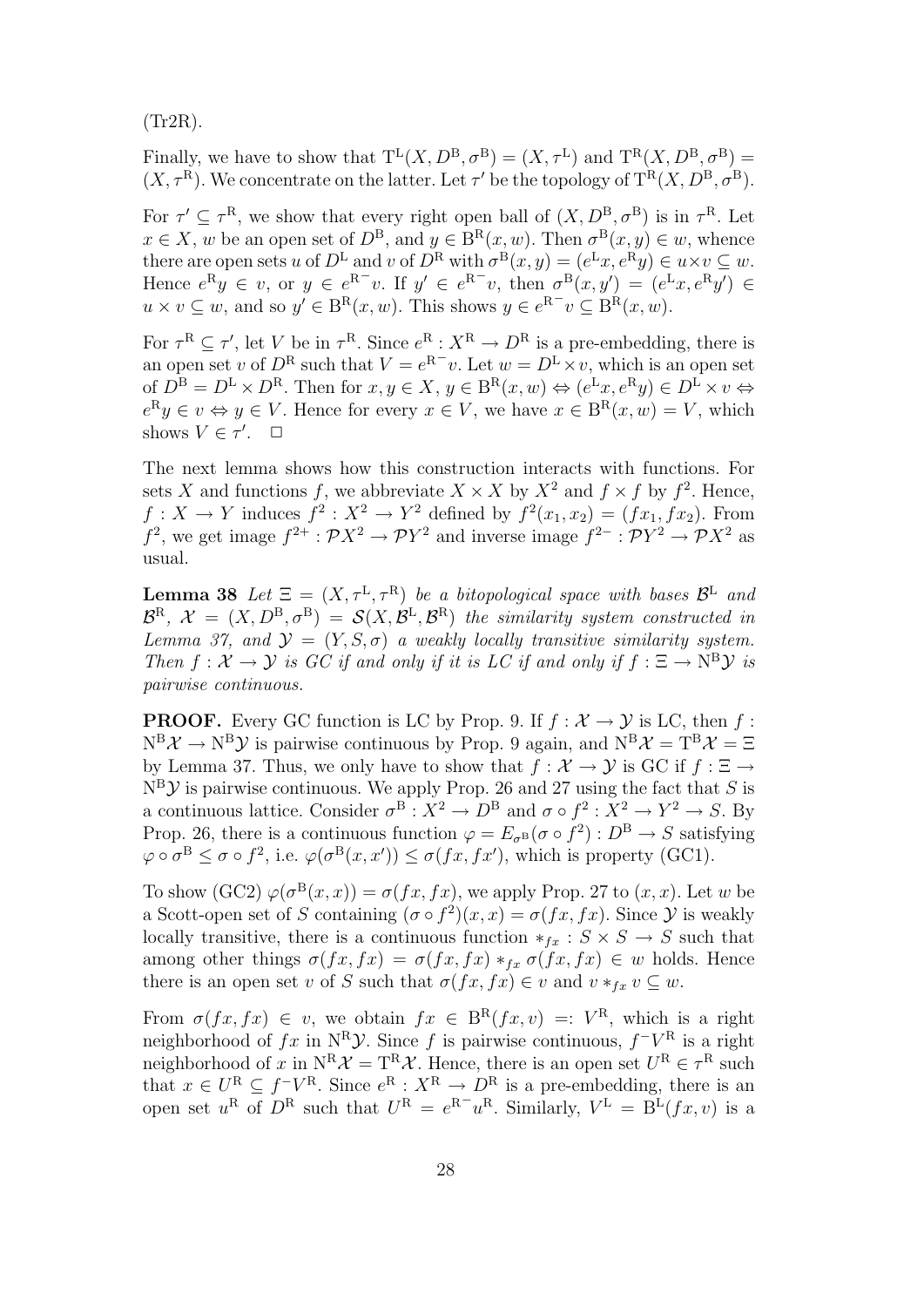left neighborhood of  $fx$ , which gives  $U^{\mathsf{L}} \in \tau^{\mathsf{L}}$  and an open set  $u^{\mathsf{L}}$  of  $D^{\mathsf{L}}$  with analogous properties. Then  $u = u^L \times u^R$  is an open set of  $D^B = D^L \times D^R$ , and we claim  $\sigma^{B^-}(u) \subseteq (\sigma \circ f^2)^-(w)$ . First note that

$$
\sigma^{B^-}(u) = (e^L \times e^R)^-(u^L \times u^R) = e^{L^-}u^L \times e^{R^-}u^R
$$
  
=  $U^L \times U^R \subseteq f^-V^L \times f^-V^R = f^{2-}(V^L \times V^R)$ 

and  $(\sigma \circ f^2)^{-1}(w) = f^{2-1}(\sigma^{-1}w)$ , so we are done once  $V^L \times V^R \subseteq \sigma^{-1}w$  is proved. Let  $(y^{\text{L}}, y^{\text{R}}) \in V^{\text{L}} \times V^{\text{R}}$ . Then  $\sigma(y^{\text{L}}, fx) \in v$  and  $\sigma(fx, y^{\text{R}}) \in v$ , whence  $\sigma(y^{\text{L}}, y^{\text{R}}) \ge \sigma(y^{\text{L}}, fx) *_{fx} \sigma(fx, y^{\text{R}}) \in v *_{fx} v \subseteq w. \quad \Box$ 

Lemma 38 has several interesting consequences.

**Theorem 39** The construction S of Lemma 37 defines a functor S that embeds BiTop as a coreflective full subcategory into the categories  $\mathsf{Sim}_{\mathrm{GC}}^{\mathrm{GT}}$  of globally transitive similarity spaces and  $\mathsf{Sim}_{\mathrm{GC}}^{\mathrm{LT}}$  of locally transitive similarity spaces with globally continuous functions. Countably based bitopological spaces are mapped to countably based similarity spaces. The coreflector is  $T^B$  :  $\mathsf{Sim}_{\mathrm{GC}}^{\mathrm{LT}}$   $\rightarrow$ BiTop.

**PROOF.** Let  $\Xi = (X, \tau^L, \tau^R)$  be a bitopological space. Depending on the chosen bases  $\mathcal{B}^L$  and  $\mathcal{B}^R$ , the similarity systems  $\mathcal{S}(X,\mathcal{B}^L,\mathcal{B}^R)$  may vary, but all these similarity systems are equivalent by Lemma 38 and thus representations of the same similarity space  $S \Xi$ . Lemma 37 yields  $T^B S \Xi = \Xi$ .

Given two bitopological spaces  $\Xi$  and  $\Upsilon$ , we can apply Lemma 38 to  $\Xi$  and a representation  $\mathcal Y$  of  $S \Upsilon$  to see that  $f : \Xi \to \Upsilon = T^B S \Upsilon$  is pairwise continuous iff  $f$  :  $S \Xi \rightarrow S \Upsilon$  is GC. This shows that  $S$  : BiTop  $\rightarrow$  Sim $_{\rm GC}^{\rm GT}$  is a full embedding functor with left inverse  $T^B$ . Lemma 38 also shows that for  $\Xi \in$ BiTop and  $Y \in Sim^{LT}$ ,  $f : SE \rightarrow Y$  is GC iff  $f : E \rightarrow T^B Y$  is pairwise continuous. Hence  $T^B$  is a coreflector. We can use either  $\mathsf{Sim}_{GC}^{\text{LT}}$  or  $\mathsf{Sim}_{GC}^{\text{GT}}$ since  $S \equiv$  is globally transitive, but local transitivity is sufficient to get a bitopological space from  $N^B$  by Cor. 15.  $\Box$ 

**Theorem 40** The categories  $\mathsf{Sim}_{\mathrm{LC}}^{\mathrm{GT}}$  of globally transitive similarity spaces and  $\mathsf{Sim}_{\mathrm{LC}}^{\mathrm{LT}}$  of locally transitive similarity spaces with locally continuous functions are equivalent to BiTop.

**PROOF.** The equivalence is given by the functors  $T^B$  :  $\mathsf{Sim}_{\mathrm{LC}}^{\mathrm{LT}} \rightarrow \mathsf{BiTop}$ (Cor. 15 and Prop. 9),  $S : \text{BiTop} \to \text{Sim}_{LC}^{GT}$  (Lemma 38), and the embedding of  $\mathsf{Sim}_{\mathsf{LC}}^{\mathsf{GT}}$  into  $\mathsf{Sim}_{\mathsf{LC}}^{\mathsf{LT}}$ . For  $\Xi \in \mathsf{BiTop}$ ,  $\mathrm{T}^{\mathsf{B}}\mathbf{S}\Xi = \Xi$  holds by Lemma 37. On the other hand, we have  $T^B S T^B X = T^B X$  for  $X \in Sim_{LC}^{LT}$  by Lemma 37 again, whence  $S T^B X \cong_{LC} X$  by Theorem 34.  $\Box$ 

# 10.4 The Symmetric Case

The two neighborhood structures induced by a symmetric similarity space are identical. Clearly, the full subcategory of BiNbh consisting of spaces  $(X, \mathcal{N}, \mathcal{N})$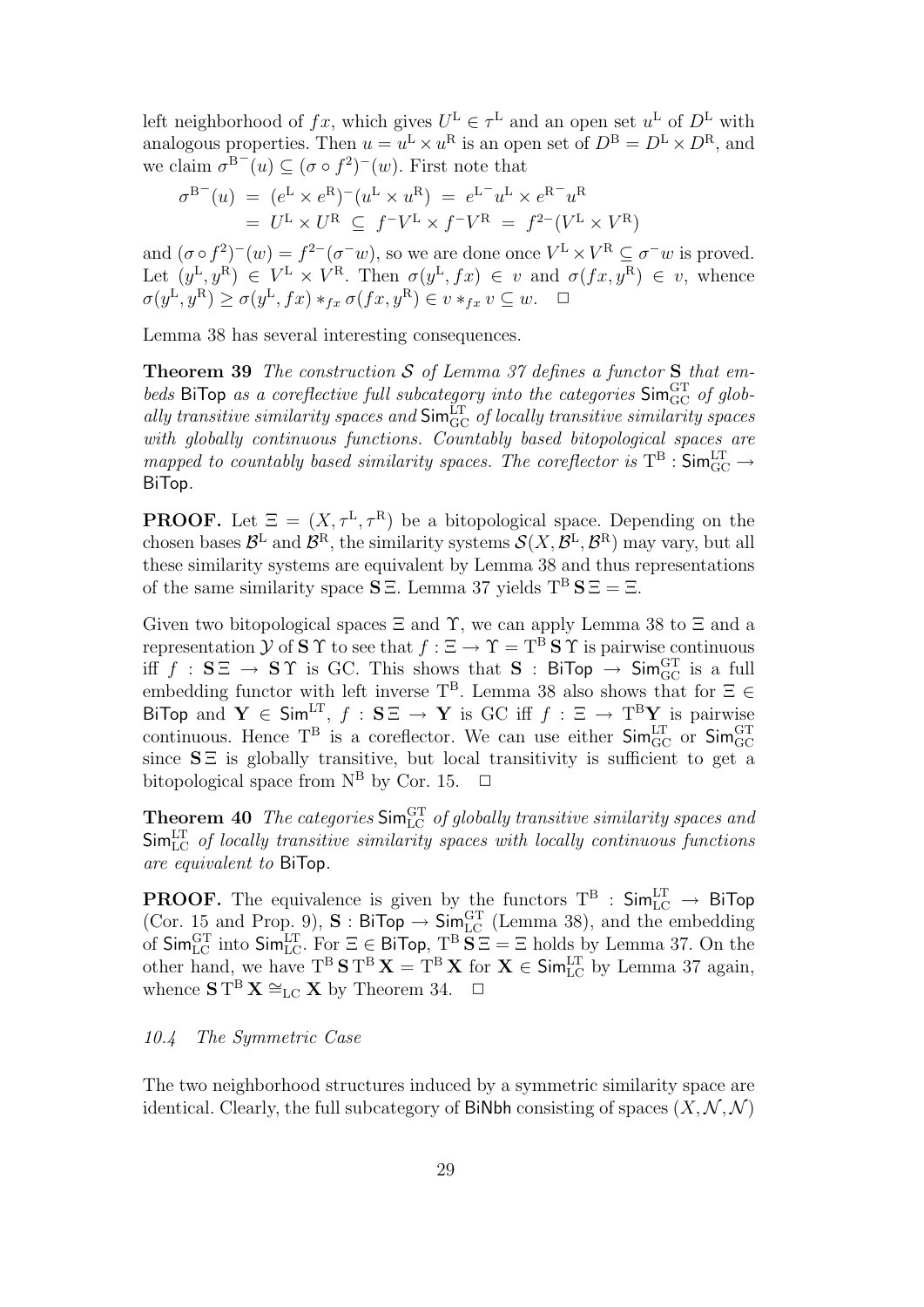with two identical neighborhood structures is equivalent to the category Nbh of spaces  $(X, \mathcal{N})$  with a single neighborhood structure. Thus Cor. 35 reduces to the following:

**Theorem 41** The category  $\text{Sim}_{\text{LC}}^{\text{Sym}}$  of symmetric similarity spaces with locally continuous functions embeds as a full subcategory into the category Nbh of neighborhood spaces.

For locally transitive symmetric similarity spaces, the same argument allows us to reduce BiTop to Top. Yet there is still an obstacle: the similarity system  $\mathcal{S}(X,\mathcal{B}^{\mathbb{L}},\mathcal{B}^{\mathbb{R}})$  of Lemma 37 is never symmetric, not even in the case  $\mathcal{B}^{\mathbb{L}}=\mathcal{B}^{\mathbb{R}}$ . However, the similarity *space* represented by such a system is symmetric, i.e.  $\mathcal{S}(X,\mathcal{B},\mathcal{B})$  is equivalent to a symmetric system  $\mathcal{S}(X,\mathcal{B})$ .

**Lemma 42** Let  $(X, \tau)$  be a topological space with base B. Then the similarity system  $\mathcal{S}(X,\mathcal{B},\mathcal{B})$  of Lemma 37 is equivalent to a symmetric selfish boolean transitive system  $\mathcal{S}(X,\mathcal{B})$ .

**PROOF.** Let  $\Xi = (X, \tau)$  and let  $e : \Xi \to D$  be the pre-embedding constructed from B as in Prop. 25. Then Lemma 37 yields the system  $(X, D^B, \sigma^B)$ with  $D^B = D \times D$  and  $\sigma^B(x, y) = (ex, ey)$ . Here, we construct  $(X, D, \sigma^{\wedge})$  with  $\sigma^{\wedge}(x, y) = e^{x} \wedge e^{y}$ . This system is clearly symmetric and selfish. It is boolean transitive by Prop. 13 since  $\sigma^{\wedge}(x, y) \wedge \sigma^{\wedge}(y, z) = (ex \wedge ey) \wedge (ey \wedge ez) \le$  $ex \wedge ez = \sigma^{\wedge}(x, z).$ 

To show  $(X, D^B, \sigma^B) \to (X, D, \sigma^A)$ , use  $\varphi = ((a, b) \mapsto a \wedge b)$ , i.e.  $\wedge : D \times D \to$ D, which is continuous in an algebraic lattice. Then  $\varphi(\sigma^B(x, y)) = \varphi(ex, ey) =$  $ex \wedge ey = \sigma^{\wedge}(x, y)$  holds.

For  $(X, D, \sigma^{\wedge}) \to (X, D^{\text{B}}, \sigma^{\text{B}})$ , use  $\varphi = (a \mapsto (a, a)) : D \to D \times D$ . Then  $\varphi(\sigma^{\wedge}(x,y)) = \varphi(ex \wedge ey) = (ex \wedge ey, ex \wedge ey) \leq (ex, ey) = \sigma^{B}(x,y)$  and  $\varphi(\sigma'(x,x)) = (ex \wedge ex, ex \wedge ex) = (ex, ex) = \sigma^{B}(x,x)$  hold as required.  $\Box$ 

Corollary 43 The construction of Lemma 42 embeds Top as a coreflective  $\emph{full subcategory into the categories $\mathsf{Sim}^P_{\rm GC}$ of $P$-similarity spaces with $GC$ func-}$ tions, where P is any property between "jointly symmetric, selfish, and boolean transitive" and "symmetric and locally transitive".

**Corollary 44** The categories  $\text{Sim}_{\text{LC}}^P$  of P-similarity spaces with LC functions  $(P \text{ as in } Cor. 43)$  are equivalent to Top.

When applied to Sierpinski space S, the construction of Lemma 42 yields the similarity space  $\mathbb{S}^s$  from Section 4.3. In case of  $\mathbb{R}$ , one has to distinguish between the similarity space  $\mathbb{R}_t$  constructed from the standard topology of  $\mathbb{R}$ and the similarity space  $\mathbb{R}_d$  given by the Euclidean metric. These two spaces are different since  $\mathbb{R}_d$  is self-uniform, but  $\mathbb{R}_t$  is not (cf. Cor. 31), and  $(x \mapsto$  $(x^2): \mathbb{R}_t \to \mathbb{R}_t$  is GC by Lemma 38 / Cor. 43, but  $(x \mapsto x^2): \mathbb{R}_d \to \mathbb{R}_d$  is not GC as shown in Section 7.5.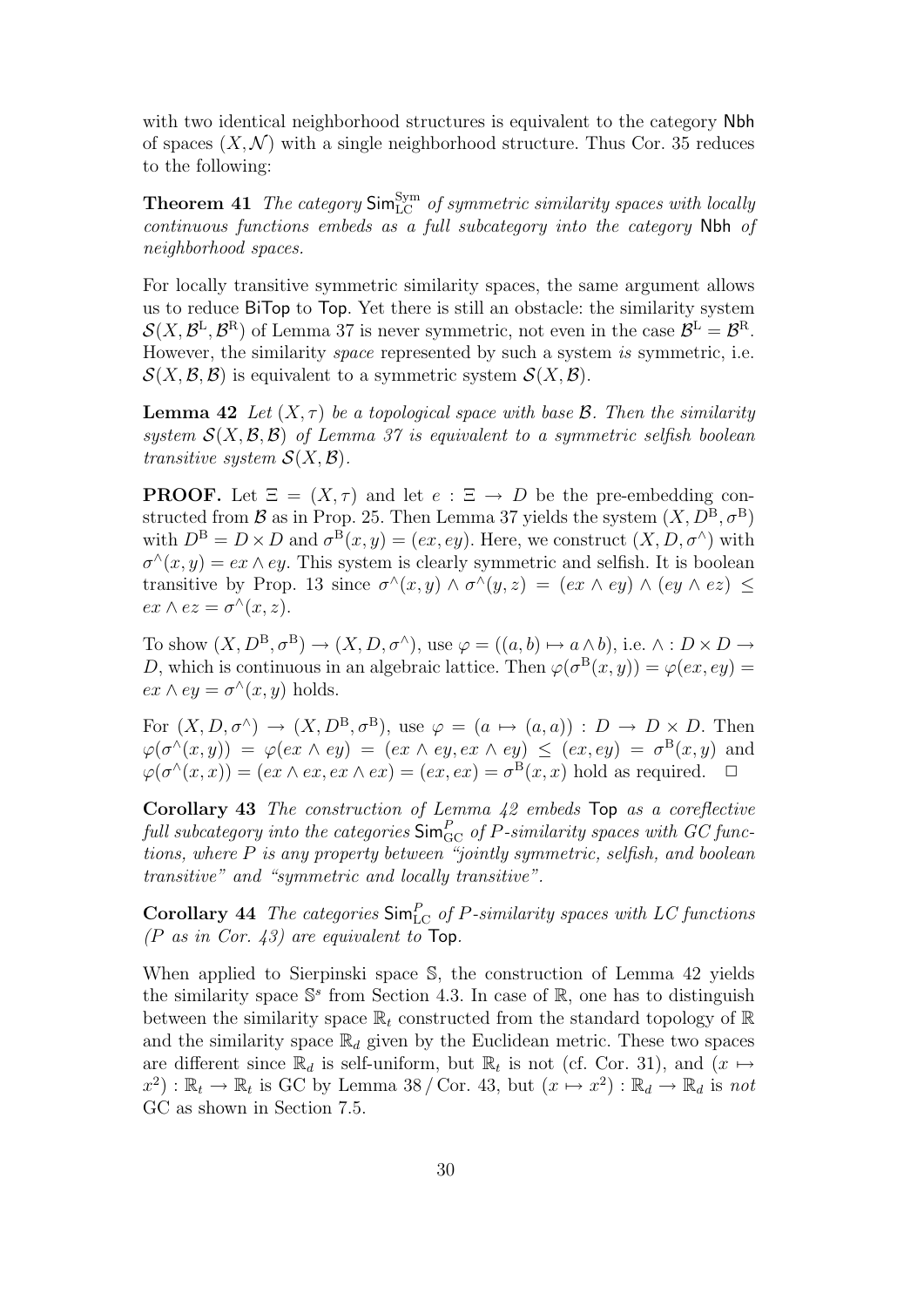In [7], Kopperman has shown that every topological space  $(X, \tau)$  can be obtained from a generalized metric, which in our language corresponds to a self-uniform similarity system  $X$  that is not symmetric in general and satisfies  $T^R \mathcal{X} = (X, \tau)$  while  $T^L \mathcal{X}$  is different. In contrast, our construction yields a symmetric system  $\mathcal X$  that is not self-uniform in general and satisfies  $T^{R} \mathcal{X} = T^{L} \mathcal{X} = (X, \tau)$ . In Section 10.3, we have shown how to obtain any two topologies from a system that is non-symmetric in general.

## 11 The Characterization of Globally Continuous Functions

We first characterize GC functions without referring to the existence of some witness, and then give an equivalent description of the category  $\mathsf{Sim}_{\mathrm{GC}}$  of similarity spaces with GC functions without using value lattices.

## 11.1 Globally Continuous and Uniformly Continuous Functions

In the general case of gss, each GC function is UC by Prop. 9. The opposite implication holds for similarity systems.

Theorem 45 A function between two similarity systems is globally continuous (GC) if and only if it is uniformly continuous (UC). Thus  $\mathsf{Sim}_{\mathsf{GC}} = \mathsf{Sim}_{\mathsf{UC}}$ .

**PROOF.** Let  $f : \mathcal{X} \to \mathcal{Y}$  be uniformly continuous. We employ Prop. 26 and 27 to obtain a witness  $\varphi$  for global continuity of f. Consider  $\sigma_{\mathcal{X}} : X^2 \to S_{\mathcal{X}}$ and  $\sigma_y \circ f^2 : X^2 \to Y^2 \to S_y$ . By Prop. 26, there is a continuous function  $\varphi = E_{\sigma_{\mathcal{X}}}(\sigma_{\mathcal{Y}} \circ f^2) : S_{\mathcal{X}} \to S_{\mathcal{Y}}$  satisfying  $\varphi \circ \sigma_{\mathcal{X}} \leq \sigma_{\mathcal{Y}} \circ f^2$ , i.e.  $\varphi(\sigma_{\mathcal{X}}(x, x')) \leq$  $\sigma_{\mathcal{Y}}(fx, fx')$ , which is property (GC1). To show (GC2)  $\varphi(\sigma_{\mathcal{X}}(x, x)) = \sigma_{\mathcal{Y}}(fx, fx)$ , we apply Prop. 27 to  $(x, x)$ . Let v be a Scott-open set of  $S<sub>y</sub>$  containing  $(\sigma_{\mathcal{Y}} \circ f^2)(x, x) = \sigma_{\mathcal{Y}}(fx, fx)$ . Since f is uniformly continuous, there is a Scott-open set u of  $S_{\mathcal{X}}$  containing  $\sigma_{\mathcal{X}}(x, x)$  such that  $\sigma_{\mathcal{X}}(x_1, x_2) \in u$  implies  $\sigma_{\mathcal{Y}}(fx_1, fx_2) \in v$ . The implication is equivalent to  $\sigma_{\mathcal{X}}^- u \subseteq (\sigma_{\mathcal{Y}} \circ f^2)^- v$ . This is what is required by the hypothesis of Prop. 27.  $\Box$ 

#### 11.2 Square-Neighborhood Spaces and Square-Topological Spaces

Next, we want to characterize GC/UC functions further without using the value lattices at all. In the general case, this requires new kinds of structures, the square-neighborhood spaces and square-topological spaces. The following should be compared with the description of neighborhood spaces and topological spaces in Section 3.

A square-neighborhood space  $(X, \mathcal{N}^2)$  is a set X with a map  $\mathcal{N}^2$  from points x of X to neighborhood filters  $\mathcal{N}^2(x) \subseteq \mathcal{P}X^2$  of  $(x, x)$ . Thus, for each x of X,  $\mathcal{N}^2(x)$  is a filter consisting of subsets of  $X^2$  that all contain the pair  $(x, x)$ . (There are no neighborhood filters for pairs  $(x_1, x_2)$  with  $x_1 \neq x_2$ .)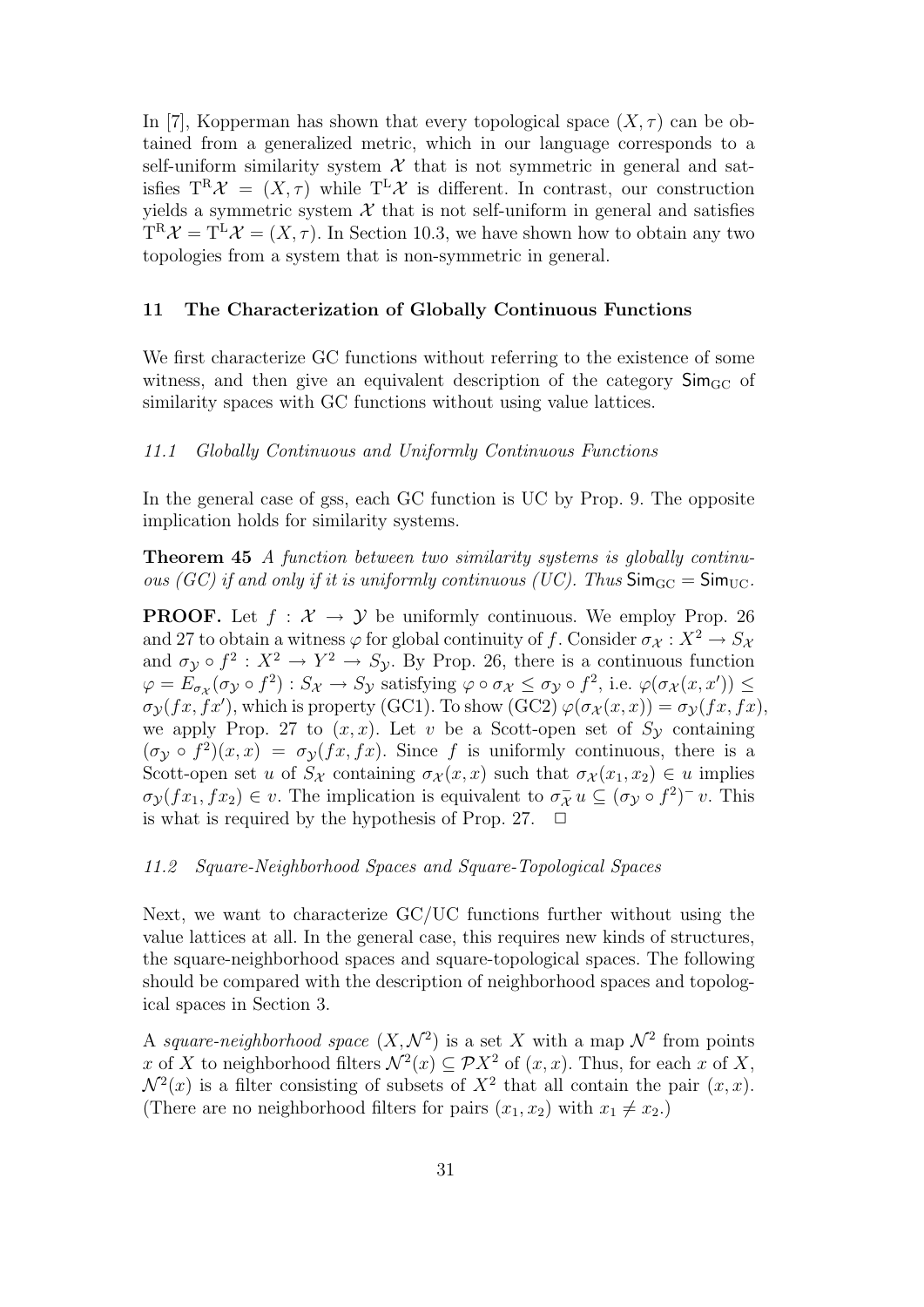A square-neighborhood space  $(X, \mathcal{N}^2)$  is symmetric if for all x in X,  $R \in$  $\mathcal{N}^2(x)$  implies  $R^{\rm op} \in \mathcal{N}^2(x)$ , where  $R^{\rm op} = \{(y, x) \mid (x, y) \in R\}$  is the opposite relation of R.

A function  $f: (X, \mathcal{N}_X^2) \to (Y, \mathcal{N}_Y^2)$  is uniformly continuous (UC) if for all x in X,  $B \in \mathcal{N}_Y^2(fx)$  implies  $f^{2-}B \in \mathcal{N}_X^2(x)$ . This defines the category SqNbh of square-neighborhood spaces. We shall later see that square-neighborhood spaces generalize quasi-uniform spaces, which is the reason for the name "uniformly continuous". We shall also see that the UC functions between squareneighborhood spaces are closely related to the UC functions between similarity spaces so that having the same name for both is justified.

Let  $(X, \mathcal{N}^2)$  be a square-neighborhood space. A subset O of  $X^2$  is open if it is a neighborhood of all the diagonal elements in it, i.e. if  $(x, x) \in O$  implies  $O \in \mathcal{N}^2(x)$ . An open base of  $(X, \mathcal{N}^2)$  is a subset  $\mathcal{B}$  of  $\mathcal{P}X^2$  such that

- (1) All  $B$  in  $\beta$  are open:
- (2) For  $A \in \mathcal{N}^2(x)$ , there is B in B such that  $x \in B \subseteq A$ .

Not every square-neighborhood space has an open base. We say that  $(X, \mathcal{N}^2)$  is topological if it has an open base. In this case, we speak of a square-topological space, but we refrain from describing it by something like a topology on  $X^2$ . Such a topology would not be uniquely determined since uniform continuity only refers to the points of the diagonal.

The category of square-topological spaces and uniformly continuous functions is called SqTop. A square-topological space is countably based if it has a countable open base.

## 11.3 Square-Topological Spaces from Similarity Spaces

From a similarity system  $\mathcal{X} = (X, S, \sigma)$ , we construct a square-neighborhood space  $N^2\mathcal{X} = (X, \mathcal{N}_{\mathcal{X}}^2)$  by defining that A is in  $\mathcal{N}_{\mathcal{X}}^2(x)$  if there is an open set u of S such that  $(x, x) \in \sigma^- u \subseteq A$ . This space is topological with open base  $\{\sigma^-u \mid u \in \tau_S\}$ . More generally,  $\{\sigma^-u \mid u \in \mathcal{B}\}$  is an open base of  $N^2\mathcal{X}$  for every base  $\beta$  of the topology of S. Hence,  $N^2\mathcal{X}$  is countably based if S is  $\omega$ -continuous.

If X is symmetric, then so is N<sup>2</sup>X. For,  $\sigma(x,y) = \sigma(y,x)$  implies  $(\sigma^{-}u)^{\text{op}} =$  $\sigma^-u$ , and so  $(x, x) \in \sigma^-u \subseteq A$  implies  $(x, x) \in \sigma^-u = (\sigma^-u)$ <sup>op</sup>  $\subseteq A$ <sup>op</sup>.

**Theorem 46** Let X and Y be two similarity systems. A function  $f: \mathcal{X} \to \mathcal{Y}$ is uniformly continuous if and only if  $f : \mathbb{N}^2 \mathcal{X} \to \mathbb{N}^2 \mathcal{Y}$  is uniformly continuous.

**PROOF.** First, let  $f : \mathcal{X} \to \mathcal{Y}$  be UC (see Def. 6). For  $A \in \mathcal{N}_{\mathcal{Y}}^2(fx)$ , there is an open set v of  $S_{\mathcal{Y}}$  such that  $(fx, fx) \in \sigma_{\mathcal{Y}}^{\neg} v \subseteq A$ . Then  $\sigma_{\mathcal{Y}}(f\dot{x}, fx) \in v$ . By uniform continuity in the sense of similarity systems, there is an open set  $u$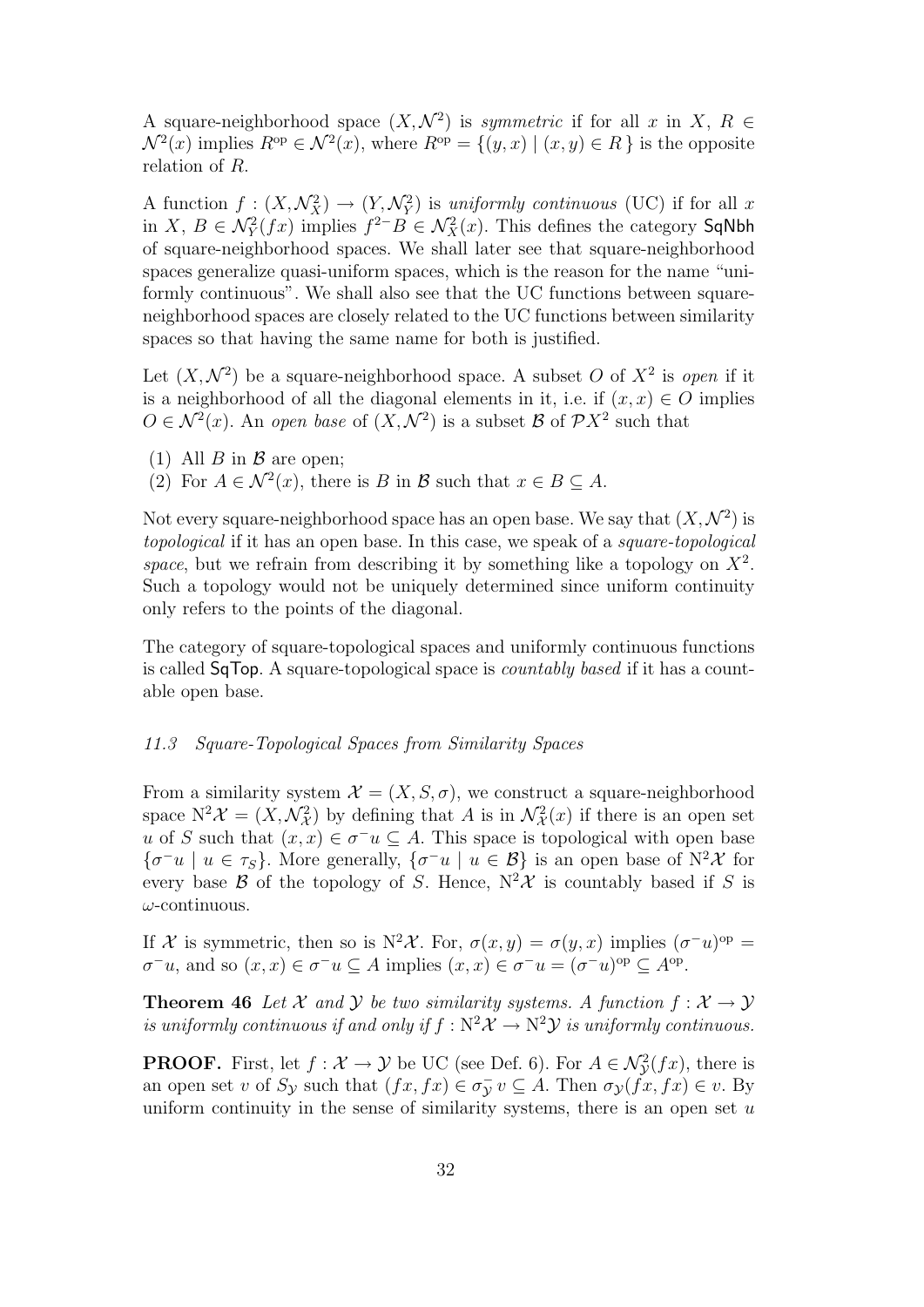of  $S_{\mathcal{X}}$  containing  $\sigma_{\mathcal{X}}(x, x)$  and satisfying  $\sigma_{\mathcal{X}}(x_1, x_2) \in u \Rightarrow \sigma_{\mathcal{Y}}(fx_1, fx_2) \in v$ . Hence  $(x, x) \in \sigma_X^- u \subseteq f^{2-}(\sigma_Y^- v) \subseteq f^{2-}A$ , which shows  $f^{2-}A \in \mathcal{N}_\mathcal{X}^2(x)$ .

For the opposite direction, let  $f : N^2 \mathcal{X} \to N^2 \mathcal{Y}$  be uniformly continuous. If  $\sigma_{\mathcal{Y}}(fx, fx) \in v$  for some open v of  $S_{\mathcal{Y}}$ , then  $(fx, fx) \in \sigma_{\mathcal{Y}}^{\perp} v$ , whence  $\sigma_{\mathcal{Y}}^{\perp} v \in$  $\mathcal{N}_{\mathcal{Y}}^2(fx)$ . By uniform continuity in the sense of square-neighborhood spaces,  $f^{\tilde{2}-}(\sigma_Y^- v)$  is in  $\mathcal{N}_x^2(x)$ . This means that there is an open set u of  $S_x$  such that  $(x, x) \in \sigma_X^- u \subseteq f^{2-}(\sigma_Y^- v)$ . Thus  $\sigma_X(x, x) \in u$  and  $\sigma_X(x_1, x_2) \in u \Rightarrow$  $\sigma_{\mathcal{V}}(fx_1, fx_2) \in v. \quad \Box$ 

If  $X$  and  $X'$  are equivalent similarity systems with point set X, Theorem 46 implies that  $\mathrm{id}_X$ :  $N^2\mathcal{X} \to N^2\mathcal{X}'$  and  $\mathrm{id}_X$ :  $N^2\mathcal{X}' \to N^2\mathcal{X}$  are uniformly continuous and thus  $N^2\mathcal{X}$  and  $N^2\mathcal{X}'$  are identical. Hence,  $N^2$  is well-defined for similarity spaces, and we obtain:

**Corollary 47** The construction  $N^2$  as defined above yields a full and faithful functor from  $\mathsf{Sim}_{\mathsf{GC}} = \mathsf{Sim}_{\mathsf{UC}}$  to  $\mathsf{SqTop}.$ 

## 11.4 Similarity Spaces from Square-Topological Spaces

Our ultimate goal is to show that  $N^2$  is an isomorphism. Therefore, we now introduce a construction in the opposite direction.

**Lemma 48** For every (symmetric) square-topological space  $(X, \mathcal{N}^2)$  with open base B, there is a (symmetric) similarity system  $\mathcal{X} = \mathcal{S}^2(X, \mathcal{B})$  such that  $N^2\mathcal{X} = (X, \mathcal{N}^2)$ . If  $\mathcal B$  is countable, then  $\mathcal X$  is countably based.

**PROOF.** In the symmetric case, we first replace  $\mathcal{B}$  by  $\mathcal{B}' = \{B \cap B^{\text{op}} \mid B \in$  $\mathcal{B}$ . The sets  $B \cap B^{\text{op}}$  are still open since  $(x, x) \in B \cap B^{\text{op}}$  implies  $(x, x) \in B$ , hence  $B \in \mathcal{N}^2(x)$ , hence also  $B^{\rm op} \in \mathcal{N}^2(x)$  and  $B \cap B^{\rm op} \in \mathcal{N}^2(x)$ . Since  $B \cap B^{\text{op}} \subseteq B$ , B' is again an open base of  $(X, \mathcal{N}^2)$ . In the non-symmetric case, let  $\mathcal{B}'=\mathcal{B}$ .

Let  $\mathcal{B}^{\cap}$  be the closure of  $\mathcal{B}'$  under finite intersections, which is again an open base of  $(X, \mathcal{N}^2)$ . Let D be the algebraic lattice constructed from the meetsemilattice  $(\mathcal{B}^{\cap}, \subseteq)$  according to Prop. 24. For  $x, x' \in X$ , let  $\sigma(x, x') = \{B \in$  $\mathcal{B}^{\cap}$   $(x, x') \in B$ , which is a filter. In the symmetric case,  $\mathcal{B}'$  consists of symmetric relations, hence so does  $\mathcal{B}^{\cap}$ . Thus, in this case for all  $B \in \mathcal{B}^{\cap}$ ,  $(x, x') \in B$  iff  $(x', x) \in B$ , and so  $\sigma(x', x) = \sigma(x, x')$ .

Let  $\mathcal{X} = (X, D, \sigma)$ . Since  $\{B \mid B \in \mathcal{B}^{\cap}\}\$ is a base for the Scott topology of D,  $\{\sigma^{-}\langle B\rangle \mid B \in \mathcal{B}^{\cap}\}\$ is an open base for N<sup>2</sup>X. Now  $(x, x') \in \sigma^{-}\langle B\rangle \Leftrightarrow$  $\sigma(x,x') \in \langle B \rangle \Leftrightarrow B \in \sigma(x,x') \Leftrightarrow (x,x') \in B$ . Hence,  $\sigma^{-}\langle B \rangle = B$  and  $\{\sigma^{-}\langle B\rangle \mid B \in \mathcal{B}^{\cap}\}\ = \mathcal{B}^{\cap}$ . Thus,  $\mathcal{B}^{\cap}$  is an open base of  $N^{2}\mathcal{X}$  and of the original space  $(X, \mathcal{N}^2)$ . Therefore,  $N^2\mathcal{X}$  and  $(X, \mathcal{N}^2)$  are identical.  $\Box$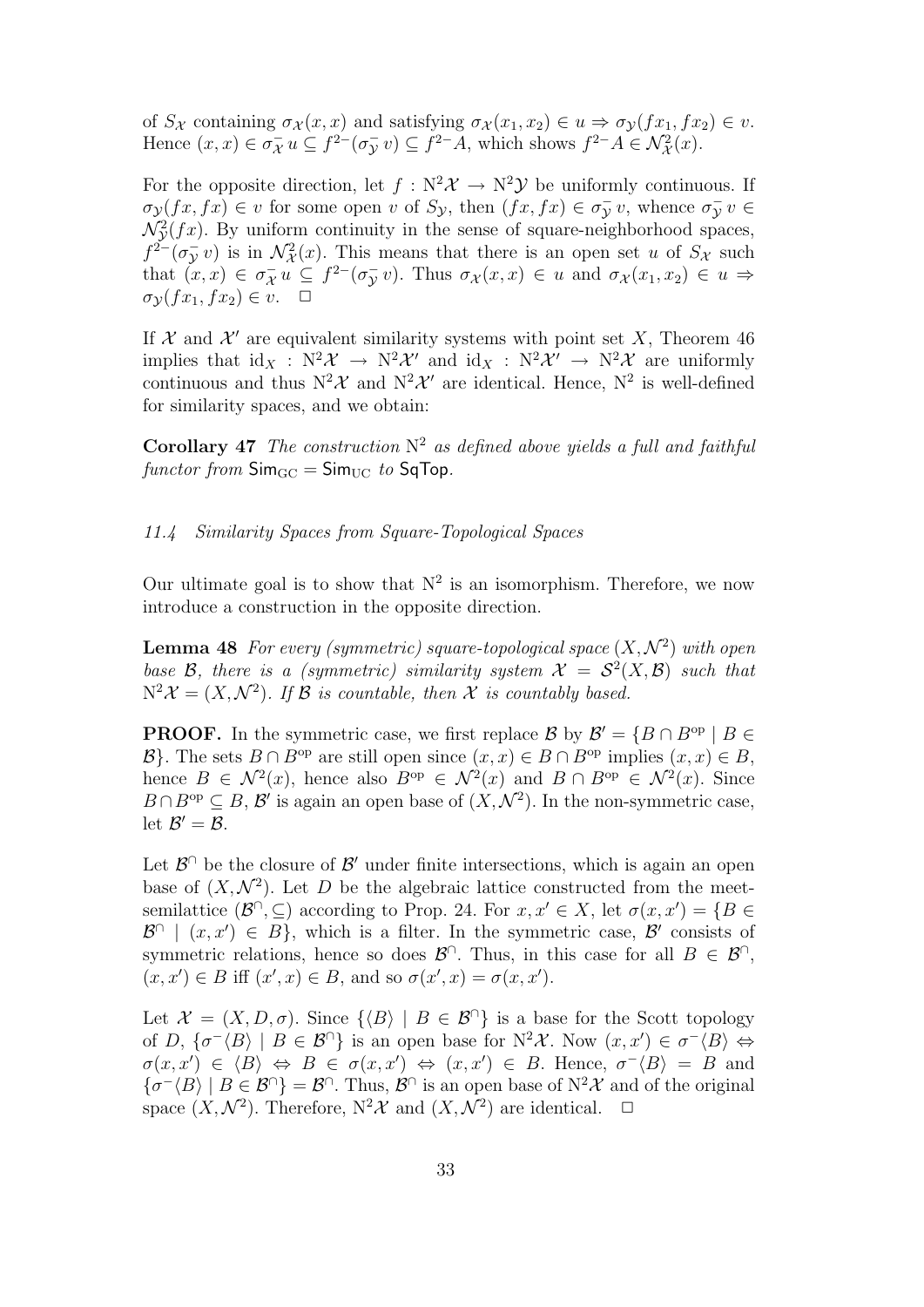For each open base  $\mathcal B$  of  $(X, \mathcal N^2)$ , there is a different similarity system  $\mathcal X_{\mathcal B}$ such that  $N^2 \mathcal{X}_{\mathcal{B}} = (X, \mathcal{N}^2)$ . By Theorem 46, all these similarity systems are equivalent and thus represent the same similarity space, which we call  $S<sup>2</sup>(X, \mathcal{N}<sup>2</sup>)$ . For every square-topological space  $\Xi$ ,  $N<sup>2</sup> S<sup>2</sup> \Xi = \Xi$  holds. On the other hand, for every similarity space **X**, we have  $N^2 S^2 N^2 X = N^2 X$ , which implies  $S^2 N^2 X = X$  by Theorem 46. By the same theorem,  $f : S^2 \Xi \to S^2 \Upsilon$ is GC iff  $f: \mathbb{N}^2 \mathbb{S}^2 \to \mathbb{N}^2 \mathbb{S}^2 \Upsilon$  is uniformly continuous, iff  $f: \Xi \to \Upsilon$  is uniformly continuous.

Corollary 49 The category  $\mathsf{Sim}_{\mathsf{GC}} = \mathsf{Sim}_{\mathsf{UC}}$  of similarity spaces with globally or uniformly continuous functions is isomorphic to the category SqTop of square-topological spaces with uniformly continuous functions. The isomorphism restricts to the countably based spaces and to the symmetric spaces on both sides.

## 11.5 The Self-Uniform Case

The self-uniform similarity spaces correspond to square-topological spaces in which all neighborhood filters  $\mathcal{N}^2(x)$  are identical.

**Lemma 50** If X is a self-uniform similarity system, then  $N^2X$  has the property  $\mathcal{N}^2(x) = \mathcal{N}^2(x')$  for all  $x, x' \in |\mathcal{X}|$ .

**PROOF.** Let  $A \in \mathcal{N}^2(x)$ . Then there is an open u of  $S_{\mathcal{X}}$  such that  $(x, x) \in$  $\sigma^- u \subseteq A$ . The membership  $(x, x) \in \sigma^- u$  means  $\sigma(x, x) \in u$ . By self-uniformity,  $\sigma(x',x') \in u$  follows, whence  $(x',x') \in \sigma^- u \subseteq A$ , and so  $A \in \mathcal{N}^2(x')$ .  $\Box$ 

**Lemma 51** Let  $(X, \mathcal{N}^2)$  be a square-neighborhood space such that all neighborhood filters  $\mathcal{N}^2(x)$  are identical. Then  $(X,\mathcal{N}^2)$  is topological, and for every (countable) open base  $\mathcal B$  of  $(X, \mathcal N^2)$ , there is a (countable) open base  $\mathcal B'$  such that  $(X, D, \sigma) = S^2(X, \mathcal{B}')$  has the property  $\sigma(x, x) = \mathbb{T}_D$  for all x in X. Such a system is self-uniform and selfish.

**PROOF.** Let N be the common value of  $\mathcal{N}^2(x)$  if  $X \neq \emptyset$ , and  $\mathcal{N} = \{\emptyset\}$  if  $X = \emptyset$ . Then all sets  $O \in \mathcal{N}$  are open since  $(x, x) \in O$  implies  $O \in \mathcal{N} = \mathcal{N}^2(x)$ (and there is nothing to show in case  $X = \emptyset$ ). Thus, N is an open base of  $(X, \mathcal{N}^2)$ . If B is an arbitrary (countable) open base, then  $\mathcal{B}' = \mathcal{B}^{\cap} \cap \mathcal{N}$  is a (countable) open base, too, which is closed under finite intersection. The construction of Lemma 48 applied to B' yields  $\sigma(x, x) = \{B \in \mathcal{B}' \mid (x, x) \in B\}.$ Since  $\mathcal{B}' \subseteq \mathcal{N} = \mathcal{N}^2(x)$ ,  $(x, x) \in B$  holds for all  $B \in \mathcal{B}'$ , whence  $\sigma(x, x) =$  $\mathcal{B}'$ , which is the top element of the algebraic lattice D obtained from  $\mathcal{B}'$  by Prop. 24.  $\Box$ 

Lemmas 50 and 51 show that the isomorphism of Cor. 49 relates self-uniform similarity spaces to those square-topological spaces in which all neighborhood filters  $\mathcal{N}^2(x)$  are identical. The description of the latter can be simplified by noting only the common value of  $\mathcal{N}^2(x)$  (or  $\{\emptyset\}$  if  $X = \emptyset$ ). This is a filter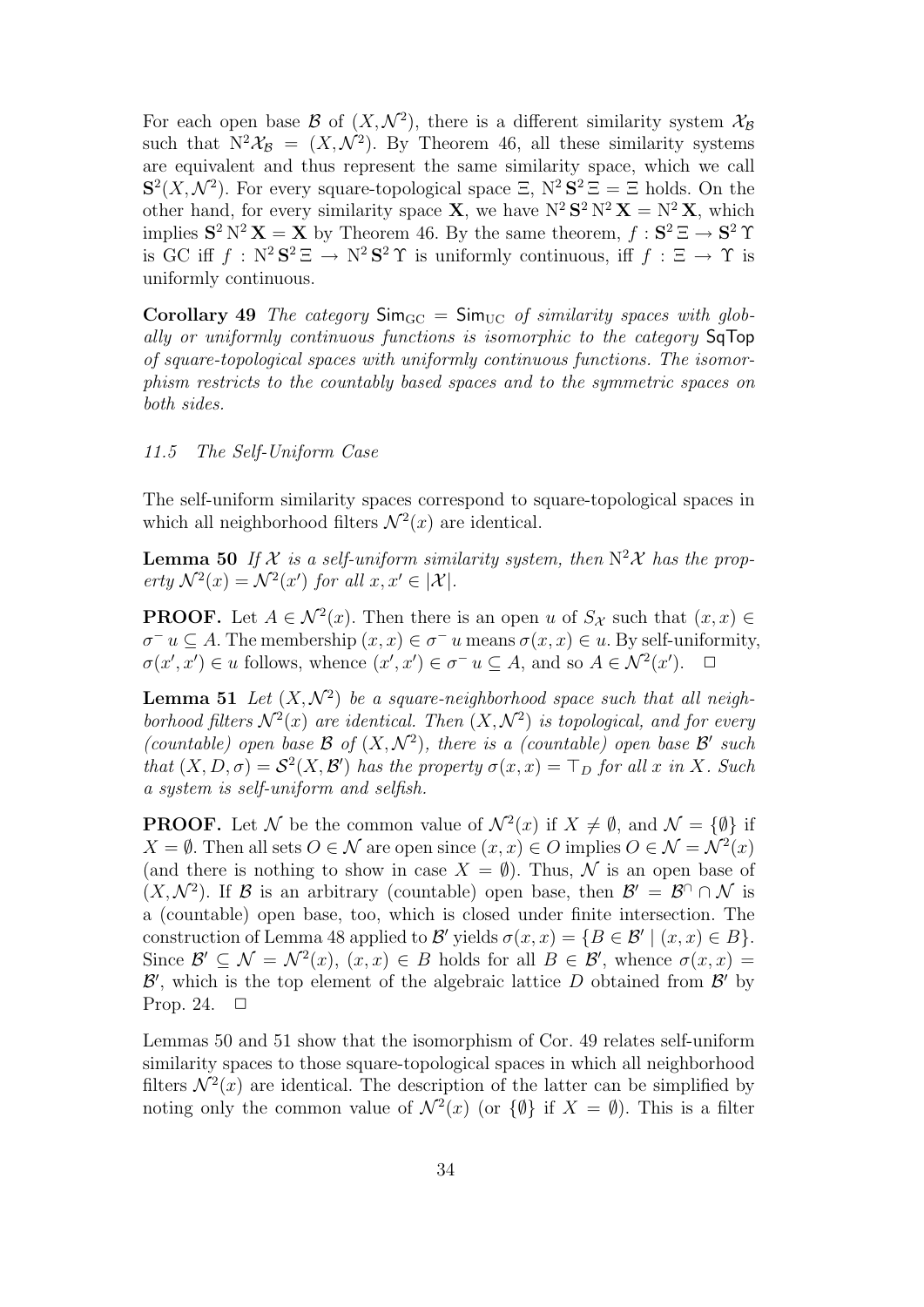consisting of subsets of  $X^2$  that all contain all pairs  $(x, x)$ ,  $x \in X$ , i.e. contain the entire diagonal.

**Definition 52** A diagonal-neighborhood space  $(X, \mathcal{N}^{\Delta})$  is given by a point set X and a neighborhood filter  $\mathcal{N}^{\Delta} \subseteq \mathcal{P}X^2$  of the diagonal  $\Delta_X$  of  $X^2$ . It is symmetric if  $R \in \mathcal{N}^{\Delta}$  implies  $R^{\rm op} \in \mathcal{N}^{\Delta}$ . A base  $\mathcal{B}$  of  $(X, \mathcal{N}^{\Delta})$  is a subset of  $\mathcal{N}^{\Delta}$  such that for all U in  $\mathcal{N}^{\Delta}$ , there is B in B with  $B \subseteq U$ . A function f:  $(X, \mathcal{N}_X^{\Delta}) \to (Y, \mathcal{N}_Y^{\Delta})$  is uniformly continuous if  $B \in \mathcal{N}_Y^{\Delta}$  implies  $f^{2-}B \in \mathcal{N}_X^{\Delta}$ . The resulting category is called DiagNbh.

It is quite obvious that DiagNbh is isomorphic to the subcategory of squareneighborhood spaces in which all neighborhood filters  $\mathcal{N}^2(x)$  are identical. Such square-neighborhood spaces are topological by Lemma 51. Combining everything one obtains:

Corollary 53 The category  $\mathsf{Sim}^{\rm{SUn}}_{\rm GC}$  of self-uniform similarity spaces with globally continuous functions is isomorphic to the category DiagNbh of diagonalneighborhood spaces with uniformly continuous functions. The isomorphism restricts to the countably based spaces and to the symmetric spaces on both sides.

We write  $N^{\Delta}$  for the functor from  $\mathsf{Sim}^{\rm SUn}_{\rm GC}$  to DiagNbh.

When going from a self-uniform system to the induced diagonal-neighborhood space and then back via Lemma 51, one obtains an equivalent system in which the common value of  $\sigma(x, x)$  is the top element of the value lattice.

Proposition 54 Every (symmetric) self-uniform similarity system is equivalent to a (symmetric) system  $(X, S, \sigma)$  such that  $\sigma(x, x) = \top_S$  for all x in X. Every (symmetric) self-uniform similarity space is jointly (symmetric and) self-uniform and selfish.

#### 11.6 Quasi-Uniform Spaces

The diagonal-neighborhood spaces of Def. 52 are an obvious generalization of quasi-uniform spaces.

**Definition 55** A quasi-uniform space is a diagonal-neighborhood space  $(X, \mathcal{N}^{\Delta})$ with the additional condition that for all U in  $N^{\Delta}$ , there is V in  $N^{\Delta}$  such that  $V \circ V \subseteq U$ . In this case,  $\mathcal{N}^{\Delta}$  is called a quasi-uniformity. The category of quasi-uniform spaces with uniformly continuous functions is called QUnif. A uniform space is a symmetric quasi-uniform space. In this case, we speak of a uniformity and the corresponding category is called Unif.

Here, ' $\circ$ ' denotes relational composition. Composition on  $\mathcal{P}X^2$  is associative and monotonic w.r.t. ⊂, and  $\Delta = \{(x, x) | x \in X\}$  is its neutral element. For all  $U, V \in \mathcal{N}^{\Delta}, U = U \circ \Delta \subseteq U \circ V$  and  $V = \Delta \circ V \subseteq U \circ V$  holds.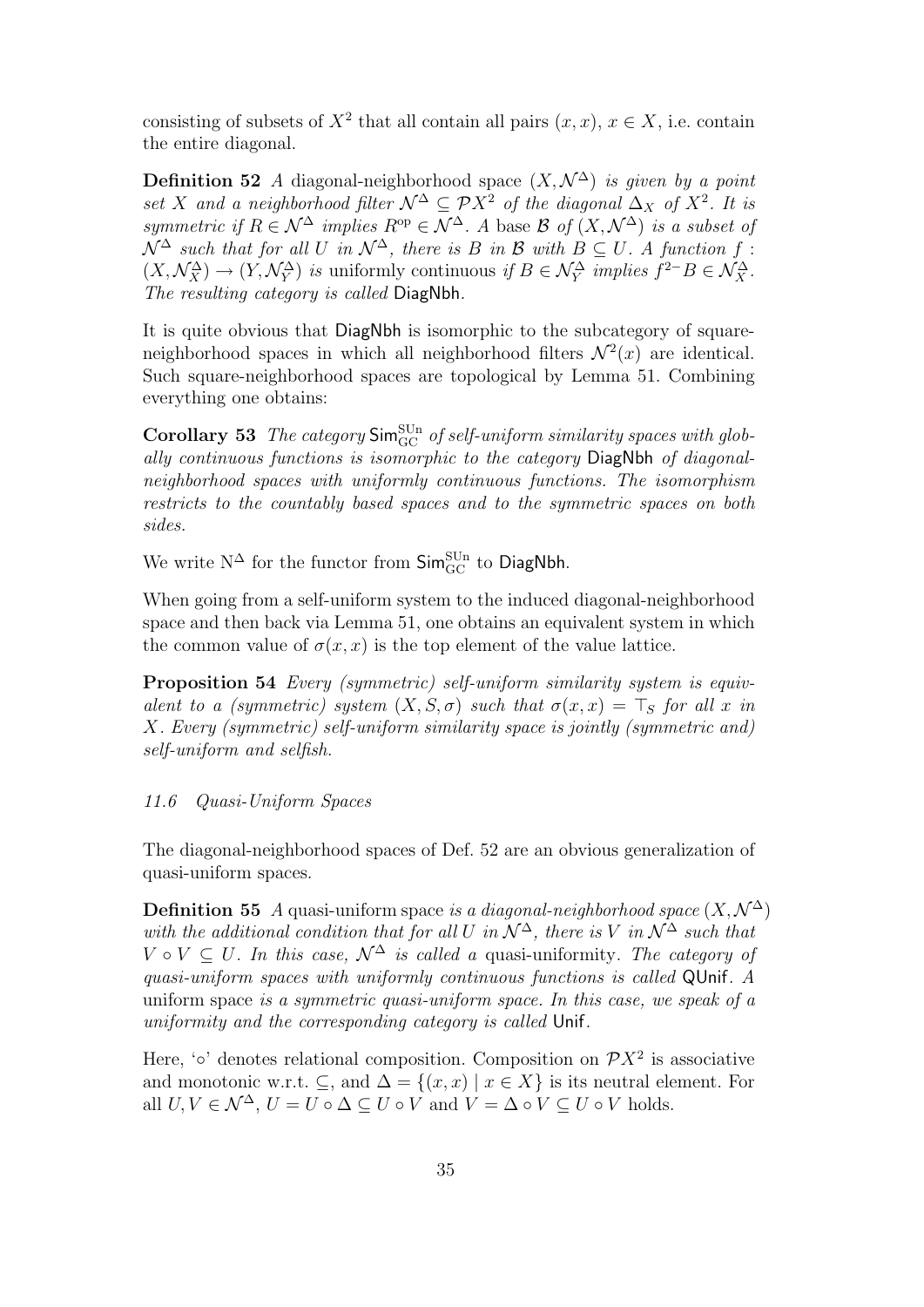**Proposition 56** If  $X$  is a self-uniform weakly globally transitive similarity system, then  $N^{\Delta} \mathcal{X}$  is a quasi-uniform space.

**PROOF.** Let  $\mathcal{X} = (X, S, \sigma)$  and  $N^{\Delta} \mathcal{X} = (X, \mathcal{N}^{\Delta})$ . If  $X = \emptyset$ , then  $\mathcal{N}^{\Delta} = \{\emptyset\}$ is a quasi-uniformity. Otherwise, let  $a \in S$  be the common value of  $\sigma(x, x)$ ,  $x \in X$ . Since X is weakly globally transitive, there is a continuous operation  $* : S \times S \to S$  such that (Tr1)  $\sigma(x, y) * \sigma(y, z) \leq \sigma(x, z)$  and (Tr2W)  $\sigma(x, x) *$  $\sigma(x, x) = \sigma(x, x)$ , i.e.  $a * a = a$ .

For  $U \in \mathcal{N}^{\Delta}$ , there is an open u of S such that  $a \in u$  and  $\sigma^{-} u \subseteq U$ . Since  $a = a * a \in u$ , there is an open v of S such that  $a \in v$  and  $v * v \subseteq u$ . Let  $V = \sigma^- v$ . Then  $V \in \mathcal{N}^{\Delta}$ , and we show  $V \circ V \subseteq U$ . If  $(x, z) \in V \circ V$ , there is y such that  $(x, y) \in V$  and  $(y, z) \in V$ , hence  $\sigma(x, y) \in v$  and  $\sigma(y, z) \in v$ , and so  $\sigma(x, y) * \sigma(y, z) \in v * v \subseteq u$ . By (Tr1),  $\sigma(x, z) \in u$  follows, hence  $(x, z) \in U$ .  $\Box$ 

It is well-known that every pseudo-quasi-metric  $\delta: X \times X \to \mathbb{R}^+$  induces a quasi-uniformity U on X by saying that  $U \in U$  if there is  $r > 0$  such that  $\{(x, y) | \delta(x, y) < r\} \subseteq U$ . This is a special case of our general construction  $N^{\Delta}$  since  $\{(x, y) | \delta(x, y) < r\} = \delta^{-}[0, r)$ , and the sets  $[0, r)$  form a base of the Scott topology of  $[0, \infty]^\text{op}$ .

For the opposite direction, i.e. the construction of a similarity space from a quasi-uniform space, we employ classical results on metrization of uniform spaces.

Define a generalized pseudo-quasi-metric on X to be a function  $\delta: X \times X \rightarrow$  $\mathbb{R}^{+I}$  for some index set I with the properties  $\delta(x, x) = 0$  and  $\delta(x, z) \leq \delta(x, y) +$  $\delta(y, z)$  (understood coordinate-wise with the ordering of  $\mathbb{R}^+$ ). A generalized pseudo-metric is in addition symmetric. The case  $I = 1$  (a singleton set) leads back to ordinary pseudo-(quasi-)metrics.

We say that a generalized pseudo-quasi-metric is *bounded* if  $\delta(x, y) \leq 1$ (coordinate-wise) for all  $x, y \in X$ . A bounded generalized pseudo-quasi-metric space can be considered as a self-uniform globally transitive similarity system in two equivalent ways: with  $S = ([0,\infty]^{op})^I$  and addition as global composition \*, or with  $S = ([0, 1]^{op})^I$  and truncated addition  $a * b = (\min_{\mathbb{R}} (1, a_i +$  $(b_i)_{i\in I}$ . In both cases,  $*$  is commutative, associative, and has neutral element 0. In the non-generalized case  $(I = 1)$ , these similarity systems are countably based.

Kelley [6, Chapter 6, Lemma 12] presents the following "Metrization Lemma":

**Lemma 57** Let X be a set and  $(U_n)_{n \in \mathbb{N}}$  a sequence of subsets of  $X^2$  such that each  $U_n$  includes the diagonal,  $U_0 = X^2$ , and  $U_{n+1} \circ U_{n+1} \circ U_{n+1} \subseteq U_n$  for each n in N. Then there is a bounded pseudo-quasi-metric  $\delta: X^2 \to [0,1]$  such that  $U_n \subseteq \delta^{-}[0, 2^{-n}) \subseteq U_{n-1}$  for all  $n > 0$ . If each  $U_n$  is symmetric, then  $\delta$  can be chosen as a bounded pseudo-metric.  $\Box$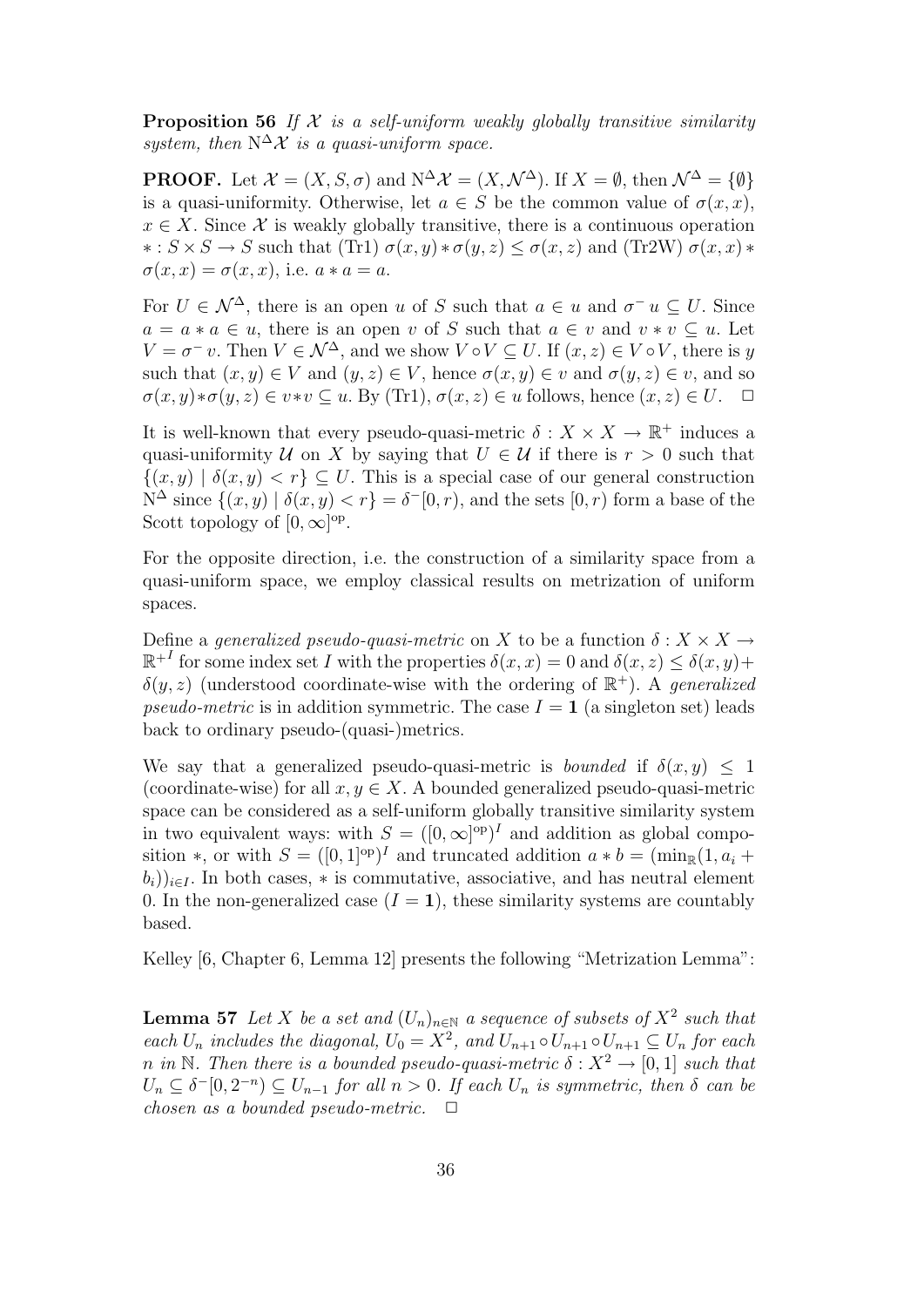Theorem 58 Every (quasi-)uniformity is induced by a generalized pseudo- (quasi-)metric. Every countably based (quasi-)uniformity is induced by an ordinary pseudo-(quasi-)metric.

**PROOF.** (In this proof,  $\leq$  and  $\leq$  always refer to the standard (strict) ordering of  $\mathbb{R}$ .) Let  $(X, \mathcal{U})$  be the given (quasi-)uniform space. Let  $\{(U_n^i)_{n\in\mathbb{N}}\mid$  $i \in I$  be a set of sequences as in Lemma 57 such that all  $U_n^i$  are in  $\mathcal U$  and  $\{U_n^i \mid n \in \mathbb{N}, i \in I\}$  is a base of U. Such a set exists since for every U in U, there is a suitable sequence  $(U_n)_{n\in\mathbb{N}}$  with  $U_1 = U$ . If  $\mathcal U$  has a countable base  ${B_1, B_2, \ldots}$ , then a single sequence suffices (i.e.  $I = 1$  can be chosen): take  $U_0 = X^2$  and  $U_{n+1} \in \mathcal{U}$  such that  $U_{n+1} \circ U_{n+1} \circ U_{n+1} \subseteq U_n$  and  $U_{n+1} \subseteq B_{n+1}$ . If  $(X, \mathcal{U})$  is symmetric, then all  $U_n^i$  can be chosen to be symmetric (replace  $U_n^i$ by  $U_n^i \cap (U_n^i)^{\text{op}}$ .

Now choose a bounded pseudo-(quasi-)metric  $\delta_i: X^2 \to [0,1]$  for every sequence  $(U_n^i)_{n \in \mathbb{N}}$  as in the Metrization Lemma 57, and let  $\delta: X^2 \to [0,1]^I$  be given by  $\delta(x, y) = (\delta_i(x, y))_{i \in I}$ , which defines a bounded generalized pseudo-(quasi-)metric. Let  $\mathcal{U}'$  be the (quasi-)uniformity induced by  $\delta$ . We claim  $\mathcal{U}'$  = U.

For  $\mathcal{U}' \subseteq \mathcal{U}$ , it is sufficient to show  $\delta^- u \in \mathcal{U}$  for all u taken from a subbase of  $[0,1]^I$ . A suitable subbase is  $\{u_r^i \mid i \in I, r > 0\}$  where  $u_r^i = \{x \in [0,1]^I \mid$  $x_i < r$ . Let *n* be large enough such that  $2^{-n} \leq r$ . Then  $\delta^- u_r^i = \delta_i^-[0, r) \supseteq$  $\delta_i^{-}[0, 2^{-n}) \supseteq U_n^i \in \mathcal{U}$ , hence  $\delta^{-}u_r^i \in \mathcal{U}$ .

For  $\mathcal{U} \subseteq \mathcal{U}'$ , it is sufficient to show  $\{U_n^i \mid n \in \mathbb{N}, i \in I\} \subseteq \mathcal{U}'$ . Since  $U_n^i \supseteq$  $\delta_i^{-}[0, 2^{-(n+1)}) = \delta^{-}u_{2^{-(n+1)}}^{i} \in \mathcal{U}', U_n^{i} \in \mathcal{U}'$  follows.  $\Box$ 

Prop. 56 and Theorem 58 together show how to "improve" a given self-uniform weakly globally transitive similarity system with no particular algebraic properties for its composition operation ∗: Going to the induced quasi-uniform space by Prop. 56 and back by Theorem 58 yields an equivalent selfish selfuniform globally transitive similarity system with value lattice  $S = ([0, 1]^{op})^D$ or  $S = ([0, \infty]^{op})^I$ , and (truncated) addition as composition, which is commutative, associative, and has neutral element  $0 = \mathcal{T}_S$ , which is also the common value of  $\sigma(x, x)$ .

Prop. 56 and Theorem 58 also imply the following categorical isomorphisms:

Corollary 59 The category of self-uniform (weakly) globally transitive similarity spaces with globally continuous functions is isomorphic to the category QUnif of quasi-uniform spaces with uniformly continuous functions. The isomorphism restricts to the countably based spaces and to the symmetric spaces on both sides. (Symmetric quasi-uniform spaces are uniform spaces.)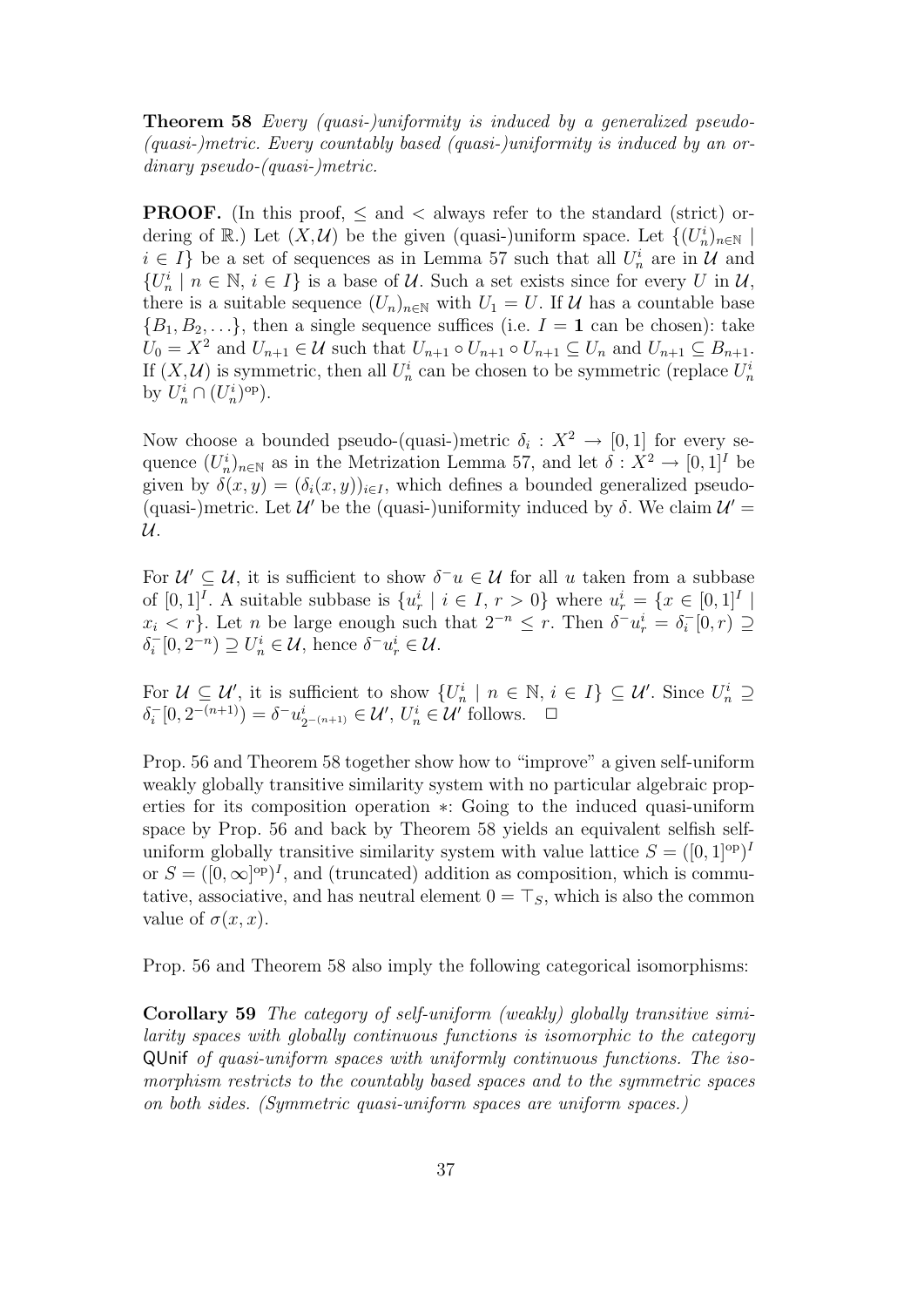#### 12 Conclusion and Future Work

Similarity spaces in their full generality are probably too general to be useful. For many applications, properties such as global or local transitivity are certainly needed, and sometimes additional properties such as symmetry and self-uniformity will be useful. Effective versions of the theory will require a countable base, and maybe a generalization of the separability property known from metric spaces.

Our locally transitive similarity spaces include quasi-uniform spaces, generalized pseudo-quasi-metric spaces and partial metric spaces. All these classes come with notions of convergence, completeness, and completion (see [2,3] for generalized quasi-metrics and [10,11] for partial metrics). These notions should be extended to some class of transitive similarity spaces and thereby unified if possible. (Note however that already for ordinary quasi-metric and quasi-uniform spaces various different notions of completeness and completion exist [9,12].)

The category of similarity spaces with globally continuous functions and its various subcategories given by symmetric spaces, globally transitive spaces etc. should be examined for constructions such as products, subspaces, sums, quotients, power spaces, and function spaces. This has been done to some extent in [2,3,13], but for categories with a fixed value lattice and non-expanding functions [2,3], or a restricted class of non-expanding functions [13].

## References

- [1] M. M. Bonsangue, F. van Breugel, J. J. M. M. Rutten, Alexandroff and Scott topologies for generalized metric spaces, in: S. Andima, R. Flagg, G. Itzkowitz, Y. Kong, R. Kopperman, P. Misra (eds.), Papers on General Topology and its Applications, vol. 806 of Annals of the New York Academy of Science, 1996.
- [2] R. C. Flagg, R. D. Kopperman, The asymmetric topology of computer science, in: S. Brookes, M. Main, A. Melton, M. Mislove, D. Schmidt (eds.), MFPS '93, vol. 1145 of Lecture Notes in Computer Science, Springer-Verlag, 1994.
- [3] R. C. Flagg, R. D. Kopperman, Continuity spaces: Reconciling domains and metric spaces, Theoretical Comput. Sci. 177 (1) (1997) 111 – 138.
- [4] G. Gierz, K. H. Hofmann, K. Keimel, J. D. Lawson, M. Mislove, D. S. Scott, A Compendium of Continuous Lattices, Springer-Verlag, 1980.
- [5] R. Heckmann, Approximation of metric spaces by partial metric spaces, Applied Categorical Structures 7 (1999) 71–83.
- [6] J. L. Kelley, General Topology, Springer-Verlag, 1955.
- [7] R. Kopperman, All topologies come from generalized metrics, American Mathematical Monthly 95 (2), 1988.